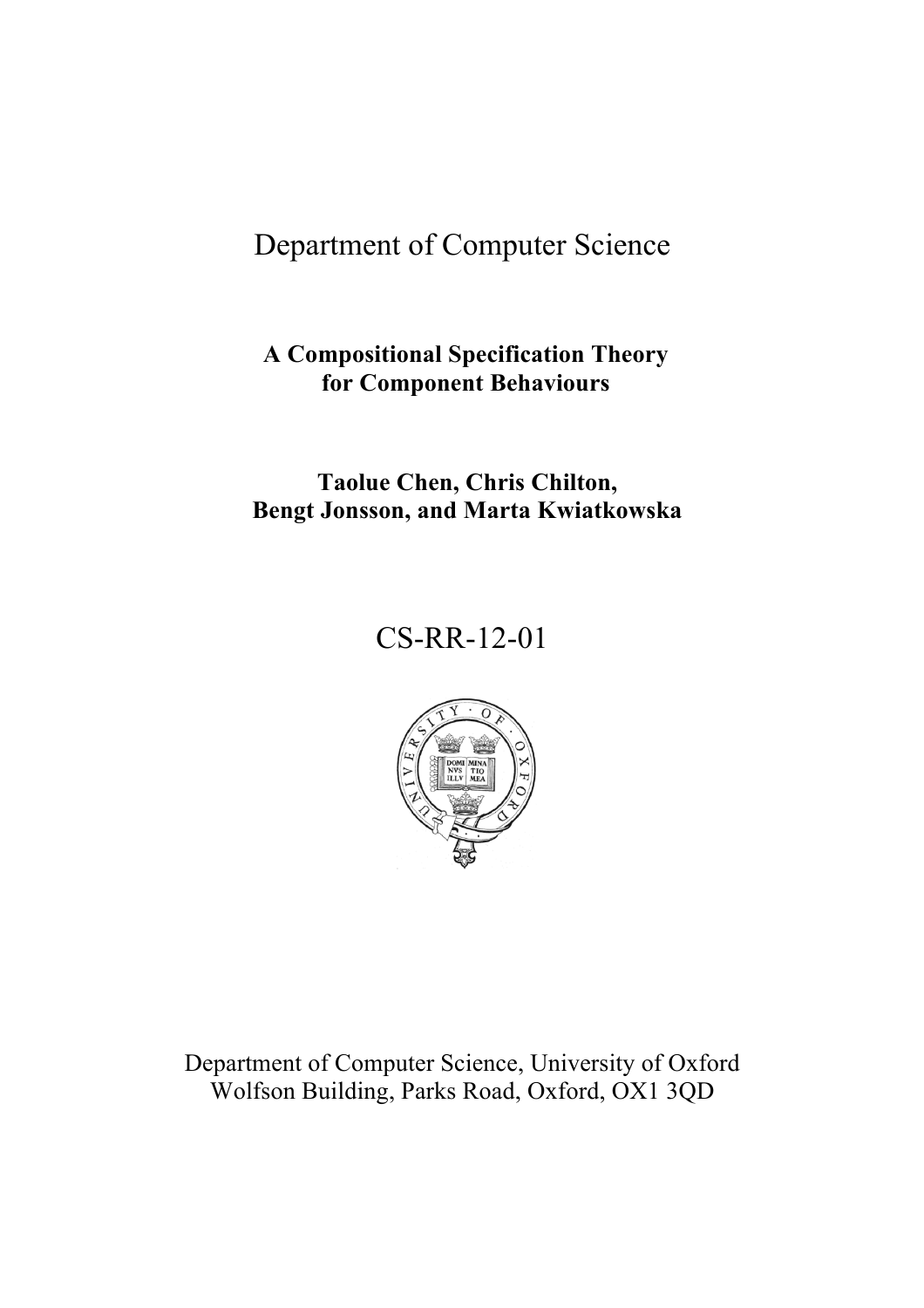# **Addendum: 28 February 2013**

Please note that the proofs in this report have not been updated to reflect corrections made to the main body. The proofs should therefore serve as a guide.

Readers are advised that the content of this report has largely been superseded by:

C. Chilton, B. Jonsson, and M. Kwiatkowksa.: An Algebraic Theory of Interface Automata. Technical Report CS-RR-13-02, Department of Computer Science, University of Oxford (2013).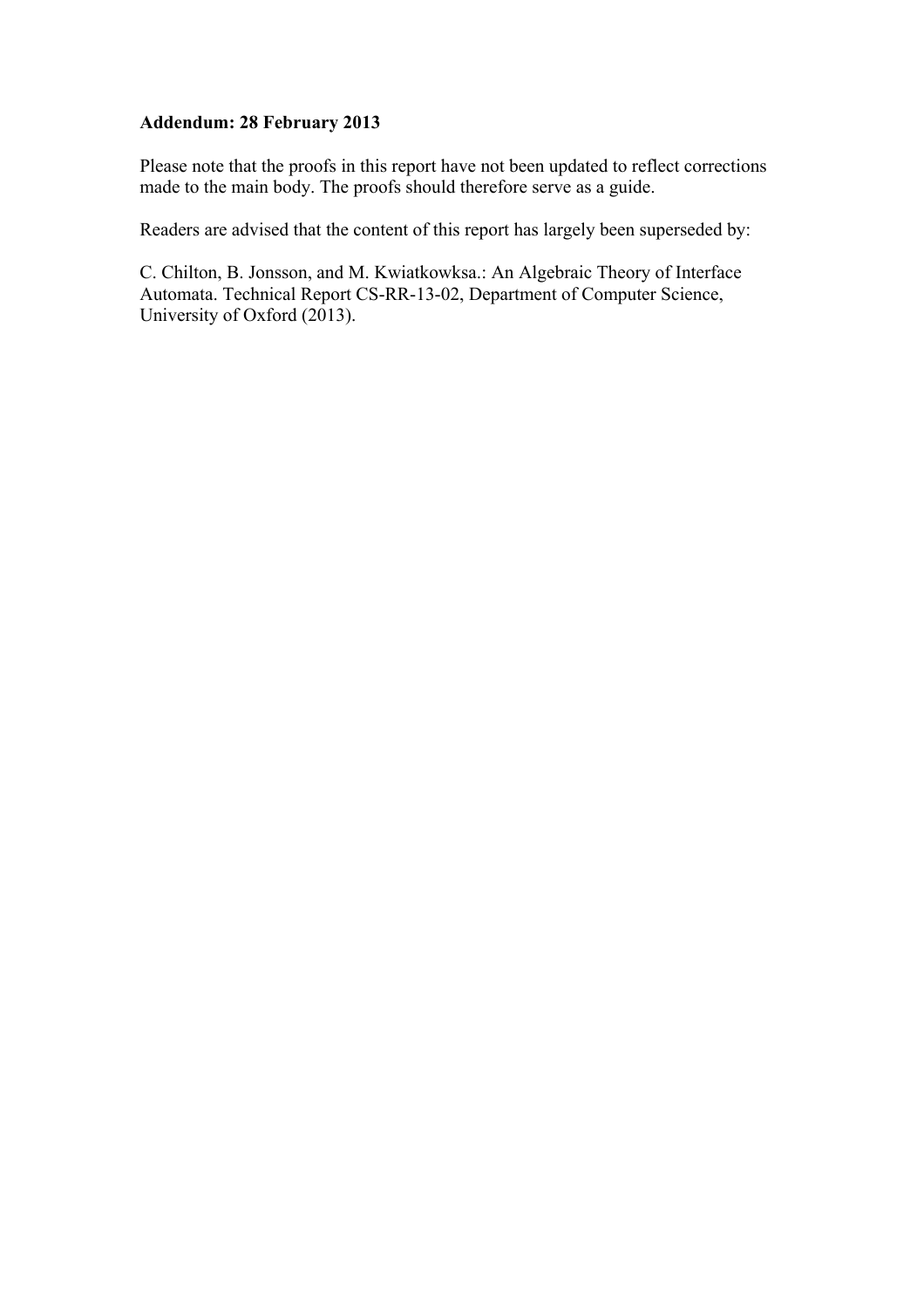# A Compositional Specification Theory for Component Behaviours\*

Taolue Chen<sup>1</sup>, Chris Chilton<sup>1</sup>, Bengt Jonsson<sup>2</sup>, and Marta Kwiatkowska<sup>1</sup>

<sup>1</sup> Department of Computer Science, University of Oxford, UK <sup>2</sup> Department of Information Technology, Uppsala University, Sweden

Abstract. We propose a compositional specification theory for reasoning about components that interact by synchronisation of input and output  $(I/O)$  actions, in which the specification of a component constrains the temporal ordering of interactions with the environment. Such a theory is motivated by the need to support composability of components, in addition to modelling environmental assumptions, and reasoning about run-time behaviour. Models can be specified operationally by means of I/O labelled transition systems augmented by an inconsistency predicate on states, or in a purely declarative manner by means of traces. We introduce a refinement preorder that supports safe-substitutivity of components. Our specification theory includes the operations of parallel composition for composing components at run-time, logical conjunction for independent development, and quotient for incremental development. We prove congruence properties of the operations and show correspondence between the operational and declarative frameworks.

Keywords: specification theory, compositionality, components, I/O automata, interface automata, logic LTS, refinement, conjunction, quotient.

# 1 Introduction

An important paradigm for developing complex reactive systems is componentbased design, where systems are composed from components, which themselves can be realised by smaller components. Component-based design can be supported by a specification theory, which allows the mixing of specifications and implementations, admits refinement, and provides composition operators. A specification theory suitable for components should be equipped with a *refinement* preorder which is substitutive, to facilitate component reuse. As a minimum, the composition operators should include structural *parallel composition*, for inferring component interactions at run-time; *conjunction*, to facilitate independent development constrained by several specifications; and *quotienting*, which supports incremental development in the following sense: given a specification of the full system, together with components implementing part of that system,

<sup>?</sup> Technical Report CS-RR-12-01, Department of Computer Science, University of Oxford (2012). This report, containing proofs, is an extended version of [\[1\]](#page-21-0).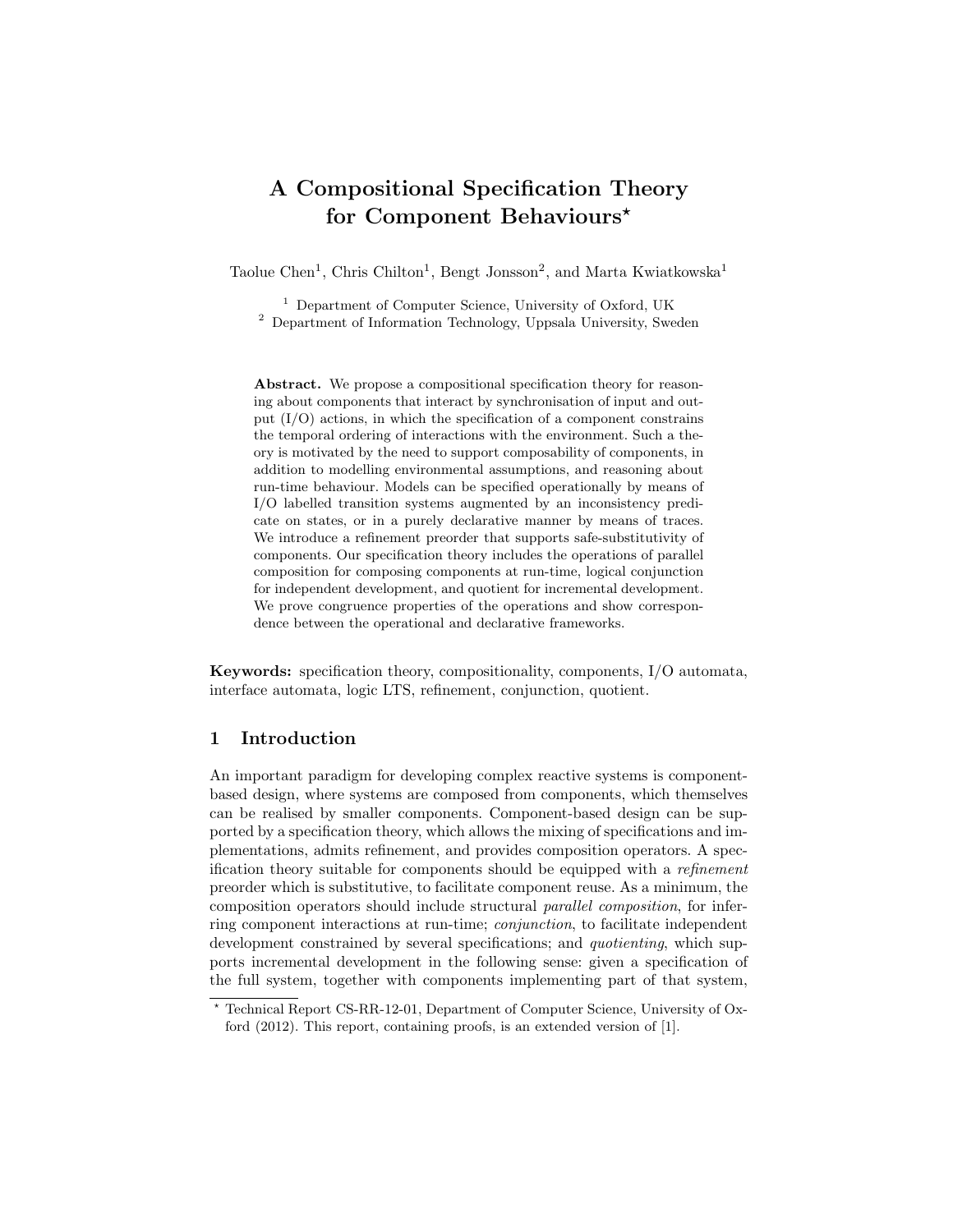quotienting allows one to find the coarsest specification of the remaining portion of the system to be implemented. Further useful operators include: *disjunction*, which finds a common specification that a collection of components implement; and *hiding*, which supports abstraction of components.

In this paper, we consider systems of components that interact by synchronisation of input and output actions, in which outputs are non-blocking. A specification should describe properties on the ordering of a component's interactions with its environment; it should also describe the assumptions on the environment under which these properties are guaranteed, thereby supporting assumeguarantee reasoning. A number of proposals for such specification theories have been put forward. As detailed in the survey of related work below, we find that they suffer from limitations or unnecessary complications.

The main contribution of our paper is a comprehensive, compositional specification theory for components that generalises existing frameworks by supporting all the above-mentioned operators, while retaining conceptual simplicity and strong algebraic properties of the operations. The framework permits the mixing of abstract component specifications and I/O labelled transition systems (called Logic IOLTSs), without restricting to determinism as in [\[2\]](#page-21-1). Our refinement is based on traces, hence admitting a simpler formulation than similar notions based on e.g. alternating simulation  $[3]$  or modalities  $[4,5]$  $[4,5]$ , so is more amenable to language-theoretic constructs. From this formulation, we demonstrate that the induced mutual refinement is a congruence for the operators.

In contrast to existing  $I/O$  automata [\[6\]](#page-21-5) and interface automata [\[3\]](#page-21-2), we are able to express: (1) *assumptions* on the input provided by the environment; (2) *underspecification*, meaning that it is uncertain what the allowable interactions are; and (3) various (run-time) *errors*, including communication mismatch and bad behaviour. We show that all these features can be expressed using only the single concept of *inconsistency*, which we have adapted from the Logic LTSs of Lüttgen and Vogler [\[7,](#page-21-6)[8\]](#page-21-7), where input and output actions are not distinguished. Inconsistency is a property of states or interaction traces, which represents the possibility of some abnormal condition. Once an inconsistency has occurred, there is no escaping from it. Following the lead of CSP [\[9\]](#page-21-8), we thus allow for chaotic behaviour to ensue once an inconsistency has arisen.

Related work. Our specification theory, in particular Logic IOLTSs, is inspired by the Logic LTS framework due to Lüttgen and Vogler [\[7\]](#page-21-6), a compositional theory that admits as specifications LTSs without I/O distinctions. Their inconsistency predicate is induced from inequality of ready-sets, rather than communication mismatches as in our case. Refinement is based on ready-simulation; alphabetised parallel and conjunction are considered, but not quotient.

The operational component model in our framework has been greatly influenced by I/O automata [\[6\]](#page-21-5) and interface automata [\[3\]](#page-21-2): both are based on I/O LTSs, with the proviso that I/O automata must be input-enabled, meaning that each state of the automaton is willing to accept any input. We differ from  $I/O$ automata by not imposing input-enabledness and from interface automata by working with an explicit representation of inconsistencies. Another difference is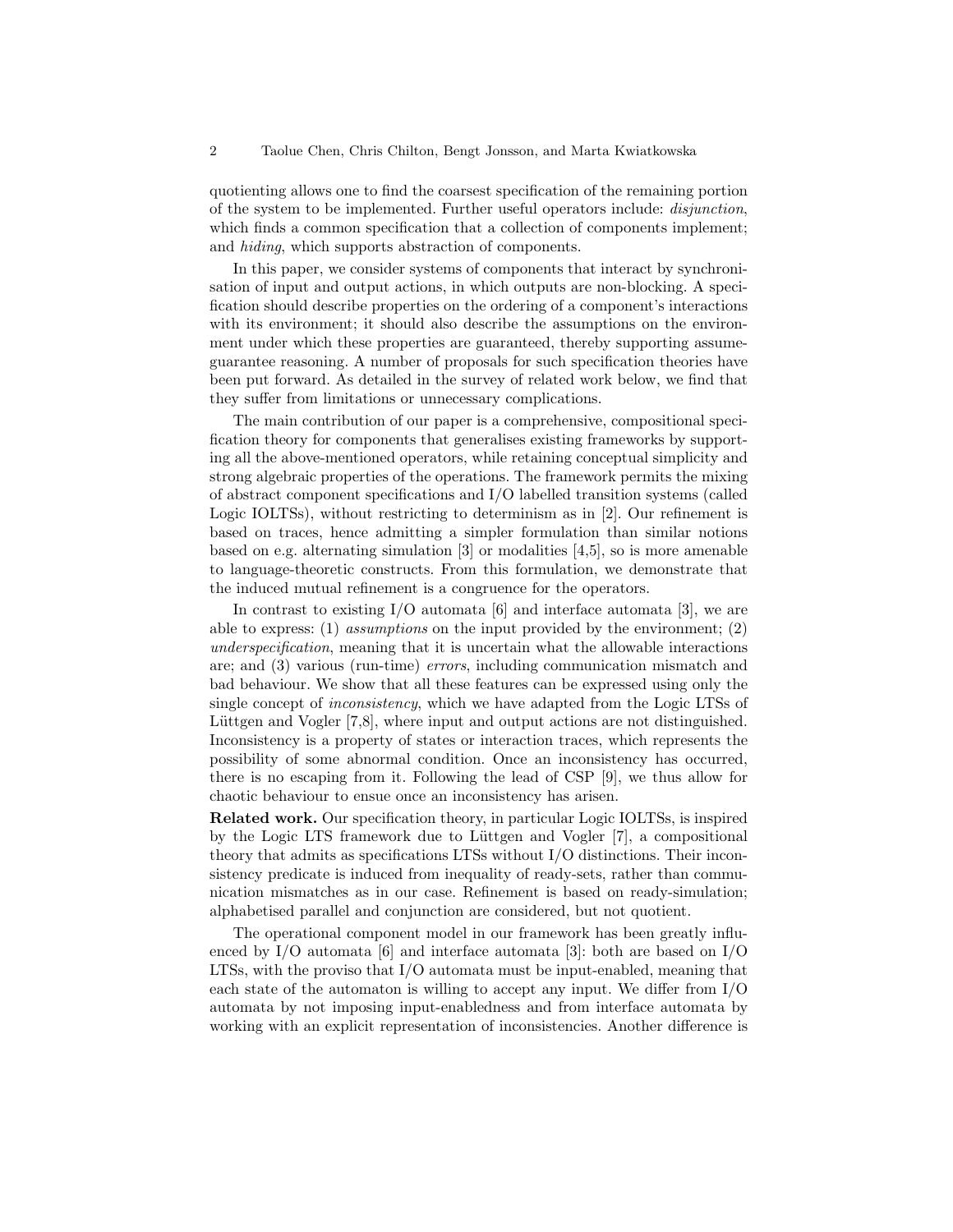refinement, which for interface automata is defined in terms of alternating simulation, rather than traces; the original definition in [\[3\]](#page-21-2) is simplified in [\[10\]](#page-21-9), but works only for input-deterministic interface automata. It should be noted that, unlike [\[3](#page-21-2)[,10\]](#page-21-9), we use an associative variant of parallel composition, which combines an input and output into an output (as in [\[11\]](#page-21-10)). Furthermore, we provide a definition of conjunction corresponding to shared refinement of interface automata, which substantially generalises that of [\[12\]](#page-21-11) for synchronous components. Moreover, our quotienting operator on Logic IOLTSs generalises that in [\[13\]](#page-21-12) defined only for deterministic components.

There are a number of process-algebraic frameworks that deal with asynchronous I/O interaction. We mention a characterisation of I/O automata by De Nicola and Segala [\[14\]](#page-21-13), which is actually a generalisation (and also applicable to interface automata), since the inconsistent process  $\Omega$  allows to distinguish between good and bad inputs. Similarly to our approach, refinement in [\[14\]](#page-21-13) is given by trace containment, but does not extend to inconsistent trace containment. This is because we allow a Logic IOLTS to become inconsistent after emitting an output, whereas a process can only become inconsistent through receiving a bad input. Finally, we remark that [\[14\]](#page-21-13) supports a number of operators of a specification theory, but does not deal with conjunction or quotient.

Our work is also related to the ioco theory in model based testing [\[15\]](#page-21-14). The ioco relation is similar to our refinement, but lacks compositionality of operators, so is not well-suited to a specification theory for components.

There have been several CSP-based frameworks that deal with asynchronous communication; of these, the receptive process theory (RPT) [\[16\]](#page-21-15) utilises a model of concurrency similar to ours in that outputs are non-blocking. RPT also considers quotient (referred to as factorisation), but for the restricted class of delay-insensitive networks [\[17\]](#page-21-16) that differ from our setting.

A further class of component-based modelling formalisms is based on may/ must modalities. A specification theory for components has been devised in [\[18\]](#page-21-17) based on modalities [\[4,](#page-21-3)[5\]](#page-21-4), but the definition of quotient is more restrictive than ours. Larsen *et al.* have made an effort in relating modal transition systems with interface automata [\[2\]](#page-21-1). The approach of modal I/O automata is based on a game-like definition of refinement, which we claim to be more complex than ours, see, e.g., the discussion of parallel composition in [\[5\]](#page-21-4). The framework in [\[5\]](#page-21-4) can support reasoning about liveness properties which our framework does not (although they both support reasoning of safety properties). However, our framework can be easily extended by introducing quiescent states, and additionally considering containment of quiescent traces to reason about liveness.

Outline. The paper begins by introducing declarative specifications in Section [2,](#page-5-0) before considering operational specifications in Section [3.](#page-10-0) We focus on three composition operators: parallel, conjunction and quotient; omitting disjunction and hiding for reasons of space. The paper ends with a statement of full-abstraction results in Section [4.](#page-19-0) Proofs for our claims can be found in the appendices.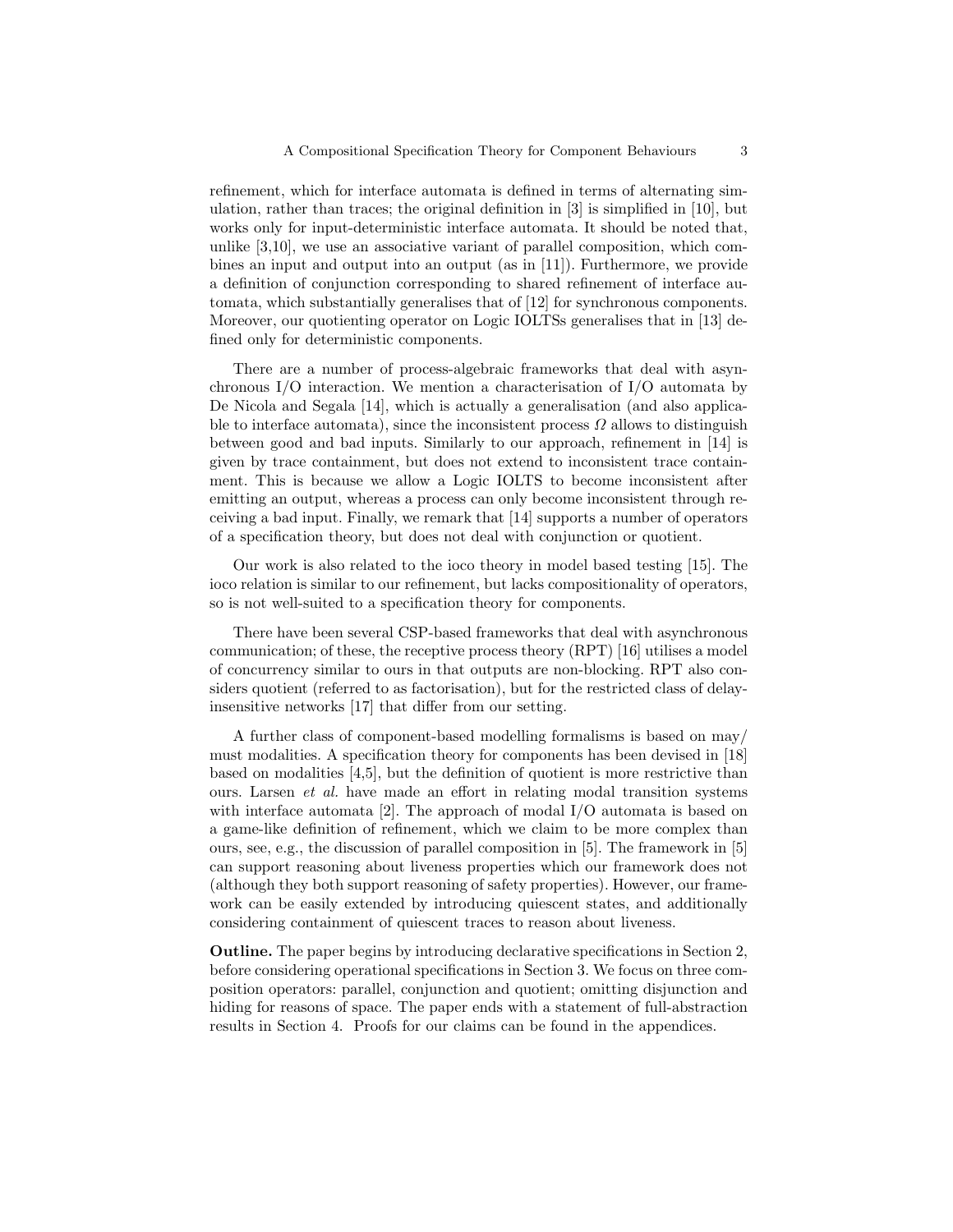# <span id="page-5-0"></span>2 A Declarative Theory of Components

In this section, we model components abstractly by means of declarative specifications. We introduce a substitutive refinement preorder together with three compositional operators on declarative specifications.

A declarative specification comes equipped with an interface, together with a set of behaviours over the interface. The interface is represented by a set of input actions and a set of output actions, which are necessarily disjoint, while the behaviour is characterised by traces.

**Definition 1** (Declarative specification). A declarative specification  $\mathcal{P}$  *is* a tuple  $\langle A^I_P, A^O_P, T_P, F_P \rangle$  in which  $A^I_P$  and  $A^O_P$  are disjoint sets referred to as *inputs and outputs respectively (the union of which is denoted by*  $A_p$ *),*  $T_p \subseteq A_p^*$ *is a non-empty set of permissible traces, and*  $F_{\mathcal{P}} \subseteq \mathcal{A}_{\mathcal{P}}^*$  *is a set of inconsistent traces. The trace sets must satisfy the constraints:*

1.  $F_{\mathcal{P}} \subseteq T_{\mathcal{P}}$ 2. If  $t \in T_{\mathcal{P}}$  and  $i \in A_{\mathcal{P}}^I$ , then  $ti \in T_{\mathcal{P}}$ *3. T<sup>P</sup> is prefix closed* 4. If  $t \in F_{\mathcal{P}}$  and  $t' \in \mathcal{A}_{\mathcal{P}}^*$ , then  $tt' \in F_{\mathcal{P}}$ .

Outputs are under the control of the component, whereas inputs are issued by the environment. This means that, after any successful interaction between the component and the environment, the environment can issue any input *i*, even if it will be refused by the component. Naturally, if *i* is refused by the component after the trace *t*, we deem *ti* to be an inconsistent trace, since a communication mismatch has occurred. Given this treatment of inputs, we say that our theory is *not* input-enabled, even though  $T_P$  is closed under input-extensions.

*Example 1.* A drinks machine dispenses either a tea or a coffee after a coin has been inserted. The drinks machine has sufficient water to produce only 2 drinks, after which a further coin insertion renders the machine inoperable. This behaviour can be encoded by the declarative specification  $DM =$  $\langle \{\pounds\}, \{t, c\}, T, F_1 \cup F_2 \rangle$ , where:

- $T = \{\epsilon, \pounds, \pounds, \epsilon(c+t), \pounds(c+t)\pounds, \pounds(c+t)\pounds(c+t)\} \cup F_1 \cup F_2$
- $-F_1 = \mathcal{L}(c+t)\mathcal{L}(c+t)\mathcal{L}(t+c+t)^*$  insertion of third coin after two dispensations
- $-F_2 = (\epsilon + \mathcal{L}(c+t)) \mathcal{L}\mathcal{L}(\mathcal{L}+c+t)^*$  insertion of second coin before dispensation.

From hereon let  $P$ ,  $Q$  and  $R$  be declarative specifications with signatures  $\langle A_P^I, A_P^O, T_P, F_P \rangle, \langle A_Q^I, A_Q^O, T_Q, F_Q \rangle$  and  $\langle A_R^I, A_R^O, T_R, F_R \rangle$  respectively.

### 2.1 Refinement

As refinement corresponds to safe substitutivity, for *Q* to be used in place of *P* we require that  $Q$  must exist safely in *any* environment that  $P$  can exist in safely.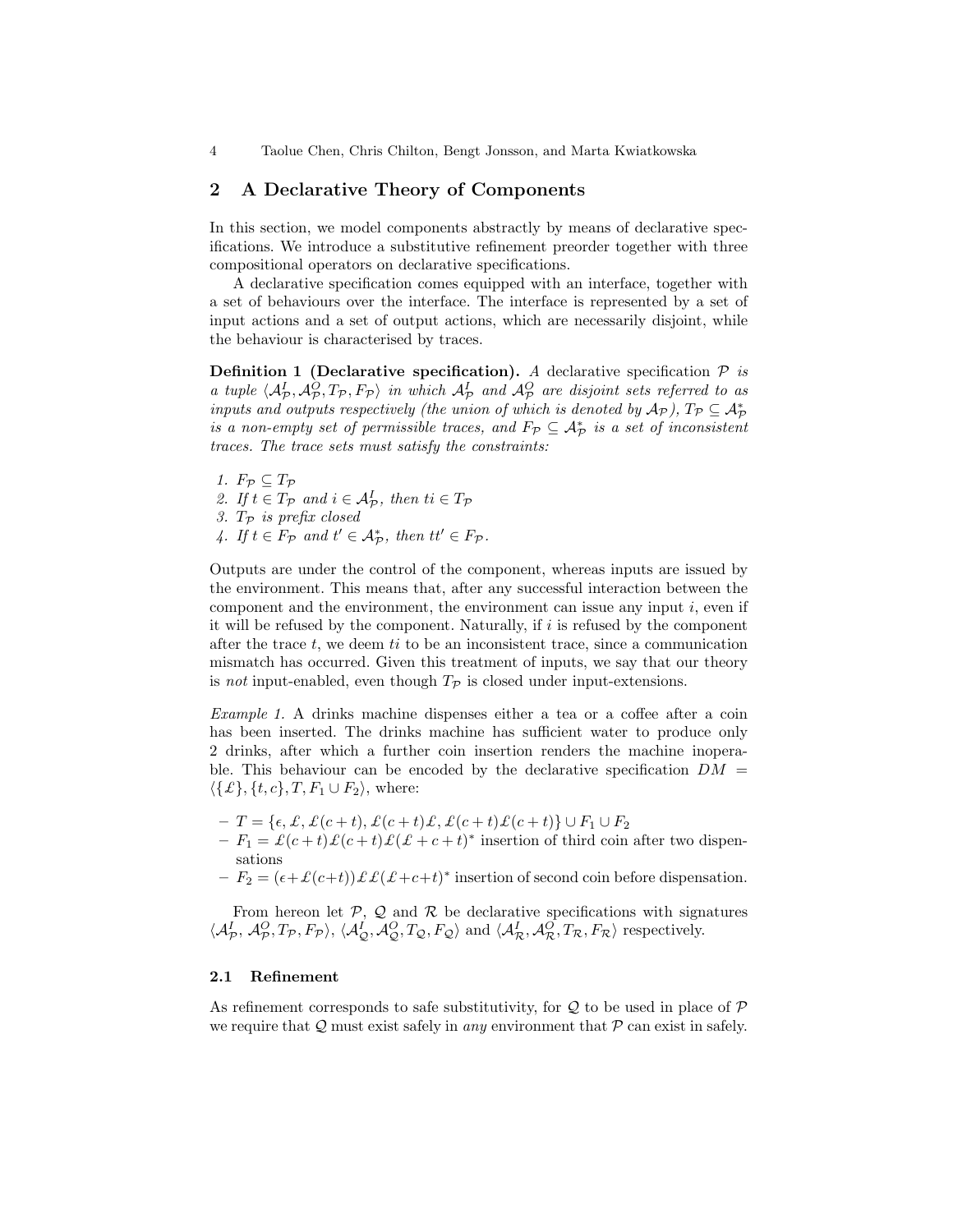Whether an environment is safe for a specification depends on the sequences of message exchanges afforded by the component. If an environment can prevent a component from performing an inconsistent trace, then the environment is said to be safe.

We do not insist that a component *Q* must have the same interface as the component  $\mathcal P$  to be refined. Instead  $\mathcal Q$  must be accepting of at least all of  $\mathcal P$ 's inputs, while restricting to a subset of  $\mathcal{P}$ 's outputs. This can be formalised by the covariant relationship  $\mathcal{A}_{\mathcal{P}}^{I} \subseteq \mathcal{A}_{\mathcal{Q}}^{I}$  on inputs and the contravariant constraint  $\mathcal{A}_{\mathcal{Q}}^O \subseteq \mathcal{A}_{\mathcal{P}}^O$  on outputs.

In order to establish that refinement holds, we perform a weak form of alphabet equalisation on the inputs of the component to be refined. We refer to this operation as lifting. Informally, lifting extends the trace sets of  $P$  by explicitly refusing any input in  $\mathcal{A}_{\mathcal{Q}}^{I} \setminus \mathcal{A}_{\mathcal{P}}^{I}$ , after which it allows for arbitrary behaviour.

**Definition 2 (Lifting).** Let  $P$  be a declarative specification, and let  $A_Q^I$  be a set *of input actions. The lifting of trace sets*  $T_P$  *and*  $F_P$  *to*  $A_Q^I$ *, written as*  $T_P \uparrow A_Q^I$ *and*  $F_P \uparrow A_Q^I$  *respectively, is defined as:* 

$$
- T_{\mathcal{P}} \uparrow \mathcal{A}_{\mathcal{Q}}^{I} = T_{\mathcal{P}} \cup \{ tit' : t \in T_{\mathcal{P}}, i \in \mathcal{A}_{\mathcal{Q}}^{I} \setminus \mathcal{A}_{\mathcal{P}}^{I} \text{ and } t' \in (\mathcal{A}_{\mathcal{Q}}^{I} \cup \mathcal{A}_{\mathcal{P}})^{*} \} - F_{\mathcal{P}} \uparrow \mathcal{A}_{\mathcal{Q}}^{I} = F_{\mathcal{P}} \cup \{ tit' : t \in T_{\mathcal{P}}, i \in \mathcal{A}_{\mathcal{Q}}^{I} \setminus \mathcal{A}_{\mathcal{P}}^{I} \text{ and } t' \in (\mathcal{A}_{\mathcal{Q}}^{I} \cup \mathcal{A}_{\mathcal{P}})^{*} \}.
$$

Recall that an environment is safe for a component if the environment can prevent the component from performing an inconsistent trace. As outputs are under the control of the component itself, a safe environment must refuse to issue an input on any trace from which there is a sequence of output actions after the input that allows the trace to become inconsistent.

Under such an arrangement, for each declarative specification  $P$  we can define the safe declarative specification  $\mathcal{E}(\mathcal{P})$  containing all of  $\mathcal{P}$ 's permissible and inconsistent traces, but also satisfying the additional property: if  $t \in T_{\mathcal{P}}$  and there exists  $t' \in (\mathcal{A}_{\mathcal{P}}^O)^*$  such that  $tt' \in F_{\mathcal{P}}$ , then  $t \in F_{\mathcal{E}(\mathcal{P})}$ . This has the effect of forcing all inconsistent traces to become inconsistent on the environment's issue of a bad input. If the environment respects this safe specification, by not issuing any input that results in an inconsistent trace, then the component can never encounter an inconsistent trace. Note that if  $\epsilon \in F_{\mathcal{E}(P)}$  then there is no environment that can prevent  $P$  from performing an inconsistent trace. However, for uniformity we still refer to  $\mathcal{E}(\mathcal{P})$  as the safe specification of  $\mathcal{P}$ .

Definition 3 (Safe specification). *Let P be a declarative specification. The most general safe specification for <sup>P</sup> is a declarative specification <sup>E</sup>*(*P*) = <sup>h</sup>*A<sup>I</sup> <sup>P</sup> , <sup>A</sup><sup>O</sup> P ,*  $T_{\mathcal{E}(\mathcal{P})}, F_{\mathcal{E}(\mathcal{P})}\rangle$ , where  $T_{\mathcal{E}(\mathcal{P})} = T_{\mathcal{P}} \cup F_{\mathcal{E}(\mathcal{P})}$  and  $F_{\mathcal{E}(\mathcal{P})} = \{tt' \in \mathcal{A}_{\mathcal{P}}^* : t \in T_{\mathcal{P}} \text{ and } \exists t'' \in \mathcal{E}_{\mathcal{P}}\}$  $(A_{\mathcal{P}}^{O})^* \cdot tt^{\prime\prime} \in F_{\mathcal{P}}$ .

<span id="page-6-0"></span>We can now define our substitutive refinement preorder. From the safe specification associated with an arbitrary declarative specification, it is easy to see whether a declarative specification can be substituted safely in place of another. Note that  $F_Q \subseteq F_P \uparrow \mathcal{A}_Q^I$  would be too strong to use for the last clause, as we are only interested in trace containment up to the point where an environment can issue a bad input.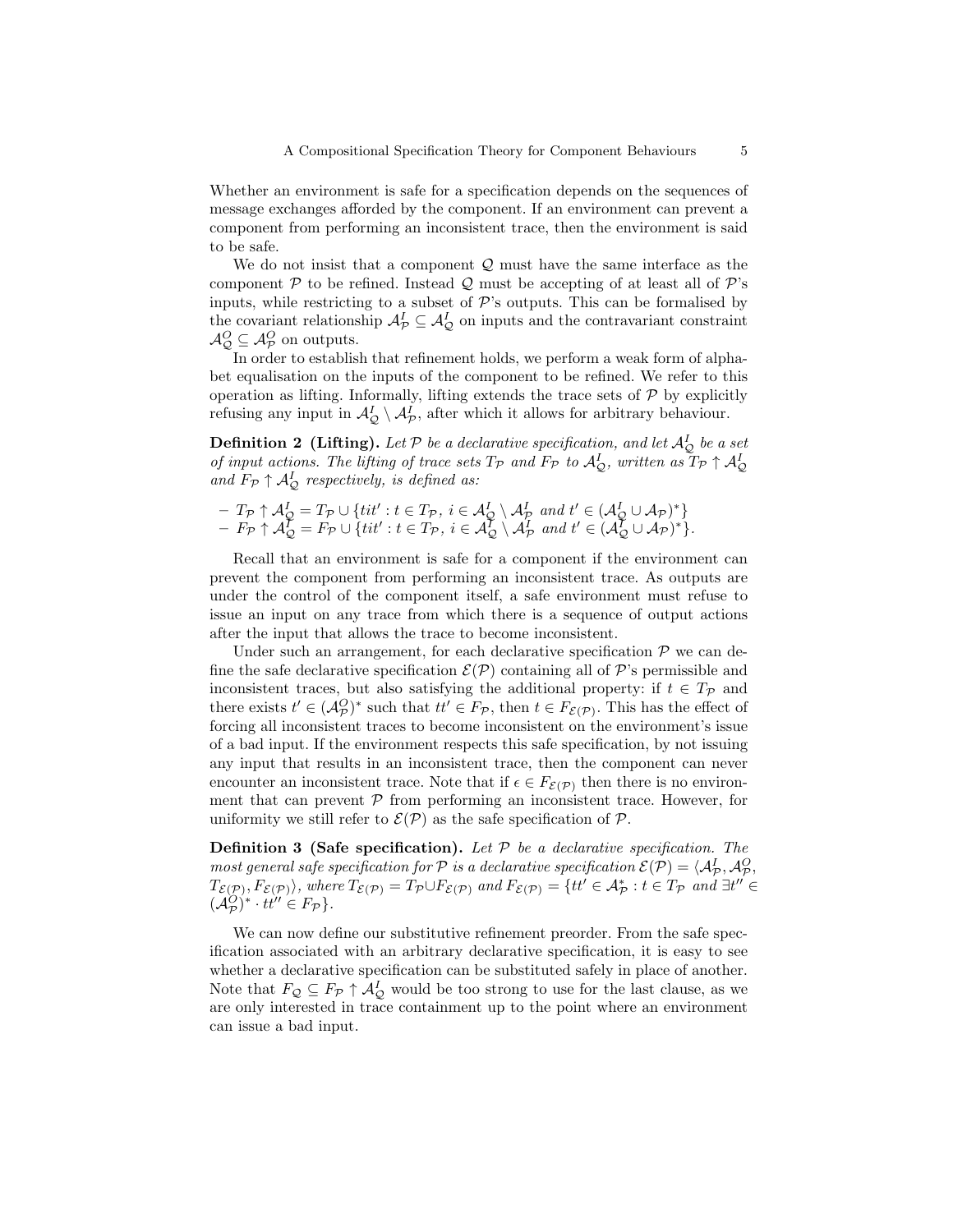Definition 4 (Refinement). *For declarative specifications P and Q, Q is said to be a refinement of*  $P$ *, written*  $Q \sqsubseteq_{dec} P$ *, iff:* 

1. 
$$
A_P^I \subseteq A_Q^I
$$
  
\n2.  $A_Q^O \subseteq A_P^O$   
\n3.  $T_{\mathcal{E}(\mathcal{Q})} \subseteq T_{\mathcal{E}(\mathcal{P})} \uparrow A_Q^I$   
\n4.  $F_{\mathcal{E}(\mathcal{Q})} \subseteq F_{\mathcal{E}(\mathcal{P})} \uparrow A_Q^I$ .

As refinement is based on an extension of language inclusion, its complexity is in P, assuming regularity of the trace sets. Note that lifting maintains regularity.

Equivalence of declarative specifications in our framework is defined in terms of mutual refinement.

Definition 5 (Equivalence). *Let P and Q be declarative specifications. Then P* and *Q* are said to be equivalent, written  $P \equiv_{dec} Q$ , if  $P \sqsubseteq_{dec} Q$  and  $Q \sqsubseteq_{dec} P$ .

<span id="page-7-0"></span>Lemma 1 (Preorder). *Refinement is both reflexive and transitive.*

#### 2.2 Parallel composition

The parallel composition operator on declarative specifications yields a declarative specification representing the combined effect of its operands running asynchronously. We do not consider synchronous parallel composition, as this does not make sense when dealing with non-blocking output actions. To preserve the effect that a single output from a component can be received by multiple components in the environment, we must define the parallel composition to repeatedly broadcast an output: this means that an input *a*? and output *a*! combine to form an output *a*! (as in certain variants of I/O automata), rather than a hidden action  $\tau$  as is the case in Milner's CCS.

Not all declarative specifications can be composed with one another; we restrict to those that are said to be *composable*. *P* and *Q* are composable for parallel composition only if  $\mathcal{A}_{\mathcal{P}}^{\mathcal{Q}} \cap \mathcal{A}_{\mathcal{Q}}^{\mathcal{Q}} = \emptyset$ . This restriction is meaningful if we consider inputs on an interface as buttons and outputs as lights. Given two distinct components, it is not possible for them to share a common light, whereas it is possible to push their buttons at the same time. In practice, issues of composability can be avoided by employing renaming, if this is considered to be appropriate.

Definition 6 (Parallel composition). *Let P and Q be declarative specifications such that*  $\mathcal{A}_{\mathcal{Q}}^{\mathcal{Q}}$  *and*  $\mathcal{A}_{\mathcal{Q}}^{\mathcal{Q}}$  *are disjoint. Then*  $\mathcal{P} \parallel \mathcal{Q}$  *is the declarative specification*  $\langle A^I_{\mathcal{P}} | \mathcal{Q}, A^O_{\mathcal{P}} | \mathcal{Q}, T_{\mathcal{P}} | \mathcal{Q}, F_{\mathcal{P}} | \mathcal{Q} \rangle$ , where:

 $-\mathcal{A}_{\mathcal{P}||\mathcal{Q}}^{I} = (\mathcal{A}_{\mathcal{P}}^{I} \cup \mathcal{A}_{\mathcal{Q}}^{I}) \setminus (\mathcal{A}_{\mathcal{P}}^{O} \cup \mathcal{A}_{\mathcal{Q}}^{O})$ 

$$
-\mathcal{A}_{\mathcal{P}||\mathcal{O}}^{\mathcal{O}}=\mathcal{A}_{\mathcal{P}}^{\mathcal{O}}\cup\mathcal{A}_{\mathcal{O}}^{\mathcal{O}}
$$

- $-A_{\mathcal{P}||\mathcal{Q}}^{\mathcal{O}} = A_{\mathcal{P}}^{\mathcal{O}} \cup A_{\mathcal{Q}}^{\mathcal{O}}$ <br>  $-T_{\mathcal{P}||\mathcal{Q}} = \{t \in A_{\mathcal{P}||\mathcal{Q}}^* : t \upharpoonright A_{\mathcal{P}} \in T_{\mathcal{P}} \text{ and } t \upharpoonright A_{\mathcal{Q}} \in T_{\mathcal{Q}}\} \cup F_{\mathcal{P}||\mathcal{Q}}$
- $-F_{\mathcal{P}}|_{\mathcal{Q}} = \{tt' \in \mathcal{A}_{\mathcal{P}}^*|_{\mathcal{Q}} : t \upharpoonright \mathcal{A}_{\mathcal{P}} \in F_{\mathcal{P}} \text{ and } t \upharpoonright \mathcal{A}_{\mathcal{Q}} \in T_{\mathcal{Q}}, \text{ or } t \upharpoonright \mathcal{A}_{\mathcal{P}} \in T_{\mathcal{P}} \text{ and } t \upharpoonright \mathcal{A}_{\mathcal{Q}} \in T_{\mathcal{Q}}$  $t \upharpoonright \mathcal{A}_{\mathcal{Q}} \in F_{\mathcal{Q}}$ .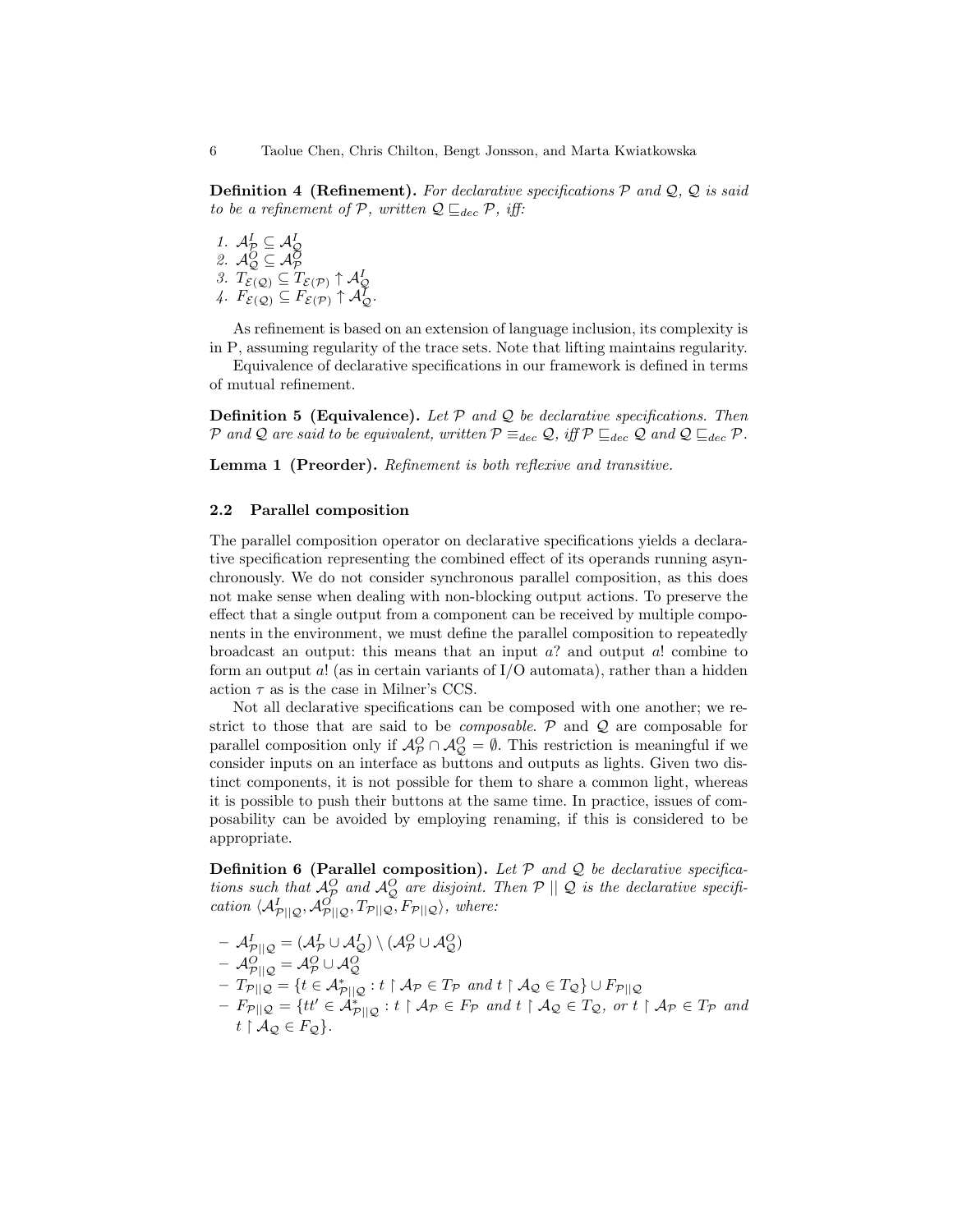Informally, a trace is permissible in  $P \parallel Q$  if its projection onto  $\mathcal{A}_{\mathcal{P}}$  is a trace of  $P$  and its projection onto  $A_Q$  is a trace of  $Q$ . A trace is inconsistent if it has a prefix whose projection onto the alphabet of one of the components is inconsistent and the projection onto the alphabet of the other component is a permissible trace of that component.

We demonstrate the following result, a corollary of which is that mutual refinement is a congruence for parallel, subject to composability.

<span id="page-8-0"></span>Theorem 1 (Compositionality of parallel). *Let P, Q and R be declarative specifications such that P and R are composable for parallel composition, and*  $A_{\mathcal{Q}} \cap A_{\mathcal{R}} \cap A_{\mathcal{P}}|_{\mathcal{R}} \subseteq A_{\mathcal{P}} \cap A_{\mathcal{R}}$ *. If*  $\mathcal{Q} \sqsubseteq_{dec} \mathcal{P}$ *, then*  $\mathcal{Q} \parallel \mathcal{R} \sqsubseteq_{dec} \mathcal{P} \parallel \mathcal{R}$ *.* 

#### 2.3 Conjunction

The conjunction operator on declarative specifications can be thought of as finding a common implementation for a number of properties, each of which are represented by declarative specifications. Naturally, any implementation of these properties should be a refinement of each of the properties to be implemented. The conjunction (or shared refinement) of two declarative specifications *P* and *Q* is the *coarsest* declarative specification that refines both *P* and *Q*. Thus conjunction is the meet operator on the refinement preorder.

As for parallel composition, conjunction can only be performed on composable components.  $P$  and  $Q$  are composable for conjunction only if the sets  $\mathcal{A}_{\mathcal{P}}^{I} \cup \mathcal{A}_{\mathcal{Q}}^{I}$  and  $\mathcal{A}_{\mathcal{P}}^{O} \cup \mathcal{A}_{\mathcal{Q}}^{O}$  are disjoint.

Definition 7 (Conjunction). *Let P and Q be declarative specifications such that*  $A_P^I \cup A_Q^I$  and  $A_P^O \cup A_Q^O$  are disjoint. Then  $P \wedge Q$  is the declarative specification  $\langle A_{\mathcal{P}\wedge\mathcal{Q}}^I, A_{\mathcal{P}\wedge\mathcal{Q}}^O, T_{\mathcal{P}\wedge\mathcal{Q}}, F_{\mathcal{P}\wedge\mathcal{Q}}\rangle$ , where:

$$
\begin{array}{l} -\mathcal{A}_{\mathcal{P}\wedge\mathcal{Q}}^{I}=\mathcal{A}_{\mathcal{P}}^{I}\cup\mathcal{A}_{\mathcal{Q}}^{I}\\ -\mathcal{A}_{\mathcal{P}\wedge\mathcal{Q}}^{O}=\mathcal{A}_{\mathcal{P}}^{O}\cap\mathcal{A}_{\mathcal{Q}}^{O}\\ -\mathit{T}_{\mathcal{P}\wedge\mathcal{Q}}=\mathit{T}_{\mathcal{P}}\uparrow\mathcal{A}_{\mathcal{Q}}^{I}\cap\mathit{T}_{\mathcal{Q}}\uparrow\mathcal{A}_{\mathcal{P}}^{I}\\ -\mathit{F}_{\mathcal{P}\wedge\mathcal{Q}}=\mathit{F}_{\mathcal{P}}\uparrow\mathcal{A}_{\mathcal{Q}}^{I}\cap\mathit{F}_{\mathcal{Q}}\uparrow\mathcal{A}_{\mathcal{P}}^{I}.\end{array}
$$

Conjunction has strong connections with the logical 'and' operator in Boolean algebra, as shown below. Mutual refinement is a congruence for conjunction, subject to composability.

# <span id="page-8-1"></span>Theorem 2 (Properties of conjunction).

- $\sim$  *Conjunction is the greatest lower bound operator for*  $\mathcal{L}_{dec}$
- $\mathcal{R} \sqsubseteq_{dec} \mathcal{P}$  and  $\mathcal{R} \sqsubseteq_{dec} \mathcal{Q}$  *iff*  $\mathcal{R} \sqsubseteq_{dec} \mathcal{P} \wedge \mathcal{Q}$
- $\mathcal{P} \wedge \mathcal{Q} \equiv_{dec} \mathcal{Q}$  *iff*  $\mathcal{Q} \sqsubseteq_{dec} \mathcal{P}$ *.*

<span id="page-8-2"></span>Theorem 3 (Compositionality of conjunction). *Let P, Q and R be declarative specifications such that*  $P$  *is composable with*  $R$  *for conjunction.* If  $Q \sqsubseteq_{dec}$ *P,* then  $Q \wedge R \sqsubseteq_{dec} P \wedge R$ *.*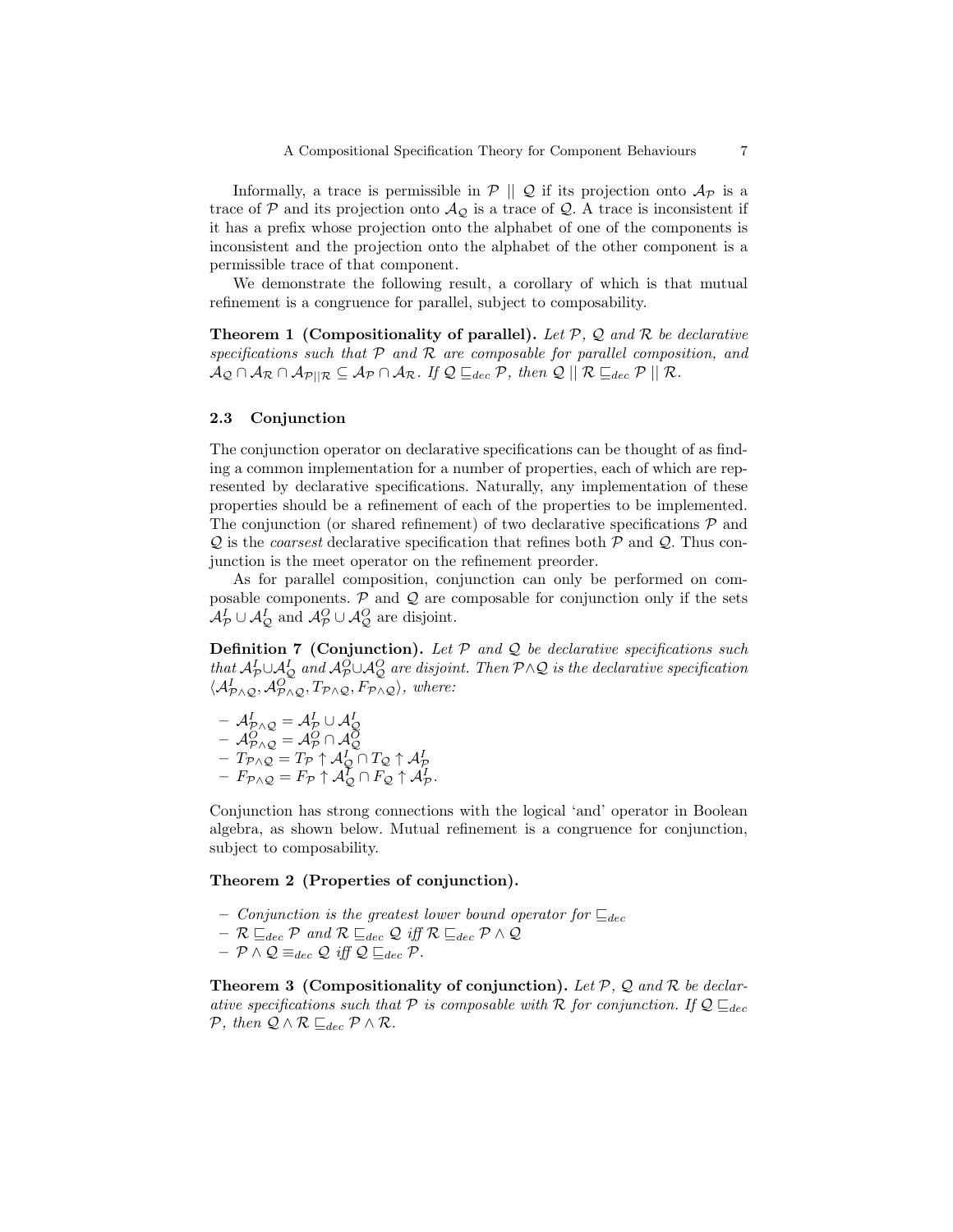#### 2.4 Quotient

The final operation that we consider on the specification theory is that of quotienting, which has strong connections to synthesis. Given a specification for a system  $\mathcal{R}$ , together with a component  $\mathcal{P}$  implementing part of  $\mathcal{R}$ , the quotient yields the *coarsest* specification for the remaining part of  $R$  to be implemented. Thus, the parallel composition of the quotient with *P* should be a refinement of the system-wide specification  $R$ . Therefore, quotient can be thought of as the adjoint of parallel composition.

As  $P$  is a sub-component of  $R$ , we make the reasonable assumption that  $A_{\mathcal{P}} \subseteq A_{\mathcal{R}}$ . Moreover, a necessary condition for the existence of the quotient is that  $\mathcal{A}_{\mathcal{P}}^{\mathcal{Q}} \subseteq \mathcal{A}_{\mathcal{R}}^{\mathcal{Q}}$ , otherwise refinement will fail on the alphabet containment checks.

<span id="page-9-0"></span>Definition 8 (Quotient). *Let P and R be declarative specifications such that*  $A^O_P \subseteq A^O_R$  and  $A_P \subseteq A_R$ . The quotient of *P* from *R* is the specification  $R/P$ *with signature*  $\langle A_{\mathcal{R}/\mathcal{P}}^I, A_{\mathcal{R}/\mathcal{P}}^O, T_{\mathcal{R}/\mathcal{P}}, F_{\mathcal{R}/\mathcal{P}}\rangle$ , where:

 $-\mathcal{A}_{\mathcal{R}/\mathcal{P}}^{I} = \mathcal{A}_{\mathcal{P}}^{O} \cup \mathcal{A}_{\mathcal{P}}^{I}$  $A_{\mathcal{R}/\mathcal{P}}^O = A_{\mathcal{R}}^O \setminus A_{\mathcal{P}}^O$  $-T_{\mathcal{R}/\mathcal{P}} = \{t \in \mathcal{A}_{\mathcal{R}}^* : \forall t' \text{ a prefix of } t \cdot L(t') \text{ and } \forall t'' \in \mathcal{A}_{\mathcal{R}/\mathcal{P}}^t * L(tt'')\}$  $-F_{\mathcal{R}/\mathcal{P}} = \{t \in A_{\mathcal{R}}^* : (t \upharpoonright A_{\mathcal{P}} \in T_{\mathcal{P}} \implies t \in F_{\mathcal{E}(\mathcal{R})}) \text{ and } \forall t' \text{ a prefix of } t \cdot L(t')\}$  $-L(t) = (t \restriction \mathcal{A}_{\mathcal{P}} \in F_{\mathcal{P}} \implies t \in F_{\mathcal{E}(\mathcal{R})}) \text{ and } (t \restriction \mathcal{A}_{\mathcal{P}} \in T_{\mathcal{P}} \implies t \in T_{\mathcal{R}}).$ 

The alphabet of the quotient contains all of the actions from  $A_{\mathcal{R}}$  and  $A_{\mathcal{P}}$  so that  $\mathcal{R}/\mathcal{P}$  can fully control  $\mathcal P$  and emulate the behaviour of  $\mathcal R$ . Yet still, simple examples reveal that there may not exist a component *Q* over an interface consisting of inputs  $\mathcal{A}_{\mathcal{R}/\mathcal{P}}^I$  and outputs  $\mathcal{A}_{\mathcal{R}/\mathcal{P}}^O$  such that  $\mathcal{P} \parallel \mathcal{Q} \sqsubseteq_{dec} \mathcal{R}$ . Unfortunately, the existence of the quotient cannot be ascertained by a syntactic check on the alphabets of *P* and *R*.

In Definition [8](#page-9-0) we referred to  $\mathcal{R}/\mathcal{P}$  as a specification, but not a declarative specification. As the following theorem shows, if  $T_{\mathcal{R}/\mathcal{P}}$  is non-empty (a condition of being a declarative specification), then the quotient exists.

<span id="page-9-1"></span>Theorem 4 (Existence of quotient). *Let P and R be declarative specifications such that*  $A_{\mathcal{P}}^{\mathcal{Q}} \subseteq A_{\mathcal{R}}^{\mathcal{Q}}$  and  $A_{\mathcal{P}} \subseteq A_{\mathcal{R}}$ . Then there exists a declarative  $specification$  *Q with input actions*  $A_{\mathcal{R}/\mathcal{P}}^I$  *and output actions*  $A_{\mathcal{R}/\mathcal{P}}^O$  *such that*  $\mathcal{P} \parallel \mathcal{Q} \sqsubseteq_{dec} \mathcal{R} \text{ iff } T_{\mathcal{R}/\mathcal{P}} \neq \emptyset.$ 

The next two theorems show that  $R/P$  satisfies the required properties of quotient when  $T_{\mathcal{R}/\mathcal{P}}$  is non-empty, and that quotient is well-behaved with respect to refinement.

<span id="page-9-2"></span>Theorem 5 (Properties of quotient). *Let P and R be declarative specifica*tions such that  $\mathcal{A}_{\mathcal{P}}^{\mathcal{Q}} \subseteq \mathcal{A}_{\mathcal{R}}^{\mathcal{Q}}$  and  $\mathcal{A}_{\mathcal{P}} \subseteq \mathcal{A}_{\mathcal{R}}$ . If  $T_{\mathcal{R}/\mathcal{P}} \neq \emptyset$ , then  $\mathcal{P} \parallel (\mathcal{R}/\mathcal{P}) \sqsubseteq_{dec} \mathcal{R}$ *and for any declarative specification*  $Q$  *over inputs*  $A^I_{R/P}$  *and outputs*  $A^O_{R/P}$  *such that*  $P \parallel Q \sqsubseteq_{dec} R$  *it holds that*  $Q \sqsubseteq_{dec} R/P$ *.*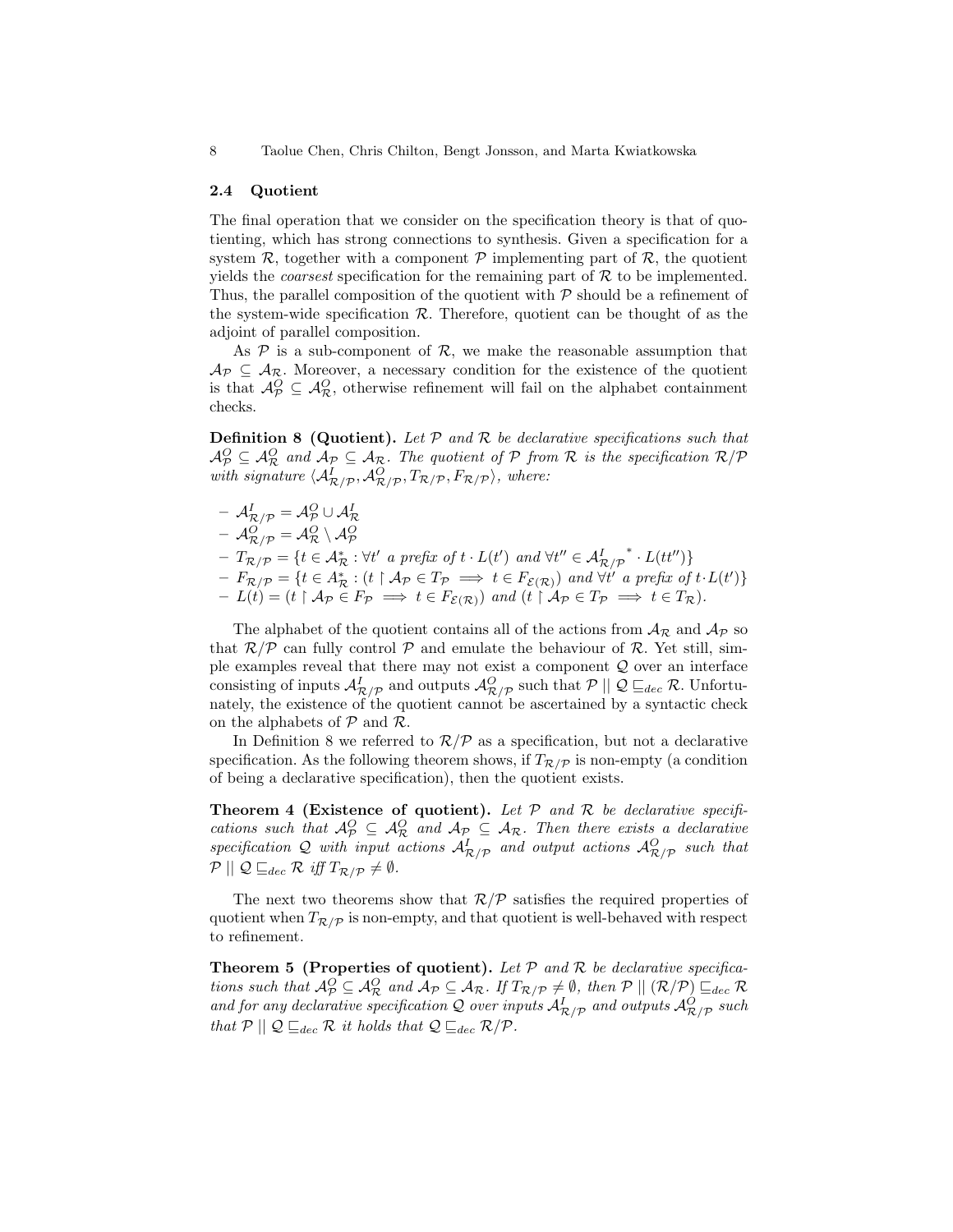<span id="page-10-1"></span>Theorem 6 (Compositionality of quotient). *Let P, Q and R be declarative* specifications such that  $Q \sqsubseteq_{dec} P$ .

 $-$  *If*  $\mathcal{Q}/\mathcal{R}$  and  $\mathcal{P}/\mathcal{R}$  are defined, then  $\mathcal{Q}/\mathcal{R} \sqsubseteq_{dec} \mathcal{P}/\mathcal{R}$ .

 $-If\mathcal{R}/\mathcal{Q}$  and  $\mathcal{R}/\mathcal{P}$  are defined, and  $(A_{\mathcal{Q}}^I \cap A_{\mathcal{R}}^O) \setminus A_{\mathcal{P}} = \emptyset$ , then  $\mathcal{R}/\mathcal{Q} \sqsupseteq_{dec} \mathcal{R}/\mathcal{P}$ .

# <span id="page-10-0"></span>3 An Operational Theory of Components

In this section we take an operational view of components, by specifying their allowable interactions in terms of Logic IOLTSs, an I/O version of labelled transition systems augmented by an inconsistency predicate on states. We remain faithful to the trace-based substitutive preorder, and cast refinement at the operational level in terms of declarative refinement. For any operational model, we can derive an equivalent declarative specification, meaning that the observable safe interactions between the models and an arbitrary environment are indistinguishable.

To support a compositional theory of components, we define the operations of parallel composition, conjunction and quotient directly on our operational models. We further show that compositionality results for the operators on the declarative framework carry over to the operational framework as well.

An explicit definition of implementation is not provided for our models, although there are a number of candidates. One such suggestion for the characterisation of implementations would be the set of specifications in which no inconsistent states are reachable. We leave this for the user to decide.

We can now define the operational models formally. For a set  $A$ , write  $A^{\tau}$  as shorthand for  $A \cup \{\tau\}$ , where it is assumed that  $\tau \notin A$ .

Definition 9 (IOLTS). *An* I/O labelled transition system (IOLTS) P *is a tuple*  $\langle S_P, A_P^I, A_P^O, \longrightarrow_P \rangle$ , where  $S_P$  *is a (possibly infinite) collection of processes* (states),  $A_{\rm P}^I$  and  $A_{\rm P}^O$  are disjoint sets referred to as the inputs and outputs (the *union of which we denote by*  $\mathcal{A}_P$ *), and*  $\longrightarrow$  $\varphi \subseteq S_P \times \mathcal{A}_P^{\tau} \times S_P$  *is the transition relation.*

Note that since we do not insist on our components being fully input-enabled (unlike I/O automata [\[6\]](#page-21-5)), meaning that at any stage a component can refuse to accept an input issued by the environment or another component, we must extend IOLTSs to reason about potential communication mismatches that occur during interactions. We accomplish this by augmenting IOLTSs with an inconsistency predicate for tracking mismatches. The resulting model, called a Logic IOLTS, takes its inspiration from the Logic LTSs of Lüttgen and Vogler [\[7](#page-21-6)[,8\]](#page-21-7), although we have a different interpretation of inconsistency.

**Definition 10 (Logic IOLTS).** *A* Logic IOLTS P *is a tuple*  $\langle S_{\mathsf{P}}, \mathcal{A}_{\mathsf{P}}^I, \mathcal{A}_{\mathsf{P}}^O, \longrightarrow_{\mathsf{P}}$  $, F_P$ *)* in which  $\langle S_P, A_P^I, A_P^O, \longrightarrow_P \rangle$  is an IOLTS, and  $F_P \subseteq S_P$  is an inconsistency *predicate on states.*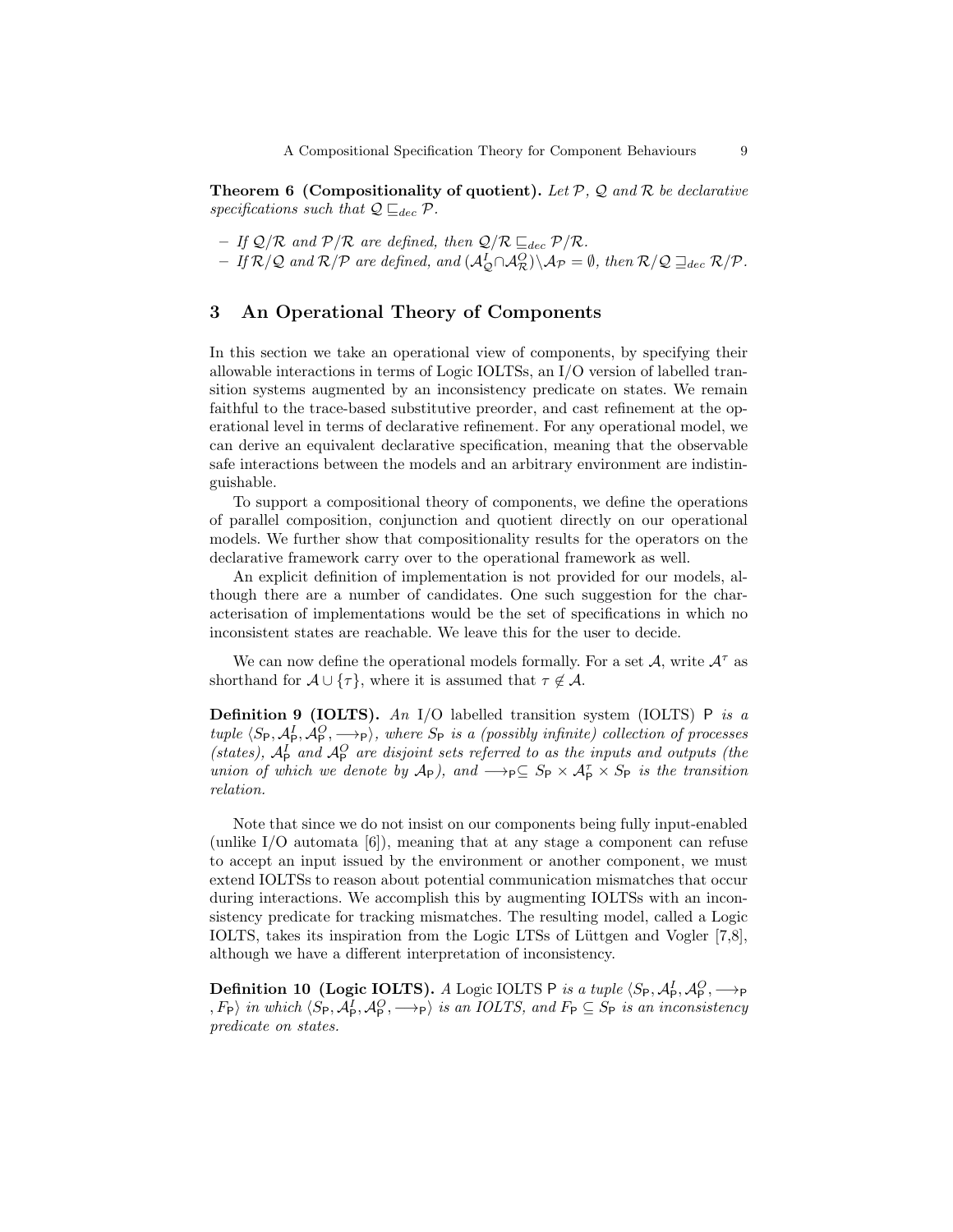The inconsistency predicate annotates states that correspond to run-time errors such as communication mismatches or underspecificationRegardless of why a state is inconsistent, we assume that on encountering an inconsistency, unspecified behaviour can ensue. Consequently, inconsistent states are resemblant of the process CHAOS from CSP [\[9\]](#page-21-8).

Figure [1](#page-13-0) shows a number of Logic IOLTSs represented pictorially. We adopt the convention of enclosing the transition system within a box corresponding to the interface of the component. Labelled arrows pointing at the interface correspond to inputs, whereas arrows emanating from the interface correspond to outputs. As a matter of clarity, we only represent the states that are reachable by a sequence of transitions from the process we are interested in. States annotated with an *F* are deemed to be inconsistent.

We introduce nomenclature for handling stability and hidden  $\tau$ -transitions. A relation  $\stackrel{\epsilon}{\Longrightarrow}_P \subseteq S_P \times S_P$  is defined by  $p \stackrel{\epsilon}{\Longrightarrow}_P p'$  iff  $p(\stackrel{\tau}{\longrightarrow}_P)^* p'$ A relation  $\stackrel{\epsilon}{\Longrightarrow}_P \subseteq S_P \times S_P$  is defined by  $p \stackrel{\epsilon}{\Longrightarrow}_P p'$  iff  $p(\stackrel{\rightarrow}{\longrightarrow}_P)^* p'$ . Generalising  $\stackrel{\epsilon}{\Longrightarrow}_P$  for visible actions  $a \in \mathcal{A}$ , we obtain  $p \stackrel{a}{\Longrightarrow}_P p'$  iff there exist  $p_a$  and  $p'_a$ such that  $p \stackrel{\epsilon}{\Longrightarrow} p p_a \stackrel{a}{\Longrightarrow} p p'_a \stackrel{\epsilon}{\Longrightarrow} p p'_a$  and  $p \stackrel{\dashv a}{\Longrightarrow} p'_a$  iff there exists  $p_a$  such that  $p \xrightarrow{a} p$  *p<sub>a</sub>*  $\underset{w}{\longrightarrow} p$  *p'*. The extension to words  $w = a_1 \dots a_n$  is defined in the natural way by  $p \stackrel{w}{\Longrightarrow}_P p'$  iff  $p \stackrel{a_1}{\Longrightarrow}_P \ldots \stackrel{a_n}{\Longrightarrow}_P p'$ .

Furthermore, for a compositional operator  $\oplus$ , and sets *A* and *B*, we write  $A \oplus B$  for the set  $\{a \oplus b : a \in A \text{ and } b \in B\}$ . This allows us to use a processalgebraic notation for states.

From hereon, let  $P = \langle S_P, A_P^I, A_P^O, \longrightarrow_P, F_P \rangle, Q = \langle S_Q, A_Q^I, A_Q^O, \longrightarrow_Q, F_Q \rangle$ and  $R = \langle S_R, A_R^I, A_R^O, \longrightarrow_R, F_R \rangle$  be three Logic IOLTSs, and let  $p_P$ ,  $q_Q$  and  $r_R$ be processes in the Logic IOLTSs P, Q and R respectively.

### 3.1 Refinement

In keeping with the declarative framework, we wish refinement to correspond to safe-substitutivity. Hence, we cast refinement at the operational level in terms of refinement at the declarative level. To do this, we define a mapping  $\llbracket \cdot \rrbracket^*$ from operational models to declarative models (Definition [13\)](#page-12-0) that preserves the environments that the models can interact harmoniously with.

An essential feature of operational refinement is that the mapping from operational to declarative models preserves the safe traces of the component. For a declarative specification  $P$ , a trace  $t$  is said to be immediately-safe iff  $t$  is permissible, but not inconsistent (i.e., *t* lies within  $T_p \setminus F_p$ ). If *t* is contained within  $T_P \setminus F_{\mathcal{E}(P)}$ , we say that *t* is safe. The calculation of the safe traces for a Logic IOLTS is slightly more involved, because it is necessary to deal with non-determinism and  $\tau$ -transitions.

<span id="page-11-0"></span>Definition 11 (Immediately-safe states). *The set of immediately-safe states that a process p<sub>P</sub> can be in after following the trace t is given by*  $h_{p}$  $(t)$ *, where*  $h_{p_{\mathsf{P}}} : \mathcal{A}_{\mathsf{P}}^* \longrightarrow 2^{S_{\mathsf{P}}}$  *is defined as:*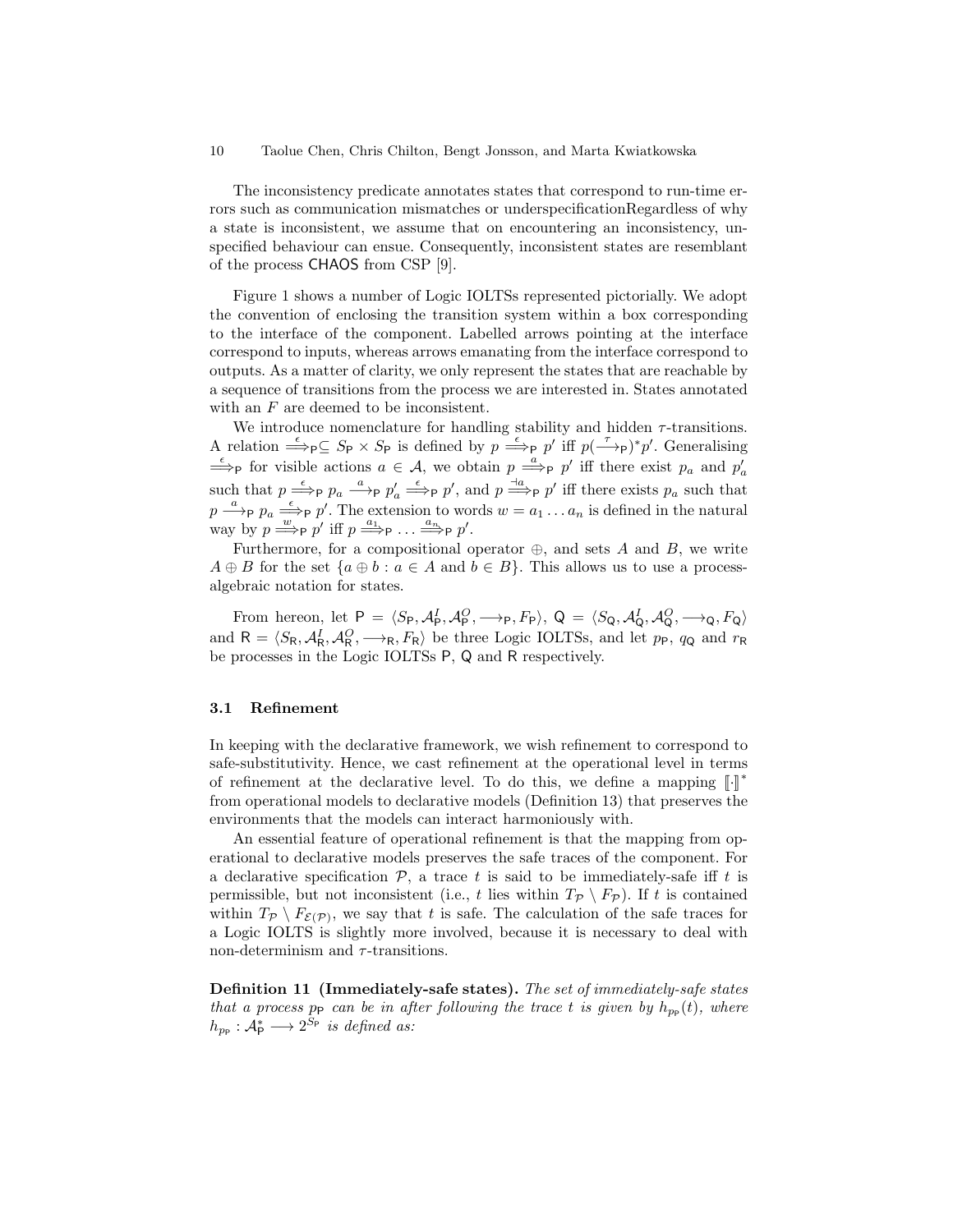A Compositional Specification Theory for Component Behaviours 11

$$
h_{p_{\mathsf{P}}}(\epsilon) = \begin{cases} \emptyset & \text{if } p_{\mathsf{P}} \Longrightarrow p' \text{ with } p' \in F_{\mathsf{P}} \\ \{p' \in S_{\mathsf{P}} : p \stackrel{\epsilon}{\Longrightarrow} p \text{ } p' \} & \text{otherwise} \end{cases}
$$
  
\n
$$
- h_{p_{\mathsf{P}}}(to) = \begin{cases} \emptyset & \text{if } \exists p' \in h_{p_{\mathsf{P}}}(t) \text{ such that } p' \stackrel{\exists o}{\Longrightarrow} p \text{ } w \text{ with } p'' \in F_{\mathsf{P}} \\ \{p'' \in S_{\mathsf{P}} : \exists p' \in h_{p_{\mathsf{P}}}(t) \cdot p' \stackrel{\exists o}{\Longrightarrow} p \text{ } p'' \} & \text{otherwise} \end{cases}
$$
  
\n
$$
- h_{p_{\mathsf{P}}}(ti) = \begin{cases} \emptyset & \text{if } \exists p' \in h_{p_{\mathsf{P}}}(t) \text{ such that } p' \stackrel{\exists i}{\Longrightarrow} p \text{ } w' \text{ with } p'' \in F_{\mathsf{P}}, \text{ or } p' \not\stackrel{i}{\Longrightarrow} \mathsf{P} \\ \{p'' \in S_{\mathsf{P}} : \exists p' \in h_{p_{\mathsf{P}}}(t) \cdot p' \stackrel{\exists i}{\Longrightarrow} p \text{ } p'' \} & \text{otherwise} \end{cases}
$$
  
\n
$$
when i \in A_{\mathsf{P}}^f.
$$

<span id="page-12-1"></span>**Definition 12** (Safe traces). A trace *t* of  $p_P$  is immediately-safe iff  $h_{p_P}(t) \neq \emptyset$ *and is safe iff*  $h_{p_{\mathcal{E}(P)}}(t) \neq \emptyset$ , where  $\mathcal E$  propagates inconsistencies backwards over *output and*  $\tau$  *transitions. The set of immediately-safe traces of*  $p_{\rm P}$  *is denoted IST*( $p$ **P**)*, while the set of safe traces is denoted*  $ST(p$ *P).* 

An immediately-safe trace *t* of a process *p* characterises a permissible exchange between *p* and an arbitrary environment, such that *t* will never encounter an inconsistent state under any resolution of *p*'s non-determinism. Relating this intuition to Definitions [11](#page-11-0) and [12,](#page-12-1) suppose  $p$  and the environment can safely communicate on the trace *t*. If from some state that *p* is in after following *t* it can perform an output *o*, and every *o* it can output will never make the system inconsistent, then the environment must be willing to accept that output. Conversely, the environment can only safely issue an input *i* after *t* if *i* can be accepted from every state the process is in after following *t*, without making the system inconsistent. We must impose these restrictions to account for the fact that the process cannot be expected to know how to resolve its non-determinism prior to its communication with the environment.

<span id="page-12-0"></span>**Definition 13 (Model mapping).** The model mapping function  $\begin{bmatrix} \cdot \end{bmatrix}^*$  from *Logic IOLTSs to declarative specifications is defined by*  $[\![p_P]\!]^* = \langle A_P^I, A_P^O, T_{[\![p_P]\!]^*},$  $F_{\llbracket p_{\mathsf{P}} \rrbracket^*}$ , where:

 $-T_{\llbracket p_{\mathsf{P}} \rrbracket^*} = \{t: p_{\mathsf{P}} \stackrel{t}{\Longrightarrow}_{\mathsf{P}}\} \cup F \cup FI$  $- F_{\llbracket p_{\mathsf{P}} \rrbracket^*} = F \cup FI$  $-F = \{tt' : pp \xrightarrow{t} p' , p' \in F_P \text{ and } t' \in A_P^*\}$  $-FI = \{tit': p_{\mathsf{P}} \Longrightarrow^t_{\mathsf{P}} p', i \in \mathcal{A}_{\mathsf{P}}^I, p' \not\stackrel{i}{\longrightarrow}_{\mathsf{P}} and t' \in \mathcal{A}_{\mathsf{P}}^*\}.$ 

<span id="page-12-3"></span>Theorem 7 (Model mapping preserves safe traces). *For an arbitrary process*  $p_P$ ,  $IST(p_P) = T_{\llbracket pp \rrbracket^*} \setminus F_{\llbracket pp \rrbracket^*}$  *and*  $ST(p_P) = T_{\llbracket pp \rrbracket^*} \setminus F_{\llbracket (p_P \rrbracket^*)}$ .

Having defined a mapping from operational to declarative models, we can now define operational refinement in the obvious way.

<span id="page-12-2"></span>Definition 14 (Operational refinement). *Process q*<sup>Q</sup> *is said to be a refinement of process*  $p_P$ , written  $q_Q \sqsubseteq_{op} p_P$ , iff  $[q_Q]^* \sqsubseteq_{dec} [p_P]^*.$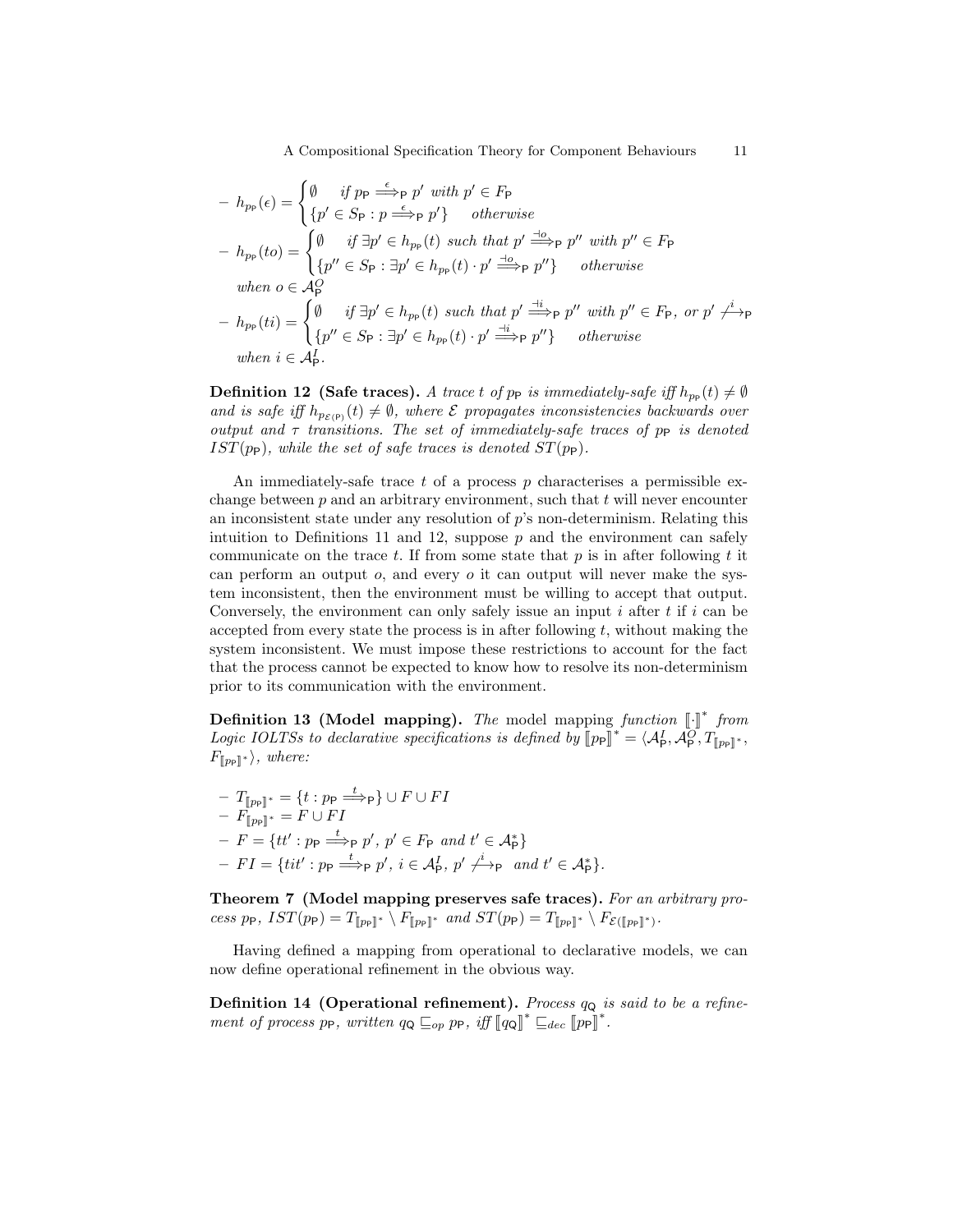

<span id="page-13-0"></span>Fig. 1. Refinement of Logic IOLTSs.

## Lemma 2 (Operational preorder). *Refinement is reflexive and transitive.*

Under the assumption of finiteness, we note that refinement checking is PSpace-complete. This is similar to traces refinement in CSP, where the worstcase is rarely observed in practice.

Definition 15 (Operational equivalence). *Processes*  $p_P$  and  $q_Q$  are said to *be equivalent, written*  $p_P \equiv_{op} q_Q$ , iff  $q_Q \sqsubseteq_{op} p_P$  and  $p_P \sqsubseteq_{op} q_Q$ .

Looking at the refinements in Figure [1,](#page-13-0) from  $q_1$  the environment can safely issue *a*, after which it must be willing to accept *c*. Clearly *a* can be safely accepted by  $p_1$ , and as  $p_2$  does not issue a *c* output the environment will be perfectly happy. Moreover, as the environment is not permitted to issue a  $b$  in  $q_1$  there is no harm in  $p_1$  being able to handle this behaviour. Hence  $p_1 \sqsubseteq_{op} q_1$ . Now,  $r_1 \sqsubseteq_{op} s_1$  as *r*<sup>1</sup> is willing to accept the input *a* from the environment, which is not the case in  $s_1$ . This is because we cannot trust  $s_1$  to resolve its non-determinism on  $a$  in an optimistic way by always moving to *s*2.

*Example 2.* To formally check  $p_1 \subseteq_{op} q_1$ , it is necessary to resort to the definition of refinement on declarative specifications (Definition [4\)](#page-6-0). It can easily be checked that all of the conditions of that definition hold by considering the sets below, obtained by computing the model mapping of the processes  $p_1$  and  $q_1$ .

- 
$$
F_{[p_1]^*}
$$
 =  $F_{\mathcal{E}([p_1]^*)}$  =  $(a + b)(a + b)^+$   
\n-  $F_{[q_1]^*}$  =  $F_{\mathcal{E}([q_1]^*)}$  =  $(a + ac)a(a + c)^*$   
\n-  $T_{[p_1]^*}$  =  $(a + b)^*$   
\n-  $T_{[q_1]^*}$  =  $\{\epsilon, a, ac\} \cup (a + ac)a(a + c)^*$   
\n-  $X \uparrow \mathcal{A}_p^L$  =  $X \cup (\epsilon + a + ac + (aa + aca)(a + c)^*)b(a + b + c)^*$  for  $X \in$   
\n $\{F_{[q_1]^*}, T_{[q_1]^*}\}.$ 

#### 3.2 Error-completion

In order to simplify the definitions of the operators in our specification theory for the operational framework, we introduce the error-completion of a Logic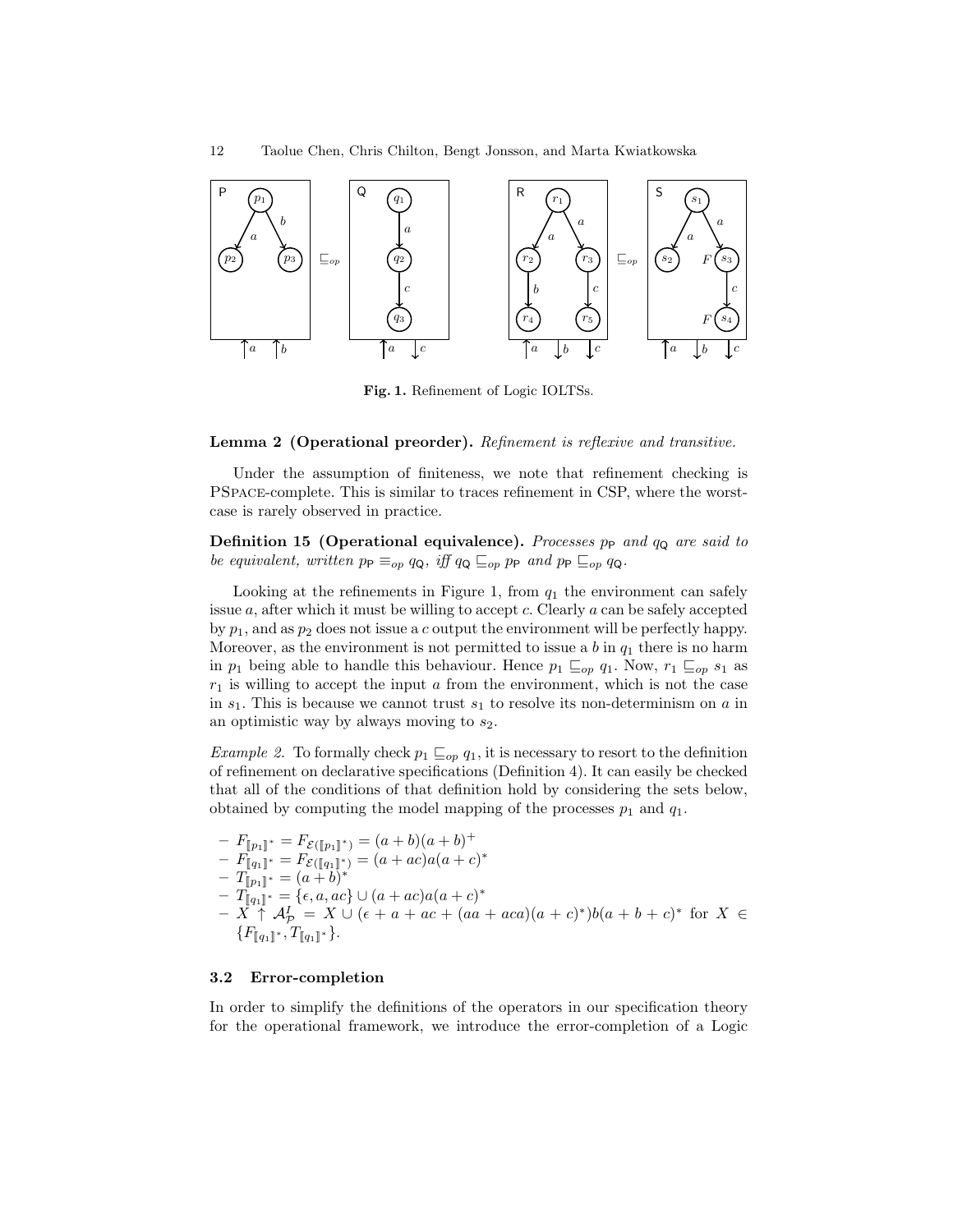IOLTS. This is a transformation that leaves the mapping from a Logic IOLTS to a declarative specification unchanged.

The error-completion of a Logic IOLTS provides an explicit operational representation for the inconsistent traces that would arise in mapping the Logic IOLTS to its corresponding declarative specification. Consequently, an errorcompleted Logic IOLTS is closed under input extensions. It is this property that simplifies the definitions of the operators in our framework. We do not say that an error-completed Logic IOLTS is input-enabled, however, as we can distinguish good inputs from bad inputs.

Definition 16 (Error-completion). *Let* P *be a Logic IOLTS, and assume*  $f_P \notin S_P$ *. The* error-completion *of*  $P$  *is a Logic IOLTS*  $P_\perp = \langle S_{P_\perp}, \mathcal{A}_P^I, \mathcal{A}_P^O, \longrightarrow_{P_\perp},$  $F_{\mathsf{P}_\perp}$ , where:

 $- S_{P_{\perp}} = S_{P} \cup \{f_{P}\}$  $\longrightarrow_{\mathsf{P}_{\perp}} = \longrightarrow_{\mathsf{P}} \cup \{ (f, a, f) : f \in F_{\mathsf{P}_{\perp}} \text{ and } a \in \mathcal{A}_{\mathsf{P}} \} \cup \{ (s, a, f_{\mathsf{P}}) : a \in \mathcal{A}_{\mathsf{P}}^{\mathcal{I}} \text{ and } a \in \mathcal{A}_{\mathsf{P}} \}$  $\frac{1}{\sqrt{2}}s' \cdot \overline{s} \stackrel{a}{\longrightarrow} p s'$  $- F_{P_+} = F_P \cup \{f_P\}.$ 

As remarked, the error-completion of a Logic IOLTS preserves the mapping from Logic IOLTSs to declarative specifications, as the next lemma shows. Note that the corresponding declarative specifications are equal, rather than declaratively equivalent.

<span id="page-14-0"></span>Lemma 3 (Error-completion respects mappings). For any process  $p_P$ ,  $[\![p_{\mathsf{P}}]\!]^* = [\![p_{\mathsf{P}_\perp}]\!]^*.$ 

Besides simplifying the definition of the compositional operators in our specification theory, error-completion of a Logic IOLTS also simplifies the definition of the model mapping function.

<span id="page-14-1"></span>Lemma 4 (Simplified model mapping). *Let p be a process in Logic IOLTS*  $P_{\perp}$ . Then  $[\![p]\!]^* = \langle A_P^I, A_P^O, T_{[\![p]\!]}^*, F_{[\![p]\!]}^* \rangle$ , where:

 $-T_{\llbracket p \rrbracket^*} = \{t : p \Longrightarrow^{\mathbf{t}}_{\mathbf{P}_{\perp}}\}$  $-F_{[p]}^* = \{tt' : p \Longrightarrow_{P_{\perp}} p' \Longrightarrow_{P_{\perp}} and p' \in F_{P_{\perp}}\}.$ 

# 3.3 Parallel composition

As for declarative specifications, the parallel composition of Logic IOLTSs yields a Logic IOLTS representing the combined effect of its operands running asynchronously. We insist that any given output should be under the control of one component only. Therefore Logic IOLTSs P and Q are composable for parallel composition only if  $\mathcal{A}_{\mathsf{P}}^O \cap \mathcal{A}_{\mathsf{Q}}^O = \emptyset$ .

Definition 17 (Parallel composition). *Let* P *and* Q *be Logic IOLTSs composable for parallel composition. Then the parallel composition of* P *and* Q *is a Logic IOLTS*  $P \parallel Q = \langle S, A^I, A^O, \longrightarrow, F \rangle$ *, where:*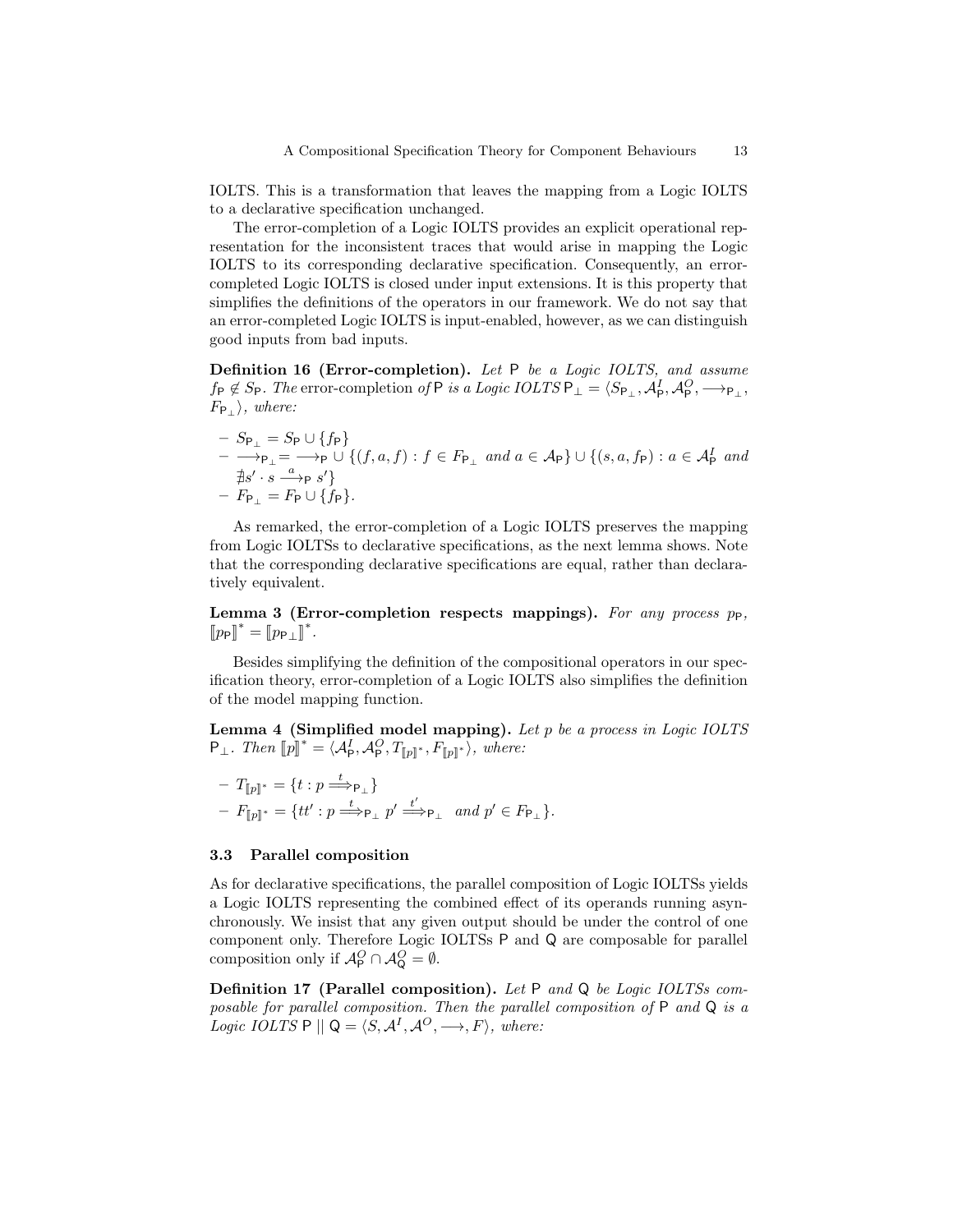

<span id="page-15-0"></span>Fig. 2. Example of parallel composition on Logic IOLTSs.

$$
- S = S_{P_{\perp}} || S_{Q_{\perp}} - A^{I} = (A_{P}^{I} \cup A_{Q}^{I}) \setminus (A_{P}^{O} \cup A_{Q}^{O}) - A^{O} = A_{P}^{O} \cup A_{Q}^{O} - \rightarrow \text{ is the smallest relation satisfying the following rules:}
$$
  
\n
$$
P1. \text{ If } p \xrightarrow{a} p_{\perp} p' \text{ with } a \in A_{P}^{T} \setminus A_{Q}, \text{ then } p || q \xrightarrow{a} p' || q P2. \text{ If } q \xrightarrow{a} q_{\perp} q' \text{ with } a \in A_{Q}^{T} \setminus A_{P}, \text{ then } p || q \xrightarrow{a} p || q' P3. \text{ If } p \xrightarrow{a} p_{\perp} p' \text{ and } q \xrightarrow{a} q_{\perp} q' \text{ with } a \in A_{P} \cap A_{Q}, \text{ then } p || q \xrightarrow{a} p' || q' - F = (S_{P_{\perp}} || F_{Q_{\perp}}) \cup (F_{P_{\perp}} || S_{Q_{\perp}}).
$$

Conditions P1 to P3 ensure that the parallel composition of Logic IOLTSs interleave on independent actions and synchronise on common actions. For P3, given the parallel composability constraint, synchronisation can take place between an output and an input, or two inputs. Figure [2](#page-15-0) shows how the parallel composition operator works in practice, although we omit non-enabled input transitions to inconsistent states. In particular, the example demonstrates how inconsistencies can be introduced through non-input enabledness, as in state  $r_6$ corresponding to  $p_6 \parallel q_2$ .

Reassuringly, parallel composition of Logic IOLTSs yields a Logic IOLTS. The following theorem shows the relationship between parallel composition on Logic IOLTSs and parallel composition on declarative specifications.

<span id="page-15-1"></span>Theorem 8 (Parallel correspondences). *Let* P *and* Q *be Logic IOLTSs composable for parallel composition. For processes*  $p_P$  *and*  $q_Q$ *, it holds that*  $[\![p_P \mid ||\; q_Q]\!]^* =$  $[[p_P]]^* \mid [q_Q]^*.$ 

#### 3.4 Conjunction

In keeping with conjunction of declarative specifications, Logic IOLTSs P and Q are composable for conjunction only if the sets  $A_P^I \cup A_Q^I$  and  $A_P^O \cup A_Q^O$  are disjoint.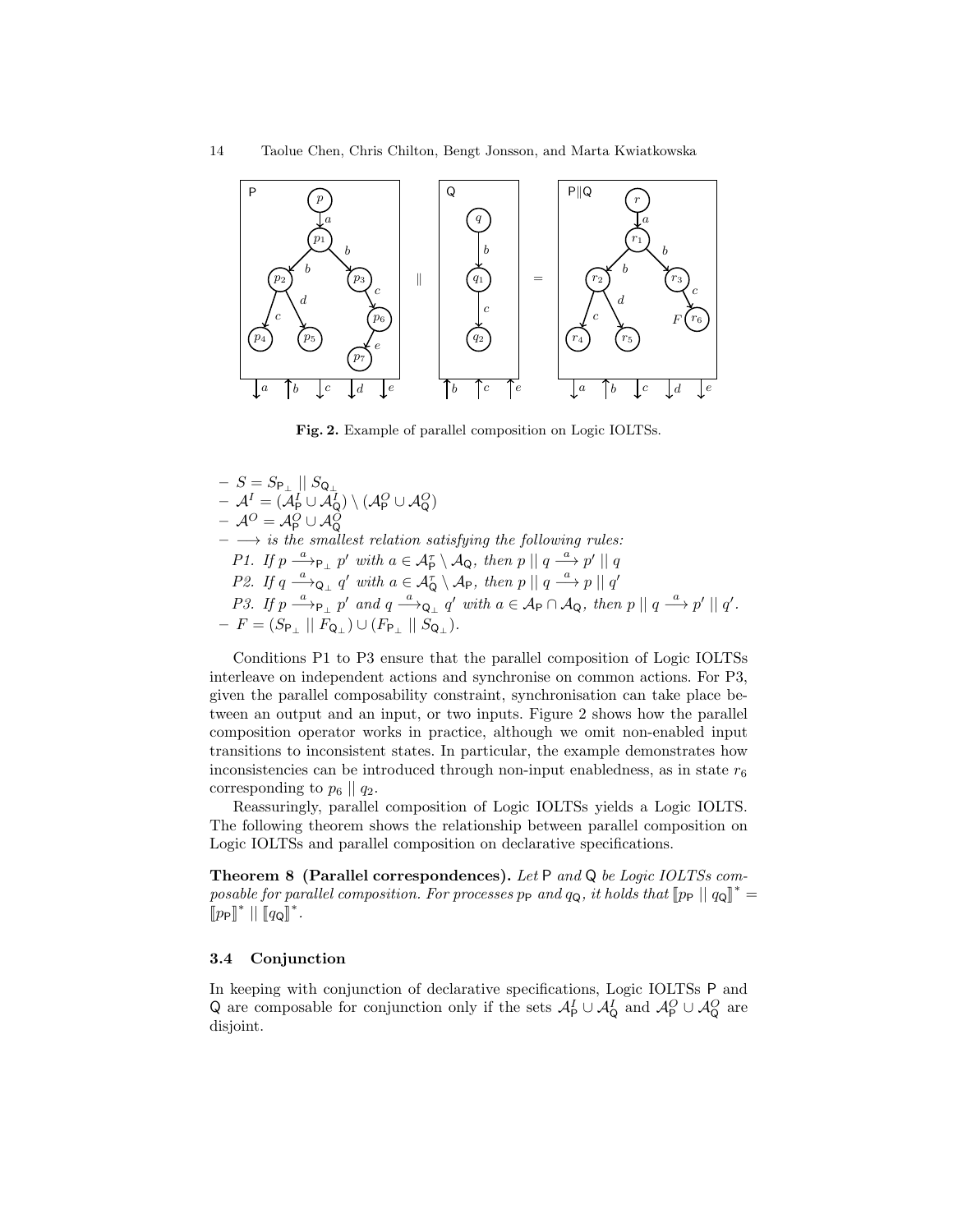

<span id="page-16-0"></span>Fig. 3. Example of conjunction on Logic IOLTSs.

Definition 18 (Conjunction). *Let* P *and* Q *be Logic IOLTSs composable for conjunction. Then the conjunction of*  $P$  *and*  $Q$  *is a Logic IOLTS*  $P \wedge Q = \langle S, A_P^I \cup A_P^I \rangle$  $\mathcal{A}_{\mathsf{Q}}^I, \mathcal{A}_{\mathsf{P}}^O \cap \mathcal{A}_{\mathsf{Q}}^O, \longrightarrow, F \rangle$ , where:

 $-S = S_{\mathsf{P}_1} \wedge S_{\mathsf{Q}_1}$  $- \longrightarrow$  *is the smallest relation satisfying the following rules: C1. If*  $a \in A_P^O \cap A_Q^O$ ,  $p \xrightarrow{a}_{P_\perp} p'$  and  $q \xrightarrow{a}_{Q_\perp} q'$ , then  $p \wedge q \xrightarrow{a}_{P} p' \wedge q'$ *C2. If*  $a \in A_P^I \cap A_Q^I$ ,  $p \xrightarrow{a}_{P_\perp} p'$  and  $q \xrightarrow{a}_{Q_\perp} q'$ , then  $p \wedge q \xrightarrow{a}_{P} p' \wedge q'$ *C3. If*  $a \in A_P^I \setminus A_Q^I$  and  $p \xrightarrow{a}_{P_\perp} p'$ , then  $p \wedge q \xrightarrow{a} p' \wedge f_Q$ *C4. If*  $a \in A_Q^I \setminus A_P^I$  and  $q \xrightarrow{a}_{Q_\perp} q'$ , then  $p \wedge q \xrightarrow{a} f_P \wedge q'$ *C5. If*  $p \xrightarrow{\tau} p_{\perp} p'$ , then  $p \wedge q \xrightarrow{\tau} p' \wedge q$ *C6.* If  $q \rightarrow \overline{Q}_\perp q'$ , then  $p \wedge q \rightarrow \overline{Q}$  $- F = F_{P_+} \wedge F_{Q_+}.$ 

The idea behind the definition of conjunction for  $p \wedge q$  is that p and q must synchronise on common actions, interleave on  $\tau$ -transitions, and on encountering independent input actions behave like the respective component to which the action belongs. On encountering a state  $p \wedge q$  in which one of  $p \in F_P$  or  $q \in F_Q$ holds, let it be *p*, we know that whatever the behaviour of  $p \wedge q$  it will always be a refinement of *p*. So the most general refinement of  $p \wedge q$  will actually be *q*. This is supported by the fact that inconsistent states in the error-completed Logic IOLTS admit arbitrary behaviour.

Figure [3](#page-16-0) shows the conjunction of processes  $p_1$  and  $q_1$  in the Logic IOLTSs P and Q (although for clarity we omit inputs leading to inconsistent states). In state  $r_1$  corresponding to  $p_1 \wedge q_1$ , the *b*-output transitions of  $p_1$  and  $q_1$  synchronise. Independent output actions such as the *a*-transition in  $p_1$  are not permitted to proceed, because it would not be the case that  $r_1$  could be used safely in place of  $q_1$  if this transition were to be permitted. State  $r_2$  can evolve into  $r_3$ by synchronising the *c*-inputs of  $p_3$  and  $q_2$ , while it can also evolve into  $r_4$  by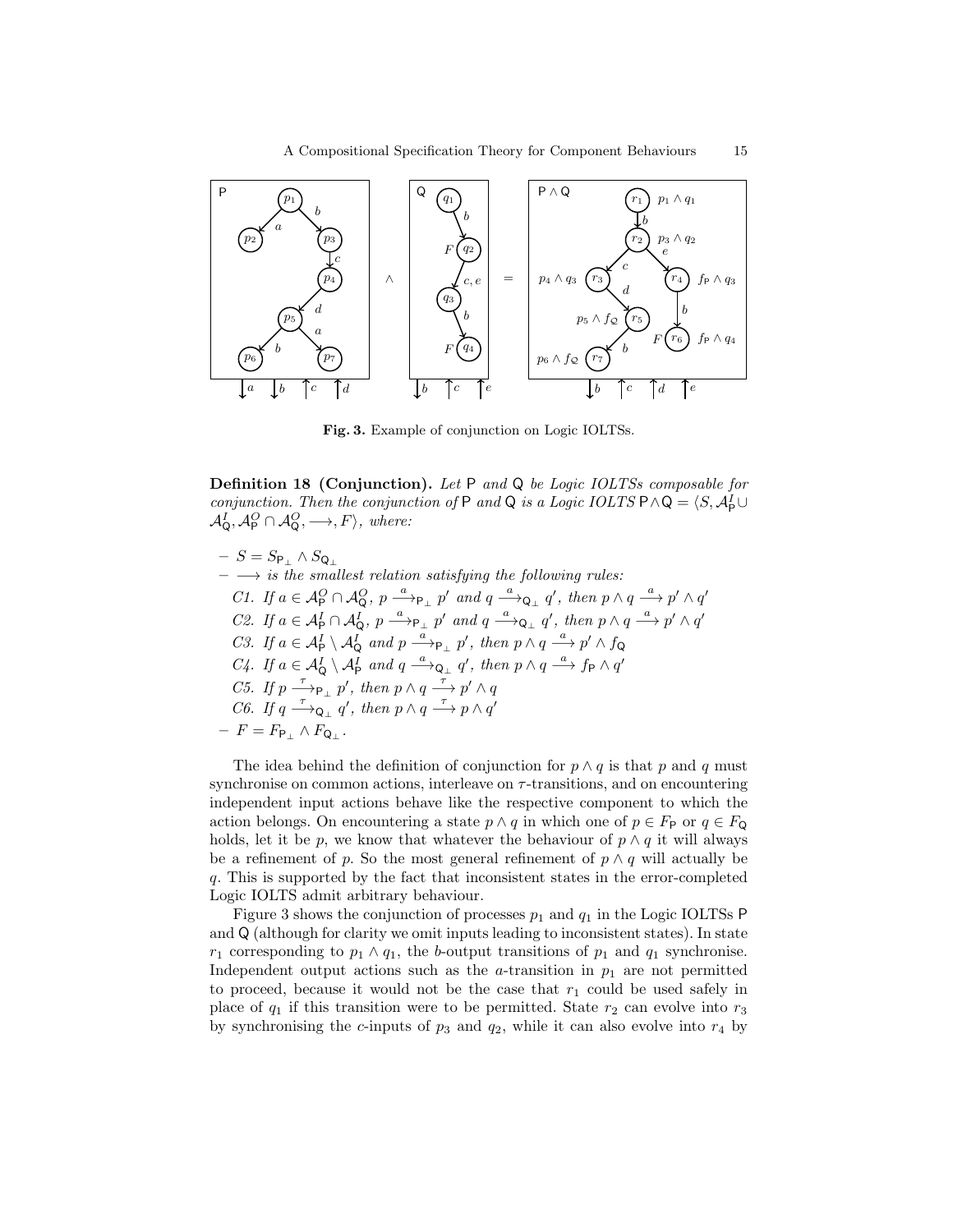proceeding on the independent input *e* of *q*2. From this point, *r*<sup>4</sup> behaves like *q*3, because  $e$  is an input-violation of  $p_3$ . Similar reasoning applies to  $r_3$ 's evolution into *r*<sup>5</sup> by receiving the *d*-input.

As for parallel composition, there is a correspondence between conjunction at the operational and declarative levels.

<span id="page-17-1"></span>Theorem 9 (Conjunction correspondences). *Let* P *and* Q *be Logic IOLTSs composable for conjunction. For processes*  $p_P$  *and*  $q_Q$ *, it holds that*  $[\![p_P \wedge q_Q]\!]^* = [\![\mathbb{R}^* \wedge \mathbb{R} \times \mathbb{R}^* \times \mathbb{R}^*]$  $[\![p_{\mathsf{P}}]\!]^* \wedge [\![q_{\mathsf{Q}}]\!]^*.$ 

#### 3.5 Quotient

Non-determinism and  $\tau$ -transitions arising in Logic IOLTSs make the definition of quotient more involved than the other operators we have considered on operational models. To ensure that the quotient is the coarsest specification, it is necessary to track the non-determinism of the system-wide specification and its partial implementation. This is because the non-determinism can affect the safe traces of a Logic IOLTS.

As for declarative specifications, we only compute the quotient of process  $p_{\rm P}$ from  $r_R$  when  $A_P^O \subseteq A_R^O$  and  $A_P \subseteq A_R$ . The quotient is the coarsest specification *q* over an interface consisting of inputs  $A_P^O \cup A_R^I$  and outputs  $A_R^O \setminus A_P^O$  such that  $p_P$  *|| q*  $\sqsubseteq_{op} r_R$ . If such a *q* exists, we denote it by  $r_R/p_P$ .

Before defining the quotient-construction, we introduce some functions and predicates that simplify the presentation.

**Definition 19.** For Logic IOLTS P, set of states  $S \subseteq S_{P_{\perp}}$  and action  $a \in A_P$ , *define:*

 $-$  succ $\mathcal{E}_{\mathsf{P}}(S) = \{s' : s \stackrel{\epsilon}{\Longrightarrow}_{\mathsf{P}_{\perp}} s' \text{ with } s \in S\}$  $-$  succ<sub>P</sub></sup> $(S) = \{s' : s \stackrel{\dashv a}{\Longrightarrow}_{\mathsf{P}_\perp} s' \text{ with } s \in S\}.$ 

<span id="page-17-0"></span>Definition 20 (Quotient Logic IOLTS). *Let* P *and* R *be Logic IOLTSs such that*  $\mathcal{A}_{\mathsf{P}}^O \subseteq \mathcal{A}_{\mathsf{R}}^O$  *and*  $\mathcal{A}_{\mathsf{P}} \subseteq \mathcal{A}_{\mathsf{R}}$ *. The* quotient *of*  $\mathsf{P}$  *from*  $\mathsf{R}$  *is the Logic IOLTS*  $R/P = \langle S_{R/P}, A_{R/P}^I, A_{R/P}^O, \longrightarrow, F_{R/P} \rangle$ , where:

 $-S_{\mathsf{R}/\mathsf{P}} = \{R/P : R \subseteq S_{\mathsf{R}_{\perp}} \text{ and } P \subseteq S_{\mathsf{P}_{\perp}}\}$  $\mathcal{A}_{\mathsf{R}/\mathsf{P}}^{I} = \mathcal{A}_{\mathsf{P}}^{O} \cup \mathcal{A}_{\mathsf{R}}^{I}$  $-A_{\mathsf{R}/\mathsf{P}}^O = A_{\mathsf{R}}^O \setminus A_{\mathsf{P}}^O$ <br>-  $\longrightarrow$  *is the smallest relation satisfying the following rules: Q1.*  $R'/P' \stackrel{a}{\longrightarrow}$  succ<sub>R</sub> $(R')$ /succ<sub>P</sub> $(P')$  providing:  $(a)$   $a \in A_P^I \cap A_R^I$  *implies* succ<sub>R</sub> $(R') \cap F_{E(R)} = \emptyset$ *(b)*  $a \in \mathcal{A}_{\mathsf{P}}^{\mathcal{O}} \cap \mathcal{A}_{\mathsf{R}}^{\mathcal{O}}$  *implies*  $\mathsf{succ}_{\mathsf{R}}^{\mathcal{a}}(R') \cap F_{\mathcal{E}(\mathsf{R})} = \emptyset$  *and*  $\mathsf{succ}_{\mathsf{P}}^{\mathcal{a}}(P') \neq \emptyset$ (c)  $a \in A_P^I \cap A_R^O$  *implies* succ<sub>p</sub><sup>*(P')*</sup>  $\cap F_P = \emptyset$  *and* succ<sub>p</sub><sup>*a*</sup>(*R')*  $\neq \emptyset$ *Q2.*  $R'/P' \xrightarrow{a} \textsf{succ}_R^a(R')/P'$  providing:  $(a)$   $a \in A_R^I \setminus A_P$  *implies* succ<sub>*R*</sub> $(R') \cap F_{\mathcal{E}(R)} = \emptyset$ *(b)*  $a \in \mathcal{A}_{\mathsf{R}}^O \setminus \mathcal{A}_{\mathsf{P}}$  *implies*  $succ_{\mathsf{R}}^{\alpha}(R') \neq \emptyset$ *.*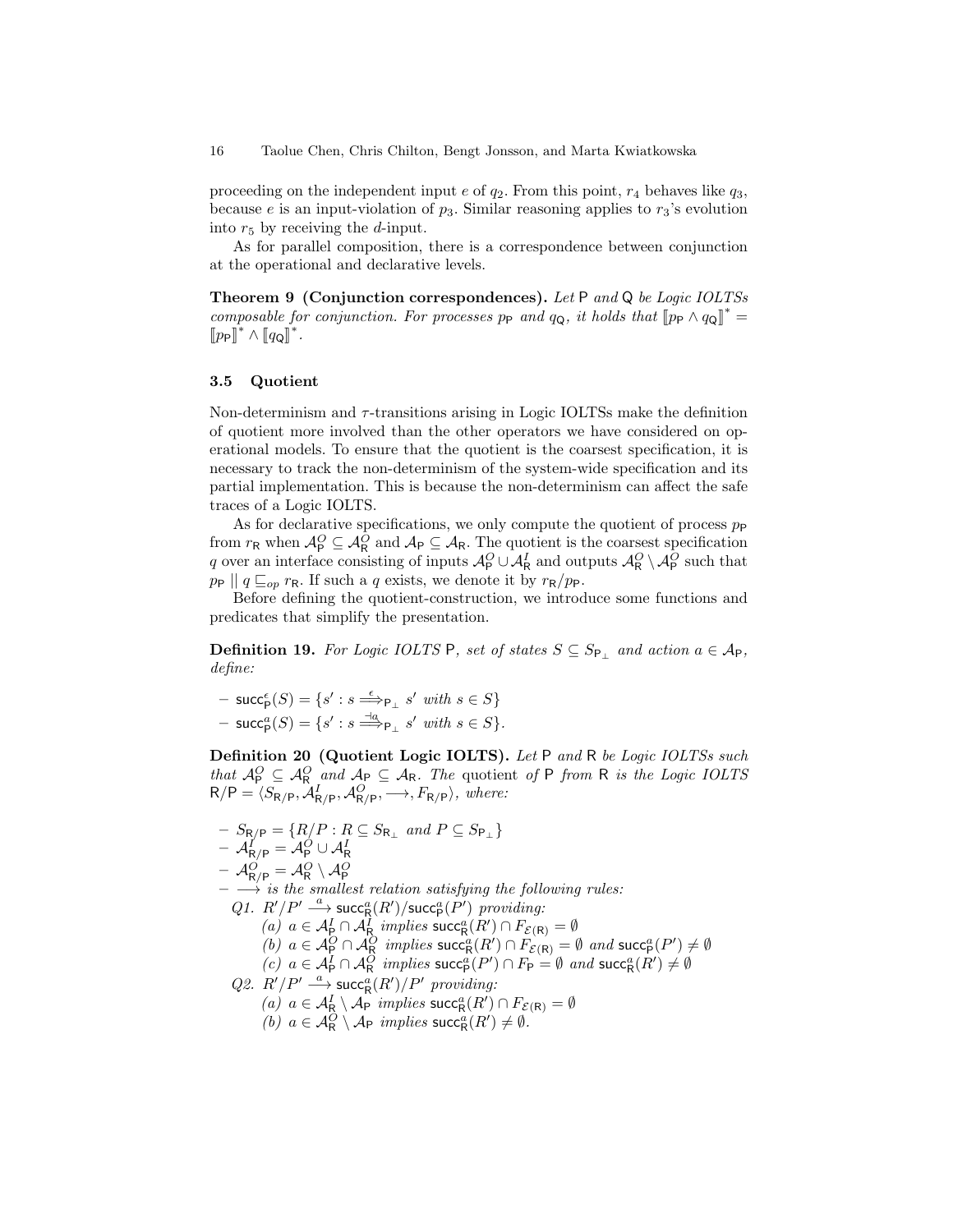

<span id="page-18-0"></span>Fig. 4. Example showing non-existence of quotient on Logic IOLTSs.

<span id="page-18-4"></span><span id="page-18-3"></span> $-R'/P' \in F_{R/P}$  *iff at least one of the following rules holds: F1.*  $R' = \emptyset$  or  $P' = \emptyset$ *F2.*  $F_{\mathcal{E}(\mathsf{R}_{\perp})} \cap R' \neq \emptyset$  or  $F_{\mathsf{P}_{\perp}} \cap P' \neq \emptyset$ *F3.*  $R'/P' \stackrel{a}{\longrightarrow} R''/P''$  *with*  $a \in \mathcal{A}_{R/P}^I$  *and*  $R''/P'' \in F_{R/P}$ *.* 

<span id="page-18-5"></span>**Definition 21 (Quotient).** Let P and R be Logic IOLTSs such that  $\mathcal{A}_{\mathsf{P}}^O \subseteq \mathcal{A}_{\mathsf{R}}^O$ *and*  $A_P \subseteq A_R$ *. The* quotient *of process p<sub>P</sub></sub> from process*  $r_R$ *, written*  $r_R/p_P$ *, is*  $\frac{1}{2}$  *the process* succ<sup> $\epsilon$ </sup><sub>R</sub> $(r_R)$ /succ<sup> $\epsilon$ </sup> $(p_P)$  *in the Logic IOLTS* R//P *obtained from* R/P *by removing all transitions immediately leading to a state in F*<sup>R</sup>*/*<sup>P</sup>*, and removing all states*  $R/P$  *such that*  $R/P \in F_{R/P}$  *and*  $R \notin F_{\mathcal{E}(R)}$ *. If*  $\text{succ}_R^{\epsilon}(r_R)/\text{succ}_P^{\epsilon}(p_P)$  *is not contained in* R*//*P*, then the quotient is not defined.*

As for declarative specifications, the quotient of  $p_P$  from  $r_R$  may not exist. The following theorem shows that definedness of the quotient according to the previous definition coincides precisely with the existence of such a quotient.

<span id="page-18-1"></span>Theorem 10 (Existence of quotient). *Let* P *and* R *be Logic IOLTSs such that*  $\mathcal{A}_{\mathsf{P}}^{\mathcal{O}} \subseteq \mathcal{A}_{\mathsf{R}}^{\mathcal{O}}$  *and*  $\mathcal{A}_{\mathsf{P}} \subseteq \mathcal{A}_{\mathsf{R}}$ *. Then*  $r_{\mathsf{R}}/p_{\mathsf{P}}$  *is defined (i.e.*  $r_{\mathsf{R}} \in F_{\mathcal{E}(\mathsf{R})}$  *or*  $r_{\mathsf{R}}/p_{\mathsf{P}} \notin$  $F_{\mathsf{R}/\mathsf{P}}$ ) iff there exists a process *q* in a Logic IOLTS with inputs  $\mathcal{A}_{\mathsf{R}/\mathsf{P}}^I$  and outputs  $\mathcal{A}_{\mathsf{R}/\mathsf{P}}^O$  *such that*  $p_{\mathsf{P}}$  ||  $q \sqsubseteq_{op} r_{\mathsf{R}}$ *.* 

Consequently, the constraint  $r_R \notin F_{\mathcal{E}(R)}$  and  $r_R/p_P \in F_{R/P}$  gives a precise characterisation of whether the quotient exists or not. When the quotient does exist, it behaves in exactly the same way as for declarative specifications.

<span id="page-18-2"></span>Theorem 11 (Quotient correspondences). *Let* P *and* R *be Logic IOLTSs*  $\sup_{\mathbf{z}} \mathbf{z} \leq \sup_{\mathbf{z}} \mathbf{z} \leq \sup_{\mathbf{z}} \sup_{\mathbf{z}} \mathbf{z} \leq \mathbf{z} \leq \mathbf{z} \mathbf{z} \leq \mathbf{z} \mathbf{z}$  *A*<sub>R</sub>. If  $r_{\mathbf{R}}/p_{\mathbf{P}} \notin F_{\mathbf{R}/p}$  *or*  $r_{\mathbf{R}} \in F_{\mathcal{E}(\mathbf{R})}$ *, then*  $[r_R/p_P]^* = [r_R]^*/[p_P]^*.$ 

Figure [4](#page-18-0) provides an example in which processes  $p_1$  and  $r_1$  have no quotient. This tallies with Theorem [10,](#page-18-1) as we have  $\{r_1\}/\{p_1\} \in F_{R/P}$  when  $r_1 \notin F_{\mathcal{E}(R)}$ . On the other hand, quotients exist for the processes  $p_1$  and  $r_1$  of Figures [5](#page-19-1) and [6.](#page-19-2) This is also supported by Theorem [10,](#page-18-1) as  $\{r_1\}/\{p_1\} \notin F_{R/P}$  for the processes in both figures.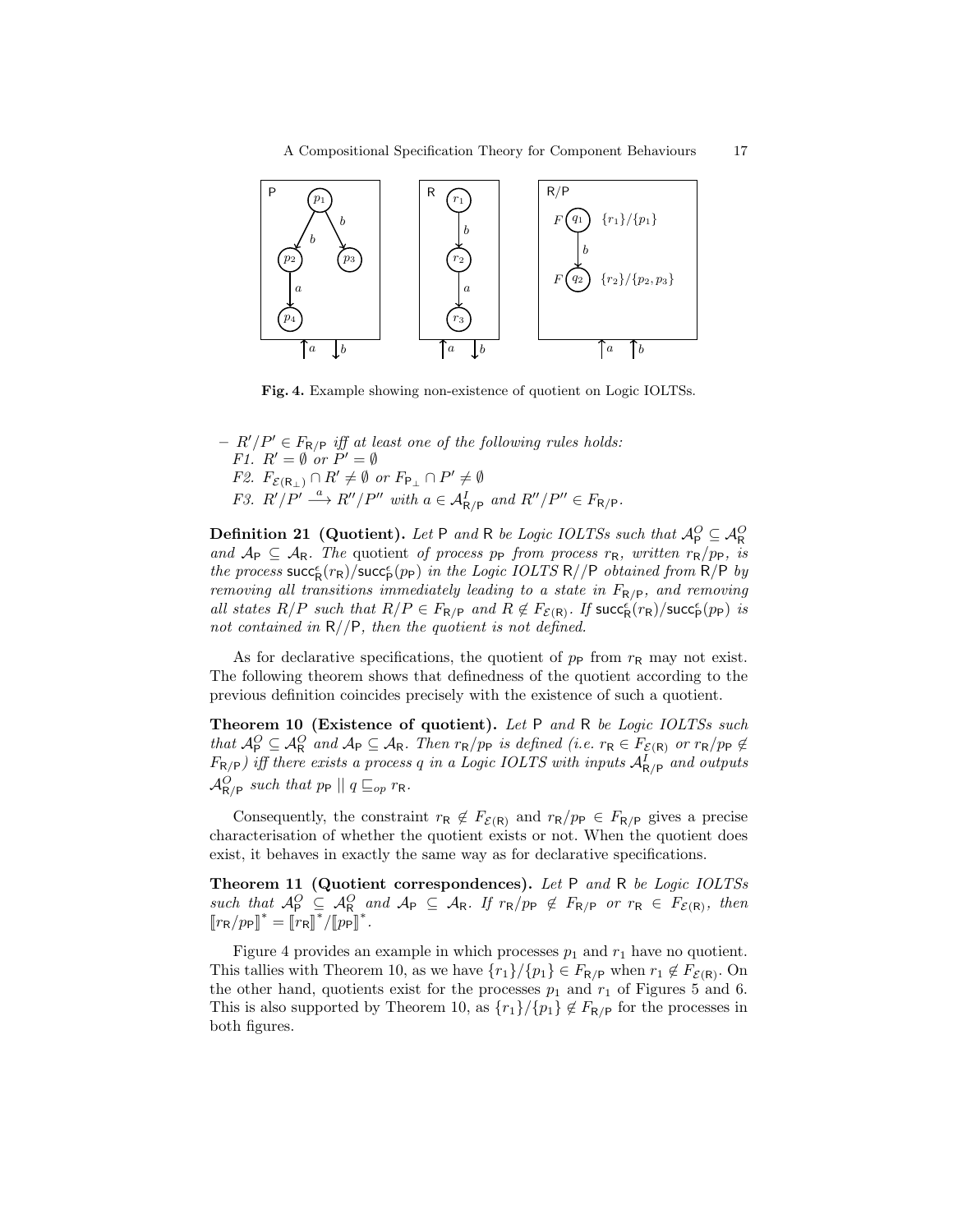

<span id="page-19-1"></span>Fig. 5. Example of quotient on Logic IOLTSs with no inconsistencies.



<span id="page-19-2"></span>Fig. 6. Example of quotient on Logic IOLTSs with inconsistencies.

For Figure [6,](#page-19-2) the quotient is the single consistent state  $\{r_1\}/\{p_1\}$ . This is because in going from R*/*P to R*//*P we remove the transition labelled by the output *a* between the processes  $\{r_1\}/\{p_1\}$  and  $\{r_2\}/\{p_2, p_3\}$ , as the latter state is inconsistent. Maintaining this transition would yield an invalid quotient as  $p_1$  ||  $(r_1/p_1)$  would be inconsistent when  $r_1$  is consistent. It is safe to discard this transition only because it is an output. Recalling the definition of  $\mathcal{L}_{op}$ , for safe-substitutivity it is perfectly safe to suppress outputs on the left that would have occurred on the right.

# <span id="page-19-0"></span>4 Full-Abstraction Results

In this section we present full-abstraction results that relate our declarative and operational equivalences based on trace containment to a simple equivalence, which ensures that an inconsistent process must have an inconsistent specification. The result is shown by employing a testing scenario where processes are placed in parallel with an arbitrary composable process in order to establish their equivalence with regard to the observation of consistency.

Definition 22 (Declarative inconsistency equivalence). *Let P and Q be declarative specifications.* Declarative inconsistency equivalence, denoted by  $\equiv_{dec}^F$ , is given by  $P \equiv_{dec}^F Q$  iff  $A_P^I = A_Q^I$ ,  $A_P^O = A_Q^O$  and  $\epsilon \in F_P \iff \epsilon \in F_Q$ .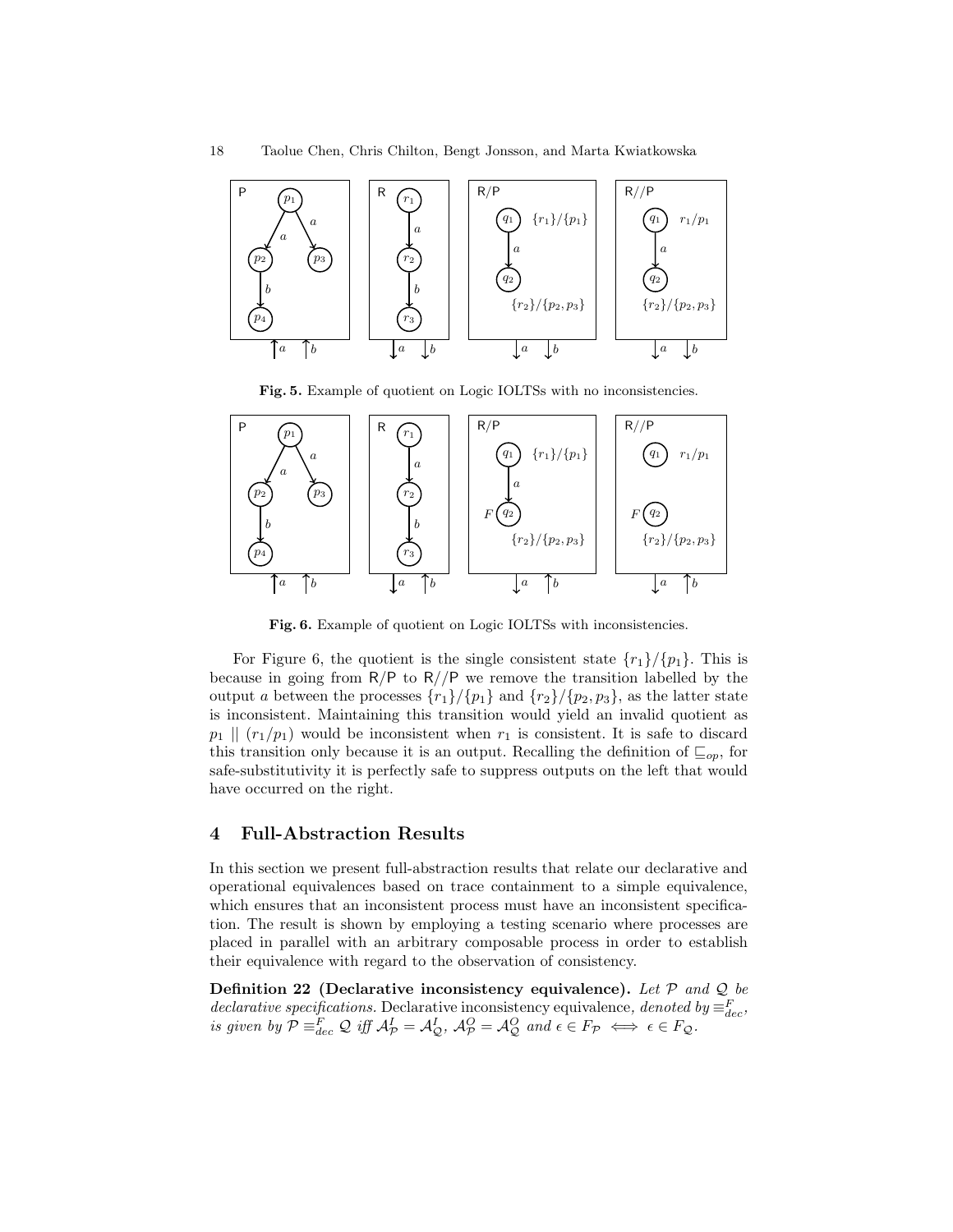Declarative equivalence can be established by placing each process in parallel with arbitrary composable tester processes and observing whether the simple inconsistency equivalence is maintained.

<span id="page-20-0"></span>Theorem 12. *Let P and Q be declarative specifications. Then:*

$$
\mathcal{P} \equiv_{dec} \mathcal{Q} \text{ iff } \forall \mathcal{R} \cdot \mathcal{A}_{\mathcal{R}}^{\mathcal{Q}} \cap (\mathcal{A}_{\mathcal{P}}^{\mathcal{Q}} \cup \mathcal{A}_{\mathcal{Q}}^{\mathcal{Q}}) = \emptyset \implies \mathcal{E}(\mathcal{P} \mid \mathcal{R}) \equiv_{dec}^{F} \mathcal{E}(\mathcal{Q} \mid \mathcal{R}).
$$

From this characterisation of  $\equiv_{dec}$ , we obtain a full-abstraction result with respect to parallel composition and  $\equiv_{dec}^F$ . Our definition of full-abstraction is taken from [\[19\]](#page-21-18) (Definition 16), which means that  $\equiv_{dec}$  is the coarsest congruence with respect to the operators of our specification theory and  $\equiv_{dec}^F$ .

<span id="page-20-1"></span>Corollary 1 (Declarative full-abstraction). *Declarative equivalence*  $\equiv_{dec}$  *is fully-abstract with respect to parallel, conjunction, quotient and*  $\equiv_{dec}^F$ .

We can now present analogous results for our operational models.

Definition 23 (Operational inconsistency equivalence). Let  $p_P$  and  $q_Q$ *be processes of Logic IOLTSs* P *and* Q*.* Operational inconsistency equivalence*,* denoted by  $\equiv_{op}^F$ , is given by  $p_P \equiv_{op}^F q_Q$  iff  $\mathcal{A}_P^I = \mathcal{A}_Q^I$ ,  $\mathcal{A}_P^O = \mathcal{A}_Q^O$  and  $p_P \in F_P \iff$  $q_{\mathsf{Q}} \in F_{\mathsf{Q}}$ .

<span id="page-20-2"></span>Theorem 13. *Let p*<sup>P</sup> *and q*<sup>Q</sup> *be processes of Logic IOLTSs* P *and* Q*. Then:*

 $p_{\mathsf{P}} \equiv_{op} q_{\mathsf{Q}} \; \mathit{iff} \; \forall r_{\mathsf{R}} \cdot \mathcal{A}_{\mathsf{R}}^O \cap (\mathcal{A}_{\mathsf{P}}^O \cup \mathcal{A}_{\mathsf{Q}}^O) = \emptyset \implies \mathcal{E}(p_{\mathsf{P}} \mid \mid r_{\mathsf{R}}) \equiv_{op}^F \mathcal{E}(q_{\mathsf{Q}} \mid \mid r_{\mathsf{R}}),$ 

where  $\mathcal E$  applied to processes in Logic IOLTSs propagates the inconsistency pred*icate backwards over all output and*  $\tau$  *labelled transitions.* 

<span id="page-20-3"></span>Corollary 2 (Operational full-abstraction). *Operational equivalence*  $\equiv_{op}$  *is fully-abstract with respect to parallel, conjunction, quotient and*  $\equiv_{op}^F$ .

# 5 Conclusion and Future Work

We have developed a compositional specification theory for components that may be modelled operationally, closely mirroring actual implementations, or in an abstract manner by means of declarative specifications. Both frameworks admit a simple refinement relation, defined in terms of traces, which corresponds to safe-substitutivity. We define asynchronous parallel composition, conjunction and quotient, and prove that the induced equivalence is a congruence for these operations. It is straightforward to extend our framework with disjunction and hiding. The simplicity of our formalism facilitates reasoning about the temporal ordering of interactions needed for assume-guarantee inference. Although not considered in this paper, our framework supports reasoning about safety properties in the context of assume-guarantee. Liveness properties may also be considered, but this requires the introduction of quiescence or infinite behaviours, the latter being achieved with the help of  $\omega$ -automata techniques.

Acknowledgments. The authors are supported by EU FP7 project CONNECT and ERC Advanced Grant VERIWARE. We would also like to thank the anonymous reviewers for their insightful comments.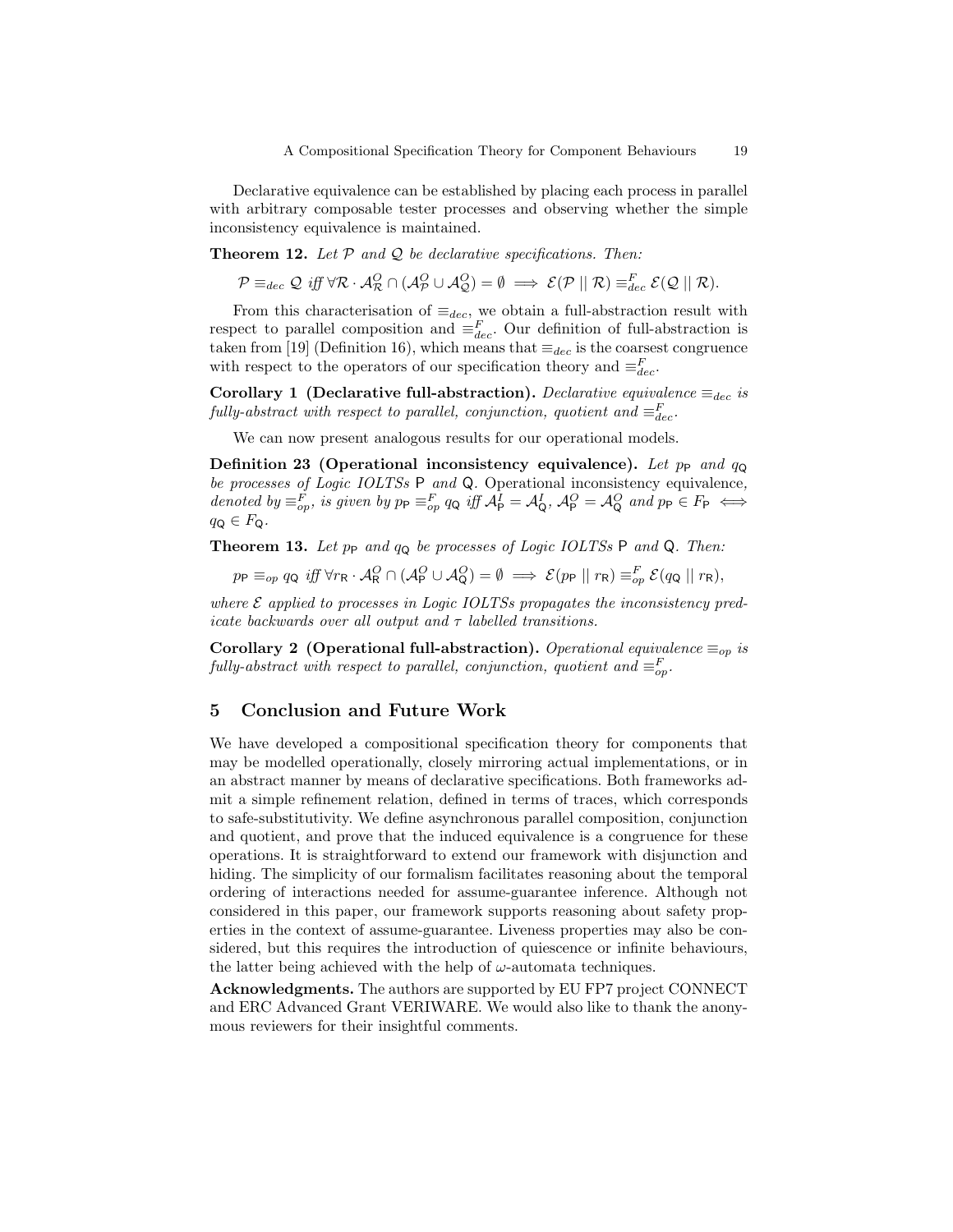# References

- <span id="page-21-0"></span>1. Chen, T., Chilton, C., Jonsson, B., Kwiatkowska, M.: A Compositional Specification Theory for Component Behaviours. In Seidl, H., ed.: Programming Languages and Systems, Proc. 21st European Symposium on Programming (ESOP'12). Volume 7211 of Lecture Notes in Computer Science., Springer-Verlag (2012) 148–168
- <span id="page-21-1"></span>2. Larsen, K.G., Nyman, U., Wasowski, A.: Modal I/O automata for interface and product line theories. In Nicola, R.D., ed.: ESOP. Volume 4421 of LNCS., Springer (2007) 64–79
- <span id="page-21-2"></span>3. de Alfaro, L., Henzinger, T.A.: Interface automata. SIGSOFT Softw. Eng. Notes 26 (2001) 109–120
- <span id="page-21-3"></span>4. Raclet, J.B., Badouel, E., Benveniste, A., Caillaud, B., Passerone, R.: Why are modalities good for Interface Theories? In: Proc. 9th International Conference on Application of Concurrency to System Design. ACSD '09, IEEE Computer Society (2009) 119–127
- <span id="page-21-4"></span>5. Raclet, J.B., Badouel, E., Benveniste, A., Caillaud, B., Legay, A., Passerone, R.: Modal Interfaces: Unifying Interface Automata and Modal Specifications. In: Proc. 7th International Conference on Embedded Software. EMSOFT '09, ACM (2009) 87–96
- <span id="page-21-5"></span>6. Lynch, N.A., Tuttle, M.R.: An introduction to input/output automata. CWI Quarterly 2 (1989) 219–246
- <span id="page-21-6"></span>7. Lüttgen, G., Vogler, W.: Conjunction on processes: Full abstraction via ready-tree semantics. Theor. Comput. Sci. 373 (2007) 19–40
- <span id="page-21-7"></span>8. Lüttgen, G., Vogler, W.: Ready simulation for concurrency: It's logical! Inf. Comput. 208 (2010) 845–867
- <span id="page-21-8"></span>9. Brookes, S.D., Hoare, C.A.R., Roscoe, A.W.: A theory of communicating sequential processes. J. ACM 31 (1984) 560–599
- <span id="page-21-9"></span>10. de Alfaro, L., Henzinger, T.A.: Interface-based design. In Broy, M., Grünbauer, J., Harel, D., Hoare, T., eds.: Engineering Theories of Software Intensive Systems. Volume 195 of NATO Science Series II: Mathematics, Physics and Chemistry. Springer (2005) 83–104
- <span id="page-21-10"></span>11. de Alfaro, L.: Game models for open systems. In Dershowitz, N., ed.: Verification: Theory and Practice. Volume 2772 of LNCS. Springer (2004) 192–193
- <span id="page-21-11"></span>12. Doyen, L., Henzinger, T.A., Jobstmann, B., Petrov, T.: Interface theories with component reuse. In: Proc. 8th ACM international conference on Embedded software. EMSOFT '08, ACM (2008) 79–88
- <span id="page-21-12"></span>13. Bhaduri, P., Ramesh, S.: Interface synthesis and protocol conversion. Form. Asp. Comput. 20 (2008) 205–224
- <span id="page-21-13"></span>14. Nicola, R.D., Segala, R.: A process algebraic view of input/output automata. Theor. Comput. Sci. 138 (1995) 391–423
- <span id="page-21-14"></span>15. Tretmans, J.: Model-based testing and some steps towards test-based modelling. In Bernardo, M., Issarny, V., eds.: SFM. Volume 6659 of LNCS., Springer (2011) 297–326
- <span id="page-21-15"></span>16. Josephs, M.B.: Receptive process theory. Acta Inf. 29 (1992) 17–31
- <span id="page-21-16"></span>17. Josephs, M.B., Kapoor, H.K.: Controllable delay-insensitive processes. Fundam. Inf. 78 (2007) 101–130
- <span id="page-21-17"></span>18. Raclet, J.B.: Residual for component specifications. Electr. Notes Theor. Comput. Sci. 215 (2008) 93–110
- <span id="page-21-18"></span>19. Glabbeek, R.J.v.: Full abstraction in structural operational semantics (extended abstract). In: Proc. 3rd Intl Conference on Methodology and Software Technology: Algebraic Methodology and Software Technology, Springer (1994) 75–82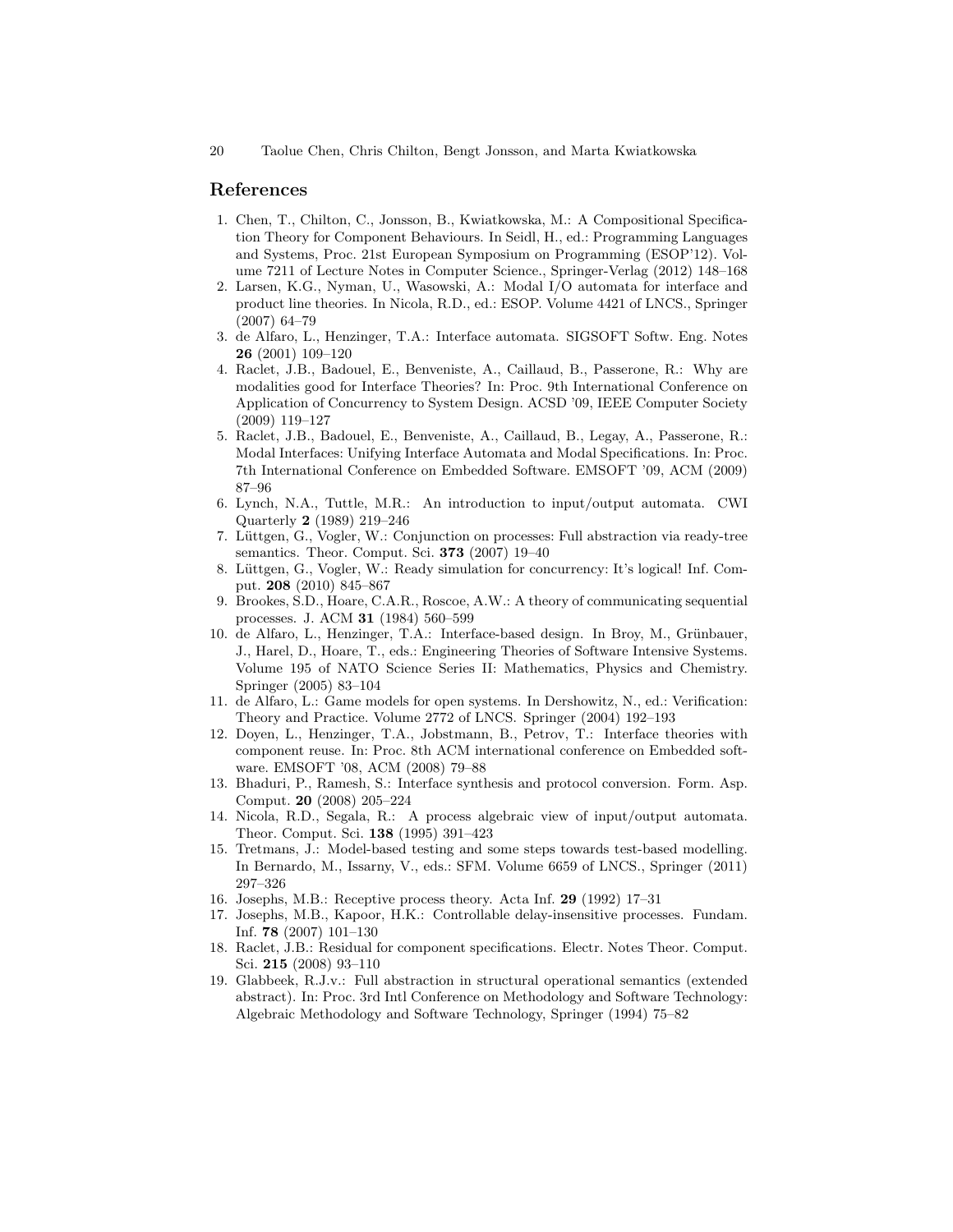# A Proofs for Declarative Specification Theory

#### A.1 Refinement

**Proof 1 (Lemma [1\)](#page-7-0)** For reflexivity, note that  $A^I_p \subseteq A^I_p$ ,  $A^O_p \subseteq A^O_p$ ,  $P \uparrow$  $\mathcal{A}_{\mathcal{P}}^I = \mathcal{P}$  and  $\mathcal{E}(\mathcal{P}) \uparrow \mathcal{A}_{\mathcal{P}}^I = \mathcal{E}(\mathcal{P})$ . Hence  $T_{\mathcal{P}} = T_{\mathcal{P} \uparrow \mathcal{A}_{\mathcal{P}}^I}$  and  $F_{\mathcal{E}(\mathcal{P})} = F_{\mathcal{E}(\mathcal{P}) \uparrow \mathcal{A}_{\mathcal{P}}^I}$ . *Thus*  $P \sqsubseteq_{dec} P$ *.* 

*For transitivity, assume*  $\mathcal{R} \sqsubseteq_{dec} \mathcal{Q}$  *and*  $\mathcal{Q} \sqsubseteq_{dec} \mathcal{P}$ *. Considering the alphabets,*  $A_{\mathcal{Q}}^I \subseteq A_{\mathcal{R}}^I$  and  $A_{\mathcal{P}}^I \subseteq A_{\mathcal{Q}}^I$  implies  $A_{\mathcal{P}}^I \subseteq A_{\mathcal{R}}^I$ , while  $A_{\mathcal{Q}}^O \subseteq A_{\mathcal{P}}^O$  and  $A_{\mathcal{R}}^O \subseteq A_{\mathcal{Q}}^O$ *i*  $Q \subseteq A_p^O$ . Looking to the permissible traces, we know that  $T_Q \subseteq T_{P \uparrow A_q^O}$ and  $T_{\mathcal{R}} \subseteq T_{\mathcal{Q} \uparrow \mathcal{A}_{\mathcal{R}}^I}$ . Let  $t \in T_{\mathcal{R}}$ . Then  $t \equiv t't''$  where  $t' \in T_{\mathcal{Q}}$  and  $t'' \in (\mathcal{A}_{\mathcal{R}}^I \cup \mathcal{A}_{\mathcal{Q}})^*$ . It therefore follows that  $t' \in T_{\mathcal{P} \uparrow \mathcal{A}_{\mathcal{Q}}^{\mathcal{I}}}$ , meaning that  $t' \in T_{\mathcal{P} \uparrow \mathcal{A}_{\mathcal{R}}^{\mathcal{I}}}$ . Moreover, as  $A_{\mathcal{Q}} \cup A_{\mathcal{R}}^I \subseteq A_{\mathcal{P}} \cup A_{\mathcal{R}}^I$ , we know  $t'' \in (A_{\mathcal{P}} \cup A_{\mathcal{R}}^I)^*$ . Thus  $t \in T_{\mathcal{P}_{\mathcal{P}}^{\uparrow} A_{\mathcal{R}}^I}$  and so  $T_{\mathcal{R}} \subseteq T_{\mathcal{P} \uparrow \mathcal{A}^I_{\mathcal{R}}}$ *. The same argument can be used to show that*  $F_{\mathcal{E}(\mathcal{R})} \subseteq \widetilde{F}_{\mathcal{E}(\mathcal{P}) \uparrow \mathcal{A}^I_{\mathcal{R}}}$ *, and so*  $\mathcal{R} \sqsubseteq_{dec} \mathcal{P}$ *.* 

### A.2 Parallel Composition

**Proof 2 (Theorem [1\)](#page-8-0)** Let  $t \in T_{\mathcal{Q}||\mathcal{R}}$ . Then by the definition of  $||$  it is known *that*  $t \restriction A_{\mathcal{Q}} \in T_{\mathcal{Q}}$  *and*  $t \restriction A_{\mathcal{R}} \in T_{\mathcal{R}}$ *. Now because*  $\mathcal{Q} \sqsubseteq_{dec} \mathcal{P}$ *, it follows that*  $t \restriction A_{\mathcal{Q}} \in T_{\mathcal{P} \uparrow \mathcal{A}_{\mathcal{Q}}^I}$ . Moreover, by Lemma [5](#page-22-0) we see  $t \restriction A_{\mathcal{Q}} \in T_{\mathcal{P} \uparrow \mathcal{A}_{\mathcal{Q} \mid |\mathcal{R}}^I}$ , and it can *easily be shown that*  $t \upharpoonright A_{\mathcal{R}} \in T_{\mathcal{R} \uparrow A_{\mathcal{Q} \upharpoonright \mid \mathcal{R}}}$ .

*By mutual exclusion, either*  $t \restriction A_P \in T_{P \uparrow A_Q^I}$  *or*  $t \restriction A_P \notin T_{P \uparrow A_Q^I}$ . Assume  $t \restriction \mathcal{A}_{\mathcal{P}} \in T_{\mathcal{P} \uparrow \mathcal{A}_{\mathcal{Q}}^{\mathcal{I}}}$ . Then by Lemma [6,](#page-22-1) we see that  $t \restriction \mathcal{A}_{\mathcal{P}} \in T_{\mathcal{P} \uparrow \mathcal{A}_{\mathcal{Q}}^{\mathcal{I}} \mid \mathcal{R}}$ . From *Lemma 7 it follows that*  $t \in T_{\mathcal{P}||\mathcal{R} \uparrow \mathcal{A}_{\mathcal{Q}||\mathcal{R}}^I}$ , as required.

*Instead suppose*  $t \restriction \mathcal{A}_{\mathcal{P}} \notin T_{\mathcal{P} \uparrow \mathcal{A}_{\mathcal{Q}}^{\mathcal{I}}}$ . Then there exists  $t'a$  a prefix of t such that  $t' \restriction A_{\mathcal{P}} \in T_{\mathcal{P}}$  and  $t'a \restriction A_{\mathcal{P}} \notin T_{\mathcal{P} \uparrow A_{\mathcal{Q}}^{\mathcal{I}}}$ . As  $t \restriction A_{\mathcal{Q}} \in T_{\mathcal{P} \uparrow A_{\mathcal{Q}}^{\mathcal{I}}}$ , it follows *that*  $a \notin A_{\mathcal{Q}}$ *. Therefore*  $a \in A_{\mathcal{P}}^{O}$ *, and moreover, as a occurs in t, it follows that*  $a \in A_R^I$ *. Combining*  $t' \upharpoonright A_P \in T_P$  with  $t' \upharpoonright A_R \in T_R$  allows us to see that  $t' \in T_{\mathcal{P}||\mathcal{R}}$ *. Now*  $a \in \mathcal{A}_{\mathcal{Q}||\mathcal{R}}^I \setminus \mathcal{A}_{\mathcal{P}||\mathcal{R}}^I$ *, and so*  $t'a \in T_{(\mathcal{P}||\mathcal{R}) \uparrow \mathcal{A}_{\mathcal{Q}||\mathcal{R}}^I}$ *. The remaining* extension of *t*<sup>'</sup>*a to t is a word over*  $(A_{\mathcal{Q}} \cup A_{\mathcal{R}})^*$ *, which is also a word over*  $(\mathcal{A}_{\mathcal{P}} \cup \mathcal{A}_{\mathcal{Q}}^I | \mathcal{R} \cup \mathcal{A}_{\mathcal{R}})^*$ *. Hence*  $t \in T_{(\mathcal{P}||\mathcal{R}) \uparrow \mathcal{A}_{\mathcal{Q}||\mathcal{R}}^I}$ *.* 

*Showing that*  $F_{\mathcal{E}(\mathcal{Q}||\mathcal{R})} \subseteq F_{\mathcal{E}((\mathcal{P}||\mathcal{R}) \uparrow \mathcal{A}_{\mathcal{Q}||\mathcal{R}}^I)}$  *is similar.* 

<span id="page-22-0"></span>**Lemma 5.** Let  $P$ ,  $Q$  and  $R$  be declarative specifications such that  $A_Q^I \cap A_R^O \subseteq$  $\mathcal{A}_{\mathcal{P}}^I \cap \mathcal{A}_{\mathcal{R}}^O$ . If  $t \restriction \mathcal{A}_{\mathcal{Q}} \in T_{\mathcal{P} \uparrow \mathcal{A}_{\mathcal{Q}}^I}$ , then  $t \restriction \mathcal{A}_{\mathcal{Q}} \in T_{\mathcal{P} \uparrow \mathcal{A}_{\mathcal{Q} \mid |\mathcal{R}}}$ .

<span id="page-22-1"></span>*Proof.* Assume  $t \restriction A_{\mathcal{Q}} \in T_{\mathcal{P} \uparrow \mathcal{A}_{\mathcal{Q}}^{\mathcal{I}}}$  and suppose for a contradiction that  $t \restriction A_{\mathcal{Q}} \notin$  $T_{\mathcal{P} \uparrow \mathcal{A}_{\mathcal{Q}||\mathcal{R}}^I}$ . So there exists t'a a prefix of t such that  $t' \upharpoonright \mathcal{A}_{\mathcal{Q}} \in T_{\mathcal{P} \uparrow \mathcal{A}_{\mathcal{Q}||\mathcal{R}}^I}$ , but  $t^{\prime}a \restriction A_{\mathcal{Q}} \notin T_{\mathcal{P} \uparrow \mathcal{A}_{\mathcal{Q} \mid |\mathcal{R}}^I}$ . It must be the case that  $a \in \mathcal{A}_{\mathcal{Q}}^I \setminus \mathcal{A}_{\mathcal{Q} \mid |\mathcal{R}}^I$ , which in turn implies  $a \in \mathcal{A}_{\mathcal{R}}^O$ . But  $\mathcal{A}_{\mathcal{Q}}^I \cap \mathcal{A}_{\mathcal{R}}^O \subseteq \mathcal{A}_{\mathcal{P}}^I \cap \mathcal{A}_{\mathcal{R}}^O$ , so  $a \in \mathcal{A}_{\mathcal{P}}^I$ . But this means that  $t'$ a  $\upharpoonright$   $A_{\mathcal{Q}} \in T_{\mathcal{P}}$ , which is contradictory. Therefore  $t \upharpoonright A_{\mathcal{Q}} \in T_{\mathcal{P} \uparrow A_{\mathcal{Q}||\mathcal{R}}^I}$ .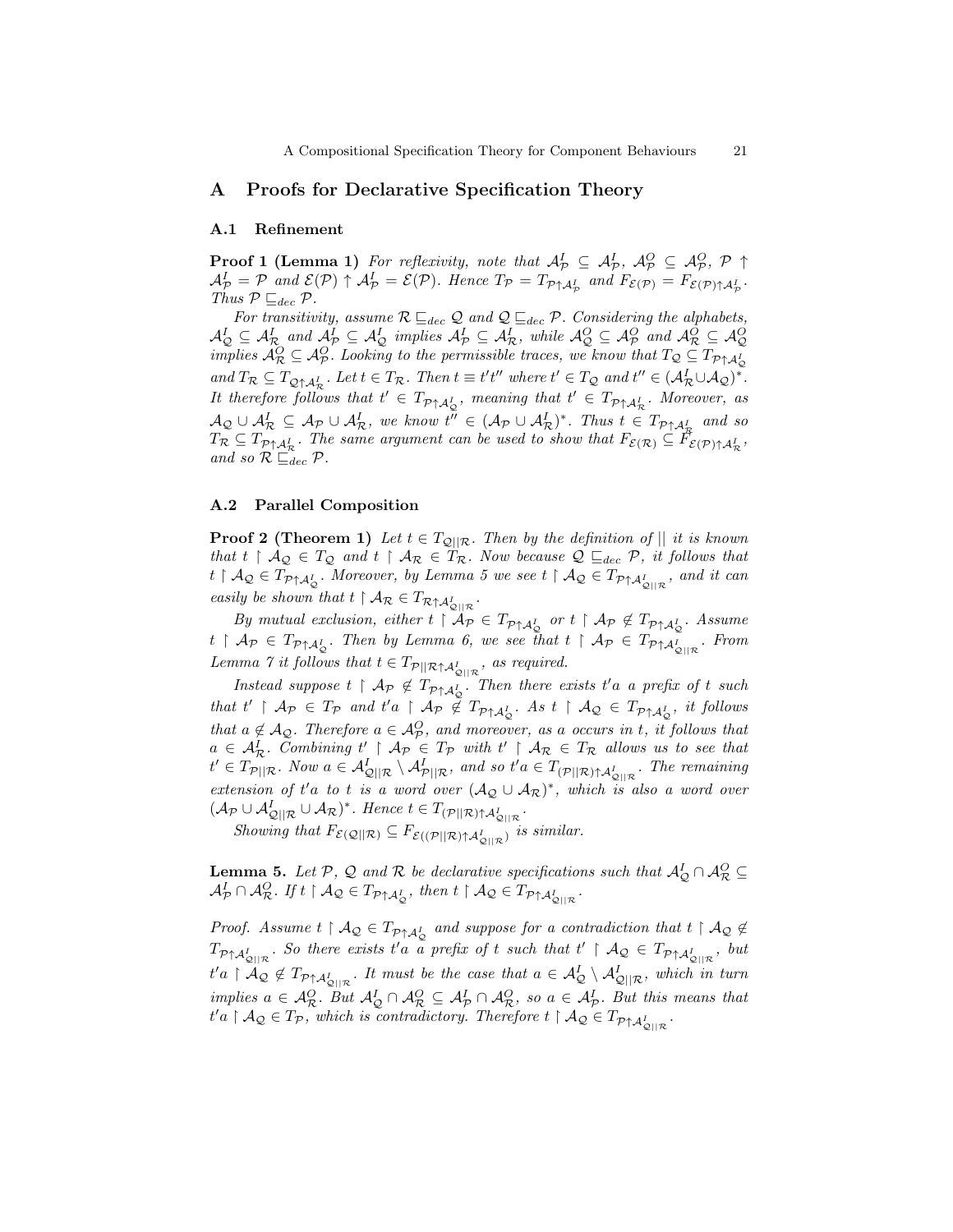**Lemma 6.** Let  $P$ ,  $Q$  and  $R$  be declarative specifications such that  $A_Q^I \cap A_R^O \subseteq$  $\mathcal{A}_{\mathcal{P}}^I \cap \mathcal{A}_{\mathcal{R}}^O$ . If  $t \restriction \mathcal{A}_{\mathcal{Q}} \in T_{\mathcal{P} \uparrow \mathcal{A}_{\mathcal{Q} \mid |\mathcal{R}}}$  and  $t \restriction \mathcal{A}_{\mathcal{P}} \in T_{\mathcal{P} \uparrow \mathcal{A}_{\mathcal{Q}}^I}$ , then  $t \restriction \mathcal{A}_{\mathcal{P}} \in \tilde{T}_{\mathcal{P} \uparrow \mathcal{A}_{\mathcal{Q} \mid |\mathcal{R}}}$ .

*Proof.* Assume  $t \restriction A_{\mathcal{Q}} \in T_{\mathcal{P} \uparrow \mathcal{A}_{\mathcal{Q} \mid \mid \mathcal{R}}^{\mathcal{I}}}$  and  $t \restriction A_{\mathcal{P}} \in T_{\mathcal{P} \uparrow \mathcal{A}_{\mathcal{Q}}^{\mathcal{I}}}$ , and suppose for a *contradiction that*  $t \restriction A_{\mathcal{P}} \notin T_{\mathcal{P} \uparrow A_{\mathcal{Q} \mid |\mathcal{R}}^{\mathcal{P}}}$ *. So there exists*  $t^{\prime}a$  *a prefix of t such that*  $t' \upharpoonright A_p \in T_{p \uparrow A_{\mathcal{Q}||\mathcal{R}}^I}$ , but  $t'a \upharpoonright A_p \notin T_{p \uparrow A_{\mathcal{Q}||\mathcal{R}}^I}$ . It must be the case that  $a\in \mathcal{A}_{\mathcal{Q}}^I\setminus \mathcal{A}_{\mathcal{Q}||\mathcal{R}}^I$ , which in turn implies  $a\in \mathcal{A}_{\mathcal{R}}^O$ . But  $\mathcal{A}_{\mathcal{Q}}^I\cap \mathcal{A}_{\mathcal{R}}^O\subseteq \mathcal{A}_{\mathcal{P}}^I\cap \mathcal{A}_{\mathcal{R}}^O$ , so  $a \in A_P^I$ . But this means that  $t' a \restriction A_P \in T_P$ , which is contradictory. Therefore  $t \restriction \mathcal{A}_{\mathcal{P}} \in T_{\mathcal{P} \uparrow \mathcal{A}_{\mathcal{Q} \mid |\mathcal{R}}}$ .

<span id="page-23-0"></span>**Lemma 7.** Let  $P$ ,  $Q$  and  $R$  be declarative specifications such that  $A_Q^I \cap A_R^O \subseteq$  $\mathcal{A}_{\mathcal{P}}^I \cap \mathcal{A}_{\mathcal{R}}^O$ . If  $t \restriction \mathcal{A}_{\mathcal{P}} \in T_{\mathcal{P} \uparrow \mathcal{A}_{\mathcal{Q} \parallel \mathcal{R}}^I}$  and  $t \restriction \mathcal{A}_{\mathcal{R}} \in T_{\mathcal{R} \uparrow \mathcal{A}_{\mathcal{Q} \parallel \mathcal{R}}^I}$ , then  $t \in T_{\mathcal{P} \parallel \mathcal{R} \uparrow \mathcal{A}_{\mathcal{Q} \parallel \mathcal{R}}^I}$ .

*Proof. Assume*  $t \restriction \mathcal{A}_{\mathcal{P}} \in T_{\mathcal{P} \uparrow \mathcal{A}_{\mathcal{Q} \mid |\mathcal{R}}^I}$  and  $t \restriction \mathcal{A}_{\mathcal{R}} \in T_{\mathcal{R} \uparrow \mathcal{A}_{\mathcal{Q} \mid |\mathcal{R}}^I}$ . Then one of the *following cases must hold:*

*1.*  $t \upharpoonright A_{\mathcal{P}} \in T_{\mathcal{P}}$  and  $t \upharpoonright A_{\mathcal{R}} \in T_{\mathcal{R}}$ 2. *t*  $\upharpoonright$  *A<sub>P</sub>*  $\in T_p(A_{\mathcal{Q}||\mathcal{R}}^I \setminus A_p^I)(A_{\mathcal{Q}||\mathcal{R}}^I \cup A_p^I)^*$ *3.*  $t \upharpoonright A_{\mathcal{R}} \in T_{\mathcal{R}}(A_{\mathcal{Q}||\mathcal{R}}^I \setminus A_{\mathcal{R}}^I)(A_{\mathcal{Q}||\mathcal{R}}^I \cup A_{\mathcal{R}})^*$ .

*Should case 1 hold, we know that*  $t \in T_{\mathcal{P}||\mathcal{R}}$ *, hence*  $t \in T_{\mathcal{P}||\mathcal{R} \uparrow A_{\mathcal{Q}||\mathcal{R}}^I}$ *. For case* 2, let  $t \equiv t'at''$  such that  $t' \upharpoonright \mathcal{A}_{\mathcal{P}} \in T_{\mathcal{P}}$ ,  $t' \upharpoonright \mathcal{A}_{\mathcal{R}} \in T_{\mathcal{R}}$  and  $t'a \upharpoonright \mathcal{A}_{\mathcal{P}} \notin T_{\mathcal{P}}$ . *Therefore,*  $t' \in T_{\mathcal{P}||\mathcal{R}}$ *,*  $a \in \mathcal{A}_{\mathcal{Q}||\mathcal{R}}^I \setminus \mathcal{A}_{\mathcal{P}}^I$  and  $t'' \in (\mathcal{A}_{\mathcal{Q}||\mathcal{R}}^I \cup \mathcal{A}_{\mathcal{P}})^*$ *. Claim that*  $a \in \mathcal{A}_{\mathcal{Q}||\mathcal{R}}^I \setminus \mathcal{A}_{\mathcal{P}||\mathcal{R}}^I$ . Now,  $t'' \in (\mathcal{A}_{\mathcal{Q}||\mathcal{R}}^I \cup \mathcal{A}_{\mathcal{P}})^*$  implies  $t'' \in (\mathcal{A}_{\mathcal{Q}||\mathcal{R}}^I \cup \mathcal{A}_{\mathcal{P}||\mathcal{R}})^*$ . *Hence*  $t'at'' \equiv t \in T_{\mathcal{P}||\mathcal{R} \uparrow \mathcal{A}_{\mathcal{Q}||\mathcal{R}}^I}$ . *Case 3 is similar.* 

*Proof of claim that*  $a \in A_{\mathcal{Q}||\mathcal{R}}^I \setminus A_{\mathcal{P}||\mathcal{R}}^I$ *. Suppose it's not the case, then*  $a \in$  $(\mathcal{A}_{\mathcal{Q}||\mathcal{R}}^I \setminus \mathcal{A}_{\mathcal{P}}^I) \cap (\mathcal{A}_{\mathcal{P}||\mathcal{R}}^I \setminus \mathcal{A}_{\mathcal{P}}^I)$ . Hence  $a \in [(\mathcal{A}_{\mathcal{Q}}^I \cup \mathcal{A}_{\mathcal{R}}^I) \setminus (\mathcal{A}_{\mathcal{P}}^I \cup \mathcal{A}_{\mathcal{Q}}^O \cup \mathcal{A}_{\mathcal{R}}^O)] \cap [\mathcal{A}_{\mathcal{R}}^I \setminus \mathcal{A}_{\mathcal{Q}}^I]$  $(A_{\mathcal{P}} \cup A_{\mathcal{R}}^{O})$ *. But*  $a \in A_{\mathcal{P}}$ *, hence*  $a \in \emptyset$ *, which is contradictory.* 

# A.3 Conjunction

Proof 3 (Theorem [2\)](#page-8-1) *The proofs for the properties follow from the following results:*

- *1. Theorems [14](#page-23-1) and [15.](#page-24-0)*
- *2. Theorems [16](#page-24-1) and [15.](#page-24-0)*
- *3. Theorems [17](#page-24-2) and [18.](#page-24-3)*

<span id="page-23-1"></span>Theorem 14. *Let P and Q be declarative specifications compatible for conjunction. Then*  $P \wedge Q \sqsubseteq_{dec} P$  *and*  $P \wedge Q \sqsubseteq_{dec} Q$ *.*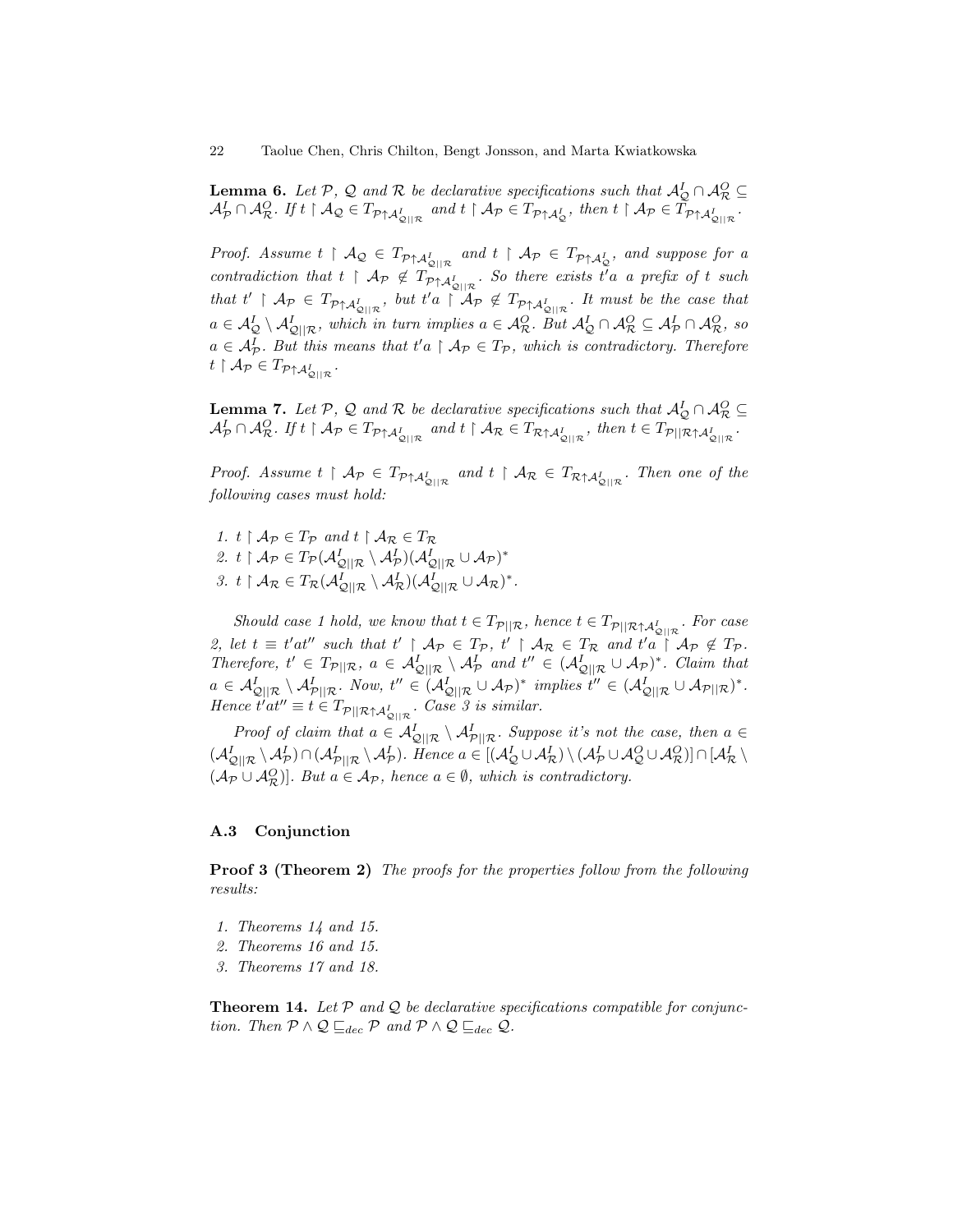*Proof.* By symmetry, it is sufficient to show that  $P \wedge Q \sqsubseteq_{dec} P$ . We only show *the more involved case of inconsistent trace inclusion.*

$$
t \in F_{\mathcal{E}(\mathcal{P} \wedge \mathcal{Q})}
$$
  
\n
$$
\iff t \in F_{\mathcal{E}(\mathcal{P}) \wedge \mathcal{E}(\mathcal{Q})}
$$
  
\n
$$
\iff t \in F_{\mathcal{E}(\mathcal{P}) \uparrow \mathcal{A}_{\mathcal{Q}}^{\mathcal{I}}} \text{ and } t \in F_{\mathcal{E}(\mathcal{Q}) \uparrow \mathcal{A}_{\mathcal{P}}^{\mathcal{I}}}
$$
  
\n
$$
\iff t \in F_{\mathcal{E}(\mathcal{P}) \uparrow (\mathcal{A}_{\mathcal{P}}^{\mathcal{I}} \cup \mathcal{A}_{\mathcal{Q}}^{\mathcal{I}})}
$$
  
\n
$$
\iff t \in F_{\mathcal{E}(\mathcal{P}) \uparrow (\mathcal{A}_{\mathcal{P} \wedge \mathcal{Q}}^{\mathcal{I}})}
$$

<span id="page-24-0"></span>**Theorem 15.** Let  $P$ ,  $Q$  and  $R$  be declarative specifications such that  $P$  is com*patible with*  $Q$  *for conjunction. If*  $R \sqsubseteq_{dec} P$  *and*  $R \sqsubseteq_{dec} Q$ *, then*  $R \sqsubseteq_{dec} P \wedge Q$ *.* 

*Proof. We only show the more involved case of inconsistent trace inclusion.*

$$
t \in F_{\mathcal{E}(\mathcal{R})}
$$
\n
$$
\implies t \in F_{\mathcal{E}(\mathcal{P}) \uparrow \mathcal{A}_{\mathcal{R}}^{I}} \cap F_{\mathcal{E}(\mathcal{Q}) \uparrow \mathcal{A}_{\mathcal{R}}^{I}}
$$
\n
$$
\implies t \in F_{(\mathcal{E}(\mathcal{P}) \uparrow \mathcal{A}_{\mathcal{R}}^{I}) \uparrow \mathcal{A}_{\mathcal{Q}}^{I}} \cap F_{(\mathcal{E}(\mathcal{Q}) \uparrow \mathcal{A}_{\mathcal{R}}^{I}) \uparrow \mathcal{A}_{\mathcal{P}}^{I}}
$$
\n
$$
\iff t \in F_{(\mathcal{E}(\mathcal{P}) \uparrow \mathcal{A}_{\mathcal{R}}^{I}) \uparrow (\mathcal{A}_{\mathcal{Q}}^{I} \cup \mathcal{A}_{\mathcal{R}}^{I})} \cap F_{(\mathcal{E}(\mathcal{Q}) \uparrow \mathcal{A}_{\mathcal{R}}^{I}) \uparrow (\mathcal{A}_{\mathcal{P}}^{I} \cup \mathcal{A}_{\mathcal{R}}^{I})}
$$
\n
$$
\iff t \in F_{(\mathcal{E}(\mathcal{P}) \uparrow \mathcal{A}_{\mathcal{R}}^{I}) \land (\mathcal{E}(\mathcal{Q}) \uparrow \mathcal{A}_{\mathcal{R}}^{I})}
$$
\n
$$
\iff t \in F_{(\mathcal{E}(\mathcal{P}) \land \mathcal{E}(\mathcal{Q})) \uparrow \mathcal{A}_{\mathcal{R}}^{I}}
$$
\n
$$
\iff t \in F_{\mathcal{E}(\mathcal{P} \land \mathcal{Q}) \uparrow \mathcal{A}_{\mathcal{R}}^{I}}
$$

<span id="page-24-1"></span>**Theorem 16.** Let  $P$ ,  $Q$  and  $R$  be declarative specifications such that  $P$  and  $Q$ *are compatible for conjunction. If*  $\mathcal{R} \sqsubseteq_{dec} \mathcal{P} \wedge \mathcal{Q}$ *, then*  $\mathcal{R} \sqsubseteq_{dec} \mathcal{P}$  *and*  $\mathcal{R} \sqsubseteq_{dec} \mathcal{Q}$ *.* 

*Proof. By Theorem [14,](#page-23-1) we know that*  $P \wedge Q \sqsubseteq_{dec} P$  *and*  $P \wedge Q \sqsubseteq_{dec} Q$ *. Now by transitivity of refinement we see*  $R \sqsubseteq_{dec} P$  *and*  $R \sqsubseteq_{dec} Q$ *.* 

<span id="page-24-2"></span>Theorem 17. *Let P and Q be declarative specifications compatible for conjunction.* If  $P \wedge Q \equiv_{dec} Q$ , then  $Q \sqsubseteq_{dec} P$ .

*Proof.*

| $P \wedge Q \equiv_{dec} Q$                                                     |              |
|---------------------------------------------------------------------------------|--------------|
| $\implies Q \sqsubseteq_{dec} P \wedge Q$                                       | equivalence  |
| $\iff Q \sqsubseteq_{dec} P \land Q \text{ and } P \land Q \sqsubseteq_{dec} P$ | Theorem 14   |
| $\implies Q \sqsubseteq_{dec} P$                                                | transitivity |

<span id="page-24-3"></span>Theorem 18. *Let P and Q be declarative specifications compatible for conjunction.* If  $Q \sqsubseteq_{dec} P$ *, then*  $P \wedge Q \equiv_{dec} Q$ *.*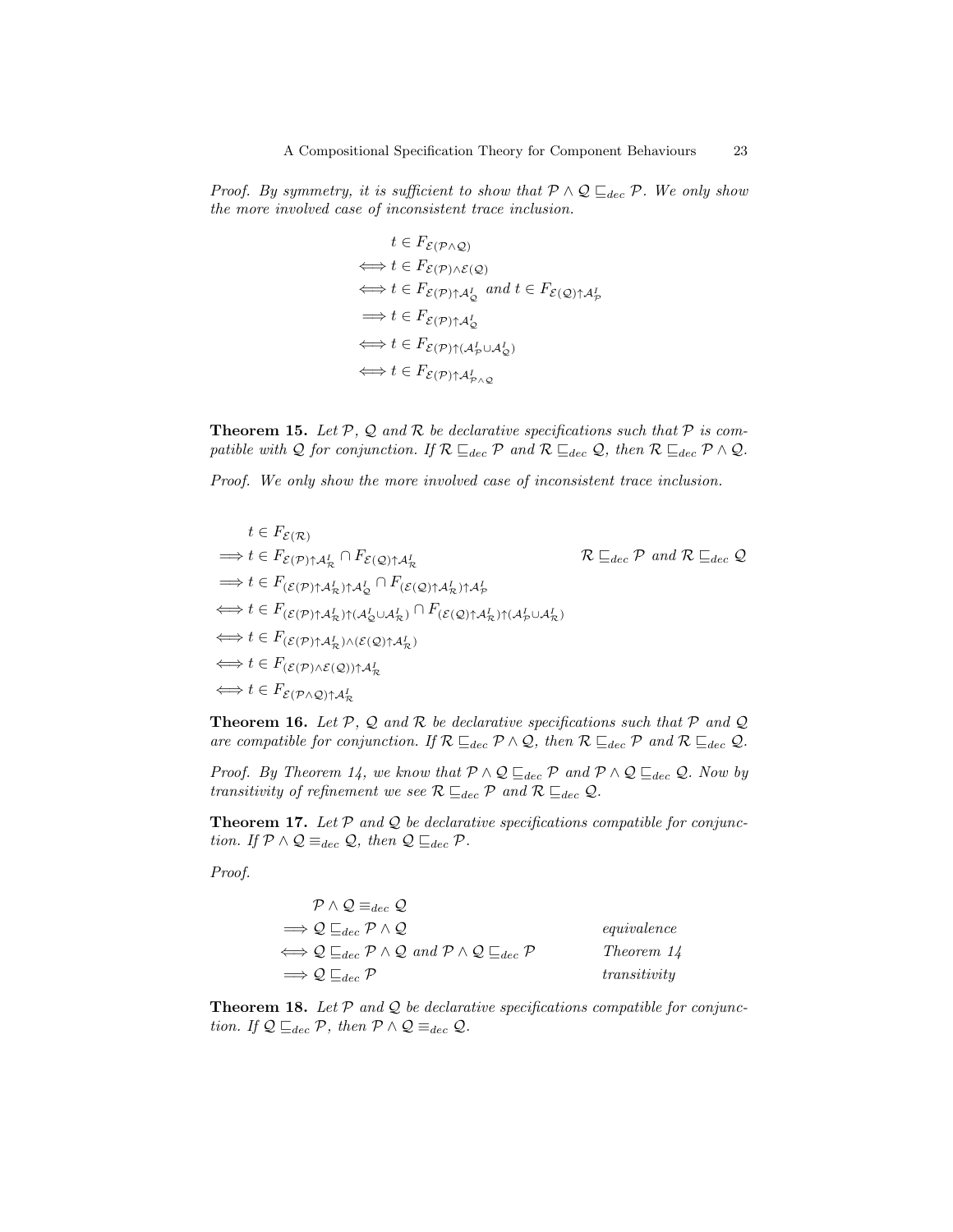*Proof.*

| $\mathcal{Q} \sqsubseteq_{dec} \mathcal{P}$                                                |                                |
|--------------------------------------------------------------------------------------------|--------------------------------|
| $\iff Q \sqsubseteq_{dec} P$ and $P \wedge Q \sqsubseteq_{dec} Q$                          | Theorem 14                     |
| $\Rightarrow Q \wedge Q \sqsubseteq_{dec} P \wedge Q$ and $P \wedge Q \sqsubseteq_{dec} Q$ | <i>Theorem 3</i>               |
| $\iff Q \sqsubseteq_{dec} P \land Q \text{ and } P \land Q \sqsubseteq_{dec} Q$            | <i>idempotence</i> of $\wedge$ |
| $\iff \mathcal{P} \wedge \mathcal{Q} \equiv_{dec} \mathcal{Q}$                             | equivalence                    |

Proof 4 (Theorem [3\)](#page-8-2) *As usual, inconsistent trace containment is the most involved part.*

$$
t \in F_{\mathcal{E}(\mathcal{Q} \wedge \mathcal{R})}
$$
  
\n
$$
\iff t \in F_{\mathcal{E}(\mathcal{Q}) \wedge \mathcal{E}(\mathcal{R})}
$$
  
\n
$$
\iff t \in F_{\mathcal{E}(\mathcal{Q}) \uparrow \mathcal{A}_{\mathcal{R}}^{I}} \cap F_{\mathcal{E}(\mathcal{R}) \uparrow \mathcal{A}_{\mathcal{Q}}^{I}}
$$
  
\n
$$
\iff t \in F_{\mathcal{E}(\mathcal{Q}) \uparrow \mathcal{A}_{\mathcal{R}}^{I}} \cap F_{(\mathcal{E}(\mathcal{R}) \uparrow \mathcal{A}_{\mathcal{P}}^{I}) \uparrow \mathcal{A}_{\mathcal{Q}}^{I}}
$$
  
\n
$$
\iff t \in F_{(\mathcal{E}(\mathcal{P}) \uparrow \mathcal{A}_{\mathcal{Q}}^{I}) \uparrow \mathcal{A}_{\mathcal{R}}^{I}} \cap F_{(\mathcal{E}(\mathcal{R}) \uparrow \mathcal{A}_{\mathcal{P}}^{I}) \uparrow \mathcal{A}_{\mathcal{Q}}^{I}}
$$
  
\n
$$
\iff t \in F_{(\mathcal{E}(\mathcal{P}) \uparrow \mathcal{A}_{\mathcal{R}}^{I}) \uparrow \mathcal{A}_{\mathcal{Q}}^{I}} \cap F_{(\mathcal{E}(\mathcal{R}) \uparrow \mathcal{A}_{\mathcal{P}}^{I}) \uparrow \mathcal{A}_{\mathcal{Q}}^{I}}
$$
  
\n
$$
\iff t \in F_{(\mathcal{E}(\mathcal{P}) \wedge \mathcal{E}(\mathcal{R})) \uparrow \mathcal{A}_{\mathcal{Q}}^{I}}
$$
  
\n
$$
\iff t \in F_{\mathcal{E}(\mathcal{P} \wedge \mathcal{R}) \uparrow \mathcal{A}_{\mathcal{Q}}^{I}}
$$
  
\n
$$
\iff t \in F_{\mathcal{E}(\mathcal{P} \wedge \mathcal{R}) \uparrow \mathcal{A}_{\mathcal{Q} \wedge \mathcal{R}}^{I}}
$$

# A.4 Quotient

Proof 5 (Theorem [4\)](#page-9-1) *Follows from Theorems [19](#page-25-0) and [20.](#page-26-0)*

<span id="page-25-0"></span>Theorem 19 (Well-formedness of quotient). *Let P and R be declarative specifications such that*  $A_{\mathcal{P}}^{\mathcal{Q}} \subseteq A_{\mathcal{R}}^{\mathcal{Q}}$  and  $A_{\mathcal{P}} \subseteq A_{\mathcal{R}}$ . Then  $\mathcal{R} \setminus \mathcal{P}$  *is a declarative specification iff*  $T_{\mathcal{R}\setminus \mathcal{P}} \neq \emptyset$ *.* 

*Proof.* Suppose  $\mathcal{R}\backslash\mathcal{P}$  *is a declarative specification. By the definition of declarative specifications it is known that*  $T_{\mathcal{R}\setminus \mathcal{P}} \neq \emptyset$ *.* 

*Instead suppose that*  $\mathcal{R}\setminus\mathcal{P}$  *is not a declarative specification. By definition of*  $F_{\mathcal{R}\setminus\mathcal{P}}$  *and*  $T_{\mathcal{R}\setminus\mathcal{P}}$  *we see that*  $F_{\mathcal{R}\setminus\mathcal{P}} \subseteq T_{\mathcal{R}\setminus\mathcal{P}}$  *and*  $T_{\mathcal{R}\setminus\mathcal{P}}$  *is prefix closed.* 

*Moreover*  $F_{\mathcal{R}\setminus\mathcal{P}}$  *is closed under extensions. To see this, let*  $t \in F_{\mathcal{R}\setminus\mathcal{P}}$ *. Then*  $t \restriction \mathcal{A}_{\mathcal{P}} \notin T_{\mathcal{P}}$  or  $t \in F_{\mathcal{E}(\mathcal{R})}$ . Now  $t \restriction \mathcal{A}_{\mathcal{P}} \notin T_{\mathcal{P}}$  implies  $tt' \restriction \mathcal{A}_{\mathcal{P}} \notin T_{\mathcal{P}}$  as  $T_{\mathcal{P}}$ *is prefix closed. Furthermore,*  $t \in F_{\mathcal{E}(\mathcal{R})}$  *implies*  $tt' \in F_{\mathcal{E}(\mathcal{R})}$  *as*  $F_{\mathcal{E}(\mathcal{R})}$  *is closed under extensions.*

*It can also be seen that*  $T_{\mathcal{R}\setminus\mathcal{P}}$  *is input-enabled. For the proof, suppose*  $t \in$  $T_{\mathcal{R}\setminus\mathcal{P}}$ ,  $i \in \mathcal{A}_{\mathcal{P}}^O \cup \mathcal{A}_{\mathcal{R}}^I$  and  $ti \notin T_{\mathcal{R}\setminus\mathcal{P}}$ . By the input-enabledness of  $T_{\mathcal{P}}$  and  $T_{\mathcal{R}}$ , it *follows that*  $ti \in T_{\mathcal{R}\backslash\mathcal{P}}$ , which is contradictory. Thus  $T_{\mathcal{R}\backslash\mathcal{P}}$  is input-enabled.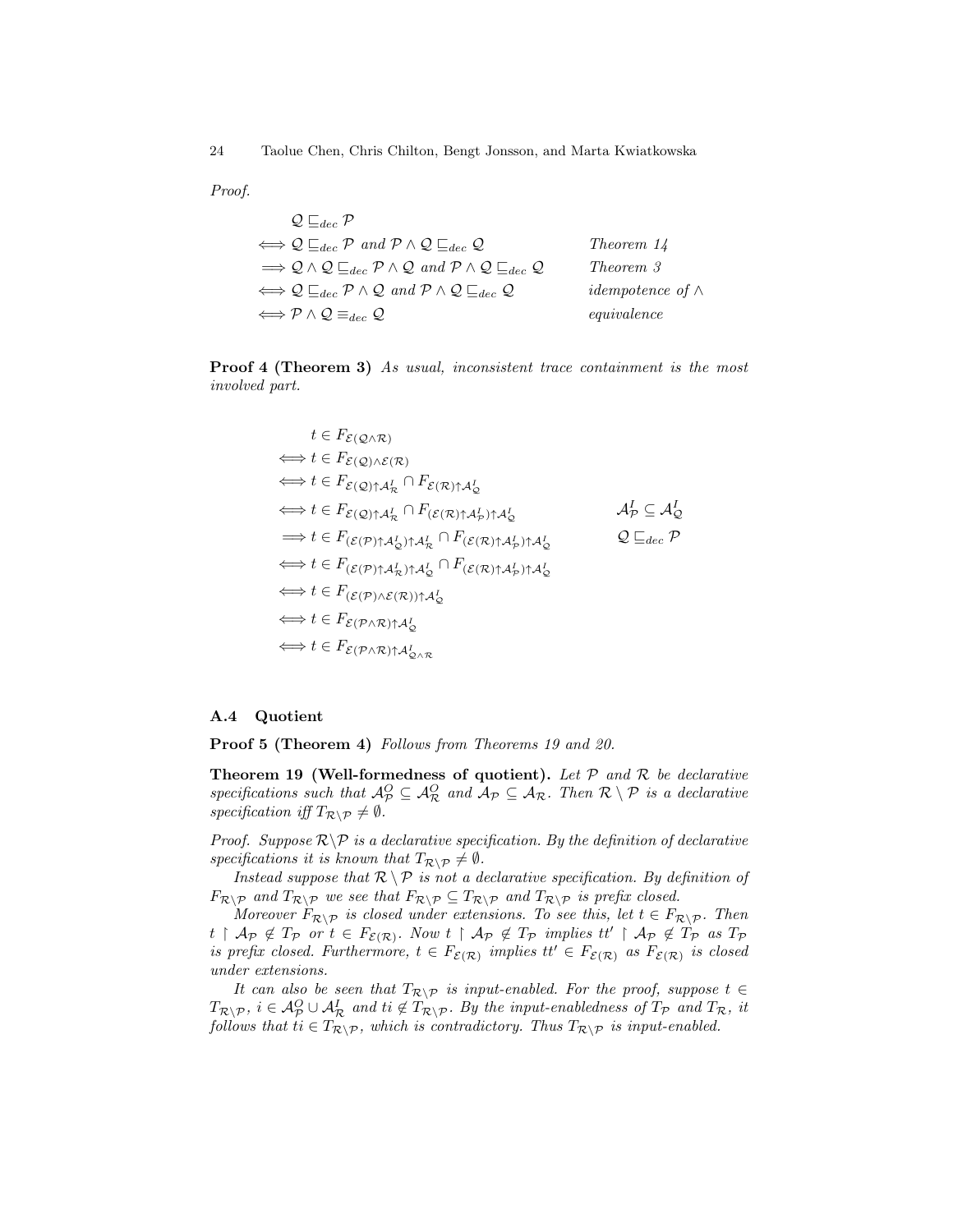*Given that*  $\mathcal{R} \setminus \mathcal{P}$  *satisfies the* 4 key conditions for being a declarative specifi*cation, and we're assuming that*  $\mathcal{R}\setminus\mathcal{P}$  *is not a declarative specification, it must be the case that*  $T_{\mathcal{R}\setminus\mathcal{P}} = \emptyset$ *.* 

<span id="page-26-0"></span>**Theorem 20 (Non-existence of quotient).** *. If*  $T_{\mathcal{R}\setminus\mathcal{P}} = \emptyset$ *, then there is no declarative specification*  $Q$  *over an interface consisting of inputs*  $A^I_{\mathcal{R}\setminus\mathcal{P}}$  *and outputs*  $\mathcal{A}_{\mathcal{R}\setminus\mathcal{P}}^{\mathcal{O}}$  *such that*  $\mathcal{P} \mid \mathcal{Q} \sqsubseteq_{dec} \mathcal{R}$ *.* 

*Proof.* As  $T_{\mathcal{R}\setminus\mathcal{P}} = \emptyset$ , it is known that  $\epsilon \notin T_{\mathcal{R}\setminus\mathcal{P}}$ . By the definition of  $T_{\mathcal{R}\setminus\mathcal{P}}$  it *follows that there is a*  $t \in (A_{\mathcal{P}}^{O} \cup A_{\mathcal{R}}^{I})^*$  *such that: (i)*  $t \upharpoonright A_{\mathcal{P}} \in F_{\mathcal{P}}$  *and*  $t \notin F_{\mathcal{E}(\mathcal{R})}$ *; or (ii)*  $t \upharpoonright \mathcal{A}_{\mathcal{P}} \in T_{\mathcal{P}}$  *and*  $t \notin T_{\mathcal{R}}$ *.* 

*Begin by supposing (i). As*  $t \notin F_{\mathcal{E}(\mathcal{R})}$ *, we know*  $\epsilon \notin F_{\mathcal{E}(\mathcal{R})}$ *. As*  $\mathcal{P} \parallel \mathcal{Q} \sqsubseteq_{dec} \mathcal{R}$ *, we see that*  $\epsilon \notin F_{\mathcal{E}(\mathcal{P})}$  *and*  $\epsilon \notin F_{\mathcal{E}(\mathcal{Q})}$ *. So there exists t'a a* prefix of *t* with  $a \in \mathcal{A}_{\mathcal{P}}$ *such that*  $t' \restriction A_P \notin F_P$  *and*  $t'a \restriction A_P \in F_P$ . But again, as  $P \parallel Q \sqsubseteq_{dec} R$ ,  $we$   $k \in \mathbb{F}_{\mathcal{E}(\mathcal{P}||\mathcal{Q})} \subseteq F_{\mathcal{E}(\mathcal{R})}$ . As  $t' \in \mathcal{F}_{\mathcal{E}(\mathcal{R})}$ , it follows  $t' \in \mathcal{F}_{\mathcal{E}(\mathcal{P}||\mathcal{Q})}$ . Given  $t'$ **a**  $\uparrow$   $A$ <sup>*p*</sup>  $\in$  *F<sub>P</sub>*, *it must be the case that*  $t'$ **a**  $\notin$   $T_Q$ *, otherwise*  $t'$ **a**  $\in$   $F$ <sub>*P*||Q</sub>*. Now,*  $as \epsilon \in T_Q$  *and*  $t'a \notin T_Q$ , there exists  $t''a'$  *a* prefix of  $t'a$  such that  $t'' \in T_Q$  and  $t''a' \notin T_Q$ . Hence  $a' \in A_Q^O = A_R^O \setminus A_P^O$ , which is contradictory as *a*<sup>1</sup> occurs in *t and so*  $a' \in A_{\mathcal{P}}^{O} \cup A_{\mathcal{R}}^{I}$ . Therefore Q cannot exist.

*Instead suppose (ii). So there exists*  $t'$  *a a prefix of*  $t$  *in which*  $t' \in T_R$  *and*  $t^{\prime}a \notin T_{\mathcal{R}}$ *. Hence*  $a \in \mathcal{A}_{\mathcal{R}}^{\mathcal{Q}}$ *, and moreover,*  $a \in \mathcal{A}_{\mathcal{P}}^{\mathcal{Q}}$ *. Given*  $\mathcal{P} \parallel \mathcal{Q} \sqsubseteq_{dec} \mathcal{R}$ *, we know that*  $T_{\mathcal{P}}||Q \subseteq T_{\mathcal{R}}$ *. As*  $t'a \upharpoonright A_{\mathcal{P}} \in T_{\mathcal{P}}$  and  $t'a \notin T_{\mathcal{R}}$  *it must be the case that*  $t'$   $a \notin T_Q$ , otherwise  $t'$   $a \in T_{\mathcal{P}||Q}$ , which would be contradictory. As  $Q$  is a *declarative specification, it is known that*  $\epsilon \in T_Q$ . Hence there exists  $t''a'$  a prefix of t'a such that  $t'' \in T_Q$  and  $t''a' \notin T_Q$ . Thus  $a' \in \mathcal{A}_Q^O = \mathcal{A}_R^O \setminus \mathcal{A}_P^O$ . But as a' *occurs in t, it follows that*  $a' \in A_{\mathcal{P}}^O \cup A_{\mathcal{R}}^I$ *, which contradicts*  $a' \in A_{\mathcal{Q}}^O$ *. So again, Q cannot exist.*

Proof 6 (Theorem [5\)](#page-9-2) *Follows from Theorems [21](#page-26-1) and [22.](#page-27-0)*

<span id="page-26-1"></span>Theorem 21 (Quotient is sound). *Let P and R be declarative specifications such that*  $\mathcal{A}_{\mathcal{P}}^{\mathcal{Q}} \subseteq \mathcal{A}_{\mathcal{R}}^{\mathcal{Q}}$  *and*  $\mathcal{A}_{\mathcal{P}} \subseteq \mathcal{A}_{\mathcal{R}}$ *. If*  $T_{\mathcal{R}\setminus\mathcal{P}} \neq \emptyset$ *, then*  $\mathcal{P} \mid \mid (\mathcal{R} \setminus \mathcal{P}) \sqsubseteq_{dec} \mathcal{R}$ *.* 

*Proof. If*  $T_R = F_{\mathcal{E}(R)}$ , then  $\epsilon \in F_{\mathcal{E}(R)}$ , so  $T_R = F_{\mathcal{E}(R)} = A_R^*$ . Hence  $\mathcal{P} \parallel$  $(\mathcal{R}\setminus\mathcal{P})\sqsubseteq_{dec}\mathcal{R}$  *trivially. So instead suppose that*  $T_{\mathcal{R}} \neq F_{\mathcal{E}(\mathcal{R})}$ *. Then*  $\epsilon \notin F_{\mathcal{E}(\mathcal{R})}$ *.* 

*First show that*  $T_{\mathcal{P}||(\mathcal{R}\backslash\mathcal{P})} \subseteq T_{\mathcal{R}}$ *. Let*  $t \in T_{\mathcal{P}||(\mathcal{R}\backslash\mathcal{P})}$  *and suppose for a contradiction that*  $t \notin T_R$ *. So either: (i)*  $t \upharpoonright A_P \in T_P$  *and*  $t \in T_R \setminus P$ *; (ii) there is a*  $p$ *refix**t***'** *of t such that*  $t' \restriction A_p \in F_p$  *and*  $t' \in T_{\mathcal{R}\setminus p}$ *; or (iii) there is a prefix*  $t'$  *of t such that*  $t' \upharpoonright A_{\mathcal{P}} \in T_{\mathcal{P}}$  *and*  $t' \in F_{\mathcal{R}\setminus\mathcal{P}}$ *.* 

*Begin by supposing (i). By the definition of*  $T_{\mathcal{R}\backslash\mathcal{P}}$ *, we know*  $t \restriction \mathcal{A}_{\mathcal{P}} \in T_{\mathcal{P}}$ *,*  $(t' \upharpoonright A_{\mathcal{P}} \notin F_{\mathcal{P}} \text{ or } t' \in F_{\mathcal{E}(\mathcal{R})})$ , and  $(t' \upharpoonright A_{\mathcal{P}} \notin T_{\mathcal{P}} \text{ or } t' \in T_{\mathcal{R}})$ . Consequently,  $t \in T_R$ , but this contradicts our initial assumption. Instead suppose (ii). By the definition of  $T_{\mathcal{R}\setminus\mathcal{P}}$ , we know that  $t' \upharpoonright A_{\mathcal{P}} \in F_{\mathcal{P}}$ ,  $(t' \upharpoonright A_{\mathcal{P}} \notin F_{\mathcal{P}}$  or  $t' \in F_{\mathcal{E}(\mathcal{R})}$ , *and*  $(t' \upharpoonright A_P \notin T_P$  *or*  $t' \in T_R$ *). Hence*  $t' \in F_{\mathcal{E}(R)}$  *and*  $t' \in T_R$ *, which in turn implies*  $t \in F_{\mathcal{E}(\mathcal{R})}$  *and so*  $t \in T_{\mathcal{R}}$ *, which is contradictory. The case (iii) follows by the same reasoning as for (ii), but by resorting to the definition of*  $F_{\mathcal{R}\setminus\mathcal{P}}$  *rather than*  $T_{\mathcal{R}\backslash\mathcal{P}}$ *.*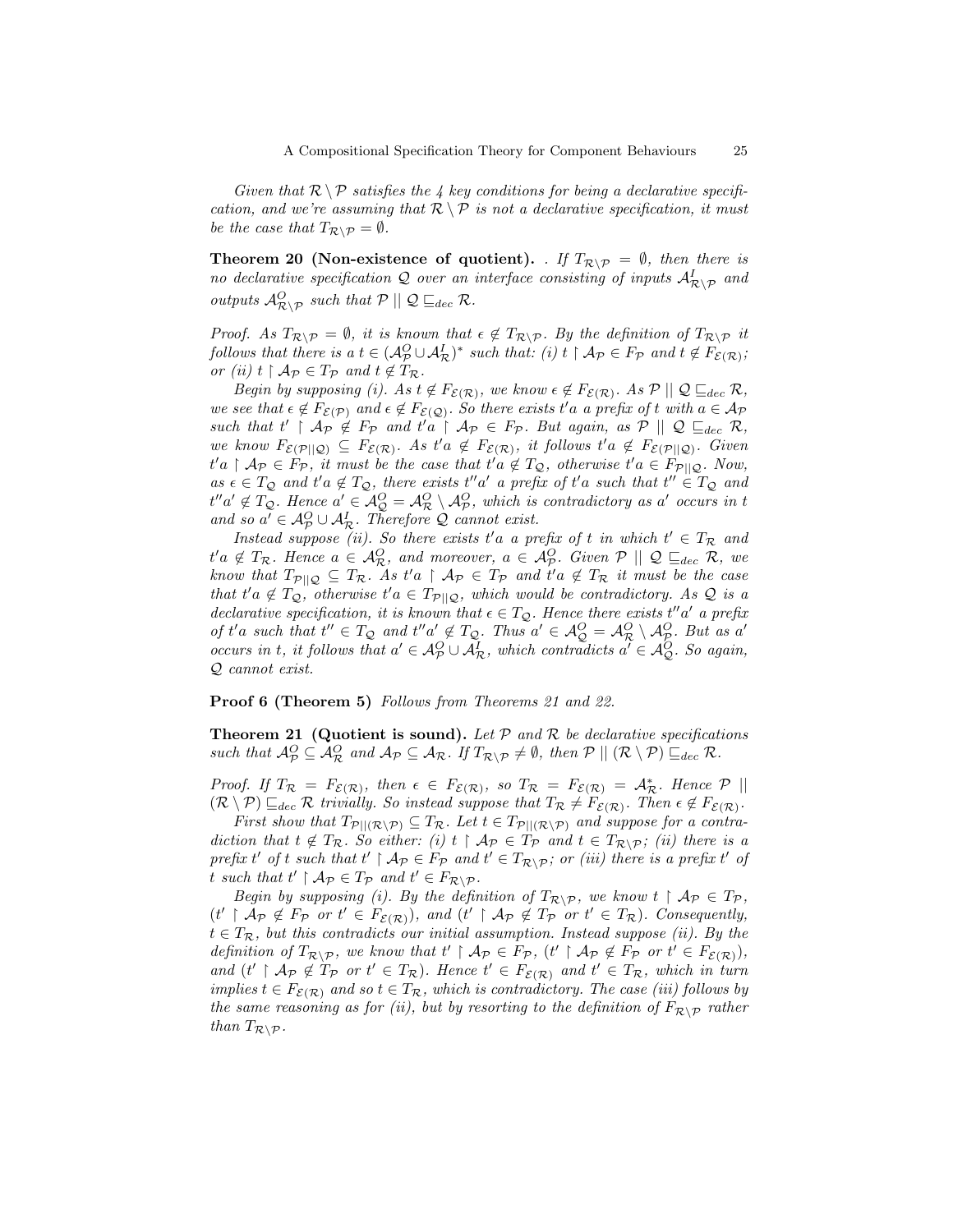*Finally, show that*  $F_{\mathcal{E}(\mathcal{P}||(\mathcal{R}\setminus\mathcal{P}))} \subseteq F_{\mathcal{E}(\mathcal{R})}$ . Let  $t \in F_{\mathcal{E}(\mathcal{P}||(\mathcal{R}\setminus\mathcal{P}))}$  *and suppose for a* contradiction that  $t \notin F_{\mathcal{E}(\mathcal{R})}$ . Then there exists a  $t' \in (A_{\mathcal{P}}^{O} \cup A_{\mathcal{R}\setminus\mathcal{P}}^{O})^* = (A_{\mathcal{R}}^{O})^*$ *such that*  $t t' \in F_{\mathcal{P} \mid |(\mathcal{R}\setminus \mathcal{P})}$ . Then there is a prefix  $t''$  of  $t t'$  such that either: (i)  $t'' \upharpoonright$  *A*<sub>*P*</sub>  $\in$  *F*<sub>*P*</sub> and  $t'' \in T_{\mathcal{R}\setminus\mathcal{P}}$ ; or (ii)  $t'' \upharpoonright$  *A*<sub>*P*</sub>  $\in$  *T*<sub>*P*</sub> and  $t'' \in F_{\mathcal{R}\setminus\mathcal{P}}$ .

*Begin by assuming (i). Then by the definition of*  $T_{\mathcal{R}\setminus\mathcal{P}}$ , we know that  $t'' \in$  $F_{\mathcal{E}(\mathcal{R})}$ *. If*  $t''$  *is a prefix of*  $t$ *, then clearly*  $t \in F_{\mathcal{E}(\mathcal{R})}$  *by upward closure of*  $F_{\mathcal{E}(\mathcal{R})}$ *. If*  $t$  *is a prefix of*  $t''$ , then also  $t \in F_{\mathcal{E}(\mathcal{R})}$  by backward propagation of inconsistencies *over t'*. Instead suppose (ii). By the definition of  $F_{\mathcal{R}\setminus\mathcal{P}}$  and the same reasoning *as for (i), it follows that*  $t \in F_{\mathcal{E}(\mathcal{R})}$ *.* 

<span id="page-27-0"></span>Theorem 22 (Quotient is least refined). *Let P and R be declarative specifications such that*  $\mathcal{A}_{\mathcal{P}}^{\mathcal{Q}} \subseteq \mathcal{A}_{\mathcal{R}}^{\mathcal{Q}}$  and  $\mathcal{A}_{\mathcal{P}} \subseteq \mathcal{A}_{\mathcal{R}}$ . If  $\mathcal{Q}$  is a declarative specifica*tion over an interface consisting of inputs*  $A^I_{\mathcal{R}\setminus\mathcal{P}}$  *and outputs*  $A^O_{\mathcal{R}\setminus\mathcal{P}}$  *such that*  $P \parallel Q \sqsubseteq_{dec} R$ , then  $Q \sqsubseteq_{dec} R \setminus P$ .

*Proof.* We need to show  $T_Q \subseteq T_{\mathcal{R}\setminus\mathcal{P}}$  and  $F_{\mathcal{E}(Q)} \subseteq F_{\mathcal{E}(\mathcal{R}\setminus\mathcal{P})}$ , given that  $T_{\mathcal{P}||Q} \subseteq$  $T_{\mathcal{R}}$  *and*  $F_{\mathcal{E}(\mathcal{P}||\mathcal{Q})} \subseteq F_{\mathcal{E}(\mathcal{R})}$ *. So let*  $t \in T_{\mathcal{Q}}$ *.* 

*Begin by assuming that*  $t \restriction A_P \notin T_P$ . Then there exists a prefix  $t'$  a of t, such that  $t' \upharpoonright A_{\mathcal{P}} \in T_{\mathcal{P}}$  and  $t'$ a  $\upharpoonright A_{\mathcal{P}} \notin T_{\mathcal{P}}$ . So  $t' \upharpoonright A_{\mathcal{P}} \in T_{\mathcal{P}}$  and  $t' \in T_{\mathcal{Q}}$  implies that  $t' \in T_{\mathcal{P}}||\mathcal{Q}$ . Hence  $t' \in T_{\mathcal{R}}$ . Now, as  $t'a \restriction \mathcal{A}_{\mathcal{P}} \notin T_{\mathcal{P}}$ , it follows that  $t'a \restriction \mathcal{A}_{\mathcal{P}} \notin F_{\mathcal{P}}$ . *Thus, for all*  $t''$  *a strict prefix of*  $t'$  *a it is known that*  $t'' \upharpoonright \mathcal{A}_{\mathcal{P}} \notin F_{\mathcal{P}}$  *and*  $t'' \in T_{\mathcal{R}}$ *.* Moreover, for all traces  $t''$  with common prefix  $t'a$  it is known that  $t'' \restriction A_{\mathcal{P}} \notin F_{\mathcal{P}}$ *and*  $t'' \restriction A_P \notin T_P$ . Hence  $t'a \in T_{\mathcal{R}\setminus \mathcal{P}}$  *and so by the previous reasoning*  $t \in T_{\mathcal{R}\setminus \mathcal{P}}$ *.* 

*Instead suppose that*  $t \restriction \mathcal{A}_{\mathcal{P}} \in T_{\mathcal{P}}$ *. Then*  $t \in T_{\mathcal{P}} \mid \mid \mathcal{Q}$  *and so*  $t \in T_{\mathcal{R}}$ *. As*  $t \in T_{\mathcal{Q}}$ *, we know that*  $tt' \in T_Q$  *for all*  $t' \in A_{\mathcal{R} \setminus \mathcal{P}}^*$ . Now suppose for a contradiction that  $f \notin T_{\mathcal{R}\setminus\mathcal{P}}$  *(where this is the smallest t such that*  $t \in T_{\mathcal{Q}}$  *and*  $t \notin T_{\mathcal{R}\setminus\mathcal{P}}$ *). Then there exists a smallest*  $t''a \in A_{\mathcal{R}\setminus\mathcal{P}}^*$  *such that either: (i)*  $tt''a \upharpoonright A_{\mathcal{P}} \in F_{\mathcal{P}}$  and  $tt''a \notin F_{\mathcal{E}(\mathcal{R})}$ *; or (ii)*  $tt''a \upharpoonright \mathcal{A}_{\mathcal{P}} \in T_{\mathcal{P}}$  and  $tt''a \notin T_{\mathcal{R}}$ *. But case (i)* cannot hold *because*  $tt''a \restriction A_p \in F_p$  *implies that*  $tt''a \in F_{p||Q}$ *, so*  $tt''a \in F_{\mathcal{E}(P||Q)}$  *which in turn implies*  $tt''a \in F_{\mathcal{E}(\mathcal{R})}$ *, which is contradictory. Therefore case (ii) must hold. However, if*  $a \in A_{\mathcal{R}}^I$ *, then*  $tt''a \in T_{\mathcal{R}}$  *by input-enabledness of declarative specifications. Alternatively, if*  $a \in A_{\mathcal{P}}^{Q}$ , then  $tt''a \upharpoonright A_{\mathcal{P}} \in T_{\mathcal{P}}$ . As  $tt''a \in T_{\mathcal{Q}}$ , it *follows that*  $tt''a \in T_{\mathcal{P}||\mathcal{Q}}$  *and so*  $tt''a \in T_{\mathcal{R}}$ *, which is contradictory. Therefore it must be the case that*  $t \in T_{\mathcal{R}\setminus \mathcal{P}}$ *.* 

*Now to deal with the inconsistent traces, let*  $t \in F_{\mathcal{E}(\mathcal{Q})}$ *. Then there exists*  $t' \in A_{\mathcal{R}\setminus\mathcal{P}}^{\mathcal{O}}$  *such that*  $tt' \in F_{\mathcal{Q}}$ *.* 

*Assume that*  $tt' \upharpoonright A_p \in T_p$ . It therefore follows that  $tt' \in F_{p||Q}$  and so  $t \in$  $F_{\mathcal{E}(\mathcal{P}||\mathcal{Q})}$ *, which in turn implies that*  $t \in F_{\mathcal{E}(\mathcal{R})}$ *. Now suppose for a contradiction that*  $t \notin F_{\mathcal{E}(\mathcal{R}\setminus\mathcal{P})}$ *, which means that*  $t \notin F_{\mathcal{R}\setminus\mathcal{P}}$ *. Then either: (i)*  $t \restriction \mathcal{A}_{\mathcal{P}} \in T_{\mathcal{P}}$  *and*  $t \notin F_{\mathcal{E}(\mathcal{R})}$ ; (ii)  $t \restriction \mathcal{A}_{\mathcal{P}} \in F_{\mathcal{P}}$  and  $t \notin F_{\mathcal{E}(\mathcal{R})}$ ; or (iii)  $t \restriction \mathcal{A}_{\mathcal{P}} \in T_{\mathcal{P}}$  and  $t \notin T_{\mathcal{R}}$ . But  $t \in F_{\mathcal{E}(\mathcal{R})}$  *implies*  $t \in T_{\mathcal{R}}$ *, so none of the conditions are satisfiable. Therefore*  $t \in F_{\mathcal{E}(\mathcal{R}\backslash\mathcal{P})}$ .

*Instead suppose*  $tt' \upharpoonright A_P \notin T_P$ . Then for any prefix *s* of  $tt'$  *it is known that*  $s \restriction A_P \notin F_P$ . Moreover, for any prefix  $s \circ f \circ t'$ , if  $s \restriction A_P \in T_P$ , then because  $s \in T_Q$ , it follows that  $s \in T_{\mathcal{P}||Q}$  and so  $s \in T_{\mathcal{R}}$ . By the definition of  $F_{\mathcal{R}\setminus\mathcal{P}}$ , it *therefore follows that*  $tt' \in F_{\mathcal{R}\setminus\mathcal{P}}$ *, and so*  $t \in F_{\mathcal{E}(\mathcal{R}\setminus\mathcal{P})}$ *.*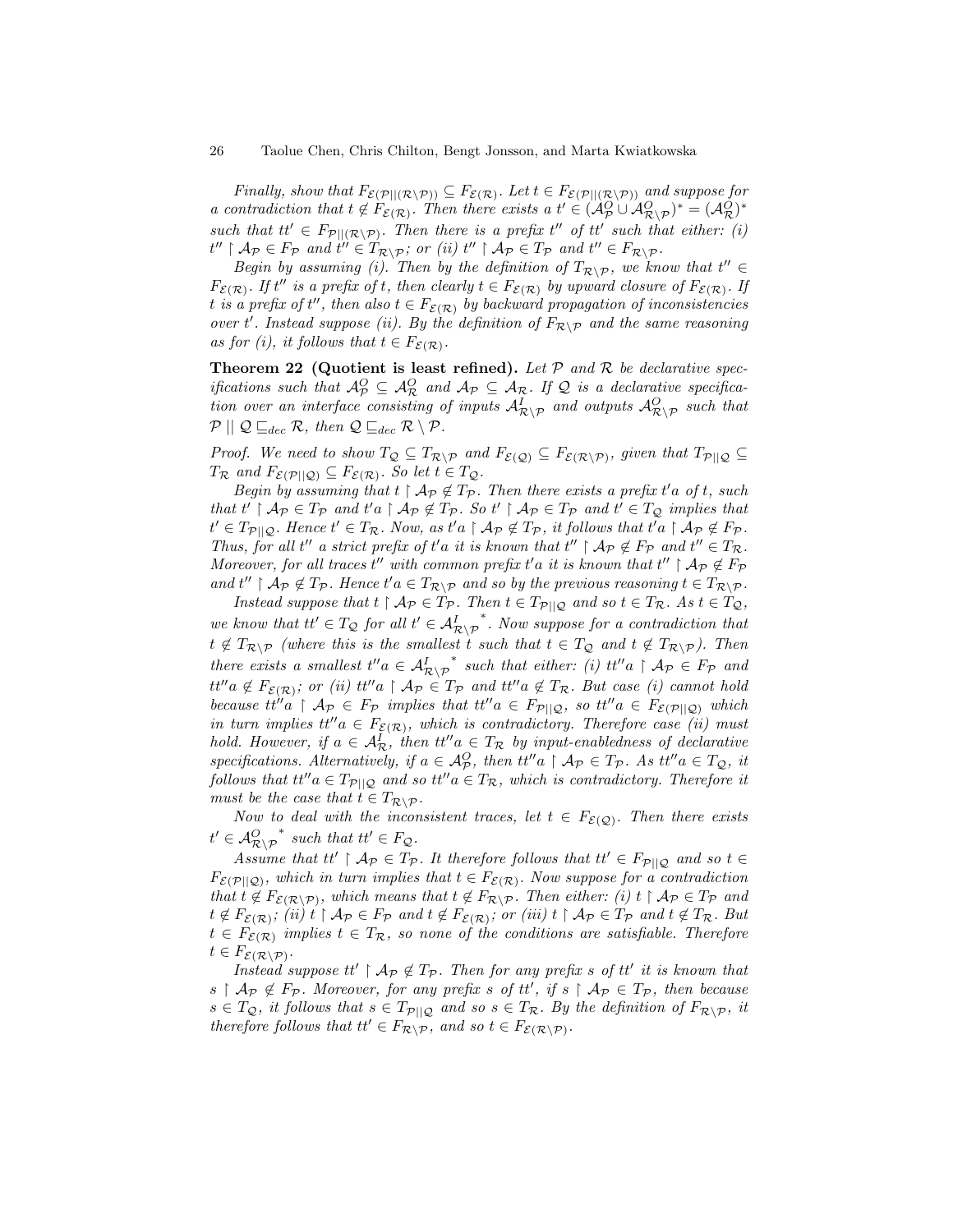Theorem 23 (Compositionality of quotient). *Let P, Q and R be declarative specifications such that*  $Q \sqsubseteq_{dec} P$ *.* 

- $-If$   $Q \setminus R$  *and*  $P \setminus R$  *are defined, then*  $Q \setminus R \sqsubseteq_{dec} P \setminus R$ *.*
- $-If\mathcal{R}\setminus\mathcal{Q}$  and  $\mathcal{R}\setminus\mathcal{P}$  are defined, and  $(A_{\mathcal{Q}}^I\cap A_{\mathcal{R}}^O)\setminus A_{\mathcal{P}}=\emptyset$ , then  $\mathcal{R}\setminus\mathcal{Q} \sqsupseteq_{dec} \mathcal{R}\setminus\mathcal{P}$ .

*Proof.* For the first property, note that  $\mathcal{R} \parallel (\mathcal{Q} \setminus \mathcal{R}) \sqsubseteq_{dec} \mathcal{Q} \sqsubseteq_{dec} \mathcal{P}$ . By *transitivity,*  $\mathcal{R} \parallel (\mathcal{Q} \setminus \mathcal{R}) \sqsubseteq_{dec} \mathcal{P}$  and so  $\mathcal{Q} \setminus \mathcal{R} \sqsubseteq_{dec} \mathcal{P} \setminus \mathcal{R}$ *. For the second property, when the constraint*  $(A_{\mathcal{Q}}^I \cap A_{\mathcal{R}}^O) \setminus A_{\mathcal{P}} = \emptyset$  holds we know that  $Q \parallel (\mathcal{R} \setminus \mathcal{P}) \sqsubseteq_{dec} \mathcal{P} \parallel (\mathcal{R} \setminus \mathcal{P})$  by Theorem [1.](#page-8-0) Now as  $\mathcal{P} \parallel (\mathcal{R} \setminus \mathcal{P}) \sqsubseteq_{dec} \mathcal{R}$ , it *follows that*  $\mathcal{R}\setminus \mathcal{P} \sqsubseteq_{dec} \mathcal{R}\setminus \mathcal{Q}$ *.* 

# B Proofs for Operational Specification Theory

#### B.1 Refinement

Proof 7 (Lemma [2\)](#page-12-2) *Follows immediately from the fact that declarative refinement is a preorder (Lemma [1\)](#page-7-0).*

Proof 8 (Theorem [7\)](#page-12-3) *By induction on the length of t.*

- $t \equiv \epsilon$ . If  $\epsilon \in ST(p_P)$ , then  $h_{p_P}(\epsilon) \neq \emptyset$ . This means that  $p_P \stackrel{\epsilon}{\Longrightarrow}_P p'$  implies  $p' \notin F_P$ . Consequently,  $\epsilon \notin F_{[p_P]^*}$ . Now as it is always the case that  $p_P \stackrel{\epsilon}{\Longrightarrow} P$ *p*<sub>P</sub>, it follows that  $p_P \in T_{\llbracket p_P \rrbracket^*}$ . Hence  $\epsilon \in T_{\llbracket p_P \rrbracket^*} \setminus F_{\llbracket p_P \rrbracket^*}$ . The other direction *follows by the same reasoning.*
- $t \equiv t'$  *o* with  $o \in A_P^O$ . By the induction hypothesis it is known that  $t' \in$  $ST(p) \iff t' \in T_{[p_P]^*} \setminus F_{[p_P]^*}$ *. So suppose that*  $t'o \in ST(p_P)$ *. Then: (i)*  $\forall p' \in h_{p_{\mathsf{P}}}(t'), p' \stackrel{\dashrightarrow}{\Longrightarrow}_{\mathsf{P}} p'' \implies p'' \notin F_{\mathsf{P}}; and (ii) there is some p' \in h_{p_{\mathsf{P}}}(t')$  $\mathcal{L}$  such that  $p' \stackrel{\dashv o}{\longrightarrow} P$ . Thus, taking (i) in conjunction with  $t' \notin F_{\llbracket p_{\mathbb{P}} \rrbracket^*}$  it follows  $t'o \notin F_{\llbracket p_P \rrbracket^*}.$  Taking  $t' \in ST(p_P)$  along with (ii) implies that  $t'o \in T_{\llbracket p_P \rrbracket^*}.$ *Therefore,*  $t'o \in T_{\llbracket p_P \rrbracket^*} \setminus F_{\llbracket p_P \rrbracket^*}$ . The other direction follows by the same *reasoning.*
- $t \equiv t' i \text{ with } i \in A_P^I$ . By the induction hypothesis it is known that  $t' \in$  $ST(p) \iff t' \in T_{\llbracket pp \rrbracket^*} \backslash F_{\llbracket pp \rrbracket^*}$ *. So suppose that*  $t'i \in ST(p_P)$ *. Then: (i)*  $\forall p' \in T$  $h_{p}$ (*t'*),  $p' \stackrel{i}{\Longrightarrow}$   $p'$  *implies*  $p'' \notin F_P$ ; and (*ii*) for each  $p' \in h_{p}$ (*t'*),  $p' \stackrel{i}{\Longrightarrow}$ *From taking (i) and (ii) in conjunction with*  $t' \notin F_{\llbracket pp \rrbracket^*}$  *it follows*  $t' \notin F_{\llbracket pp \rrbracket^*}$ . *Taking*  $t' \in ST(p_P)$  *along with (ii) implies that*  $t'i \in T_{[p_P]^*}$ *. Therefore,*  $t'i \in T_{[\![p_{\mathsf{P}}]\!]^*} \setminus F_{[\![p_{\mathsf{P}}]\!]^*}$ . The other direction follows by the same reasoning.

#### B.2 Error-completion

The proofs for Lemmas [3](#page-14-0) and [4](#page-14-1) are straightforward.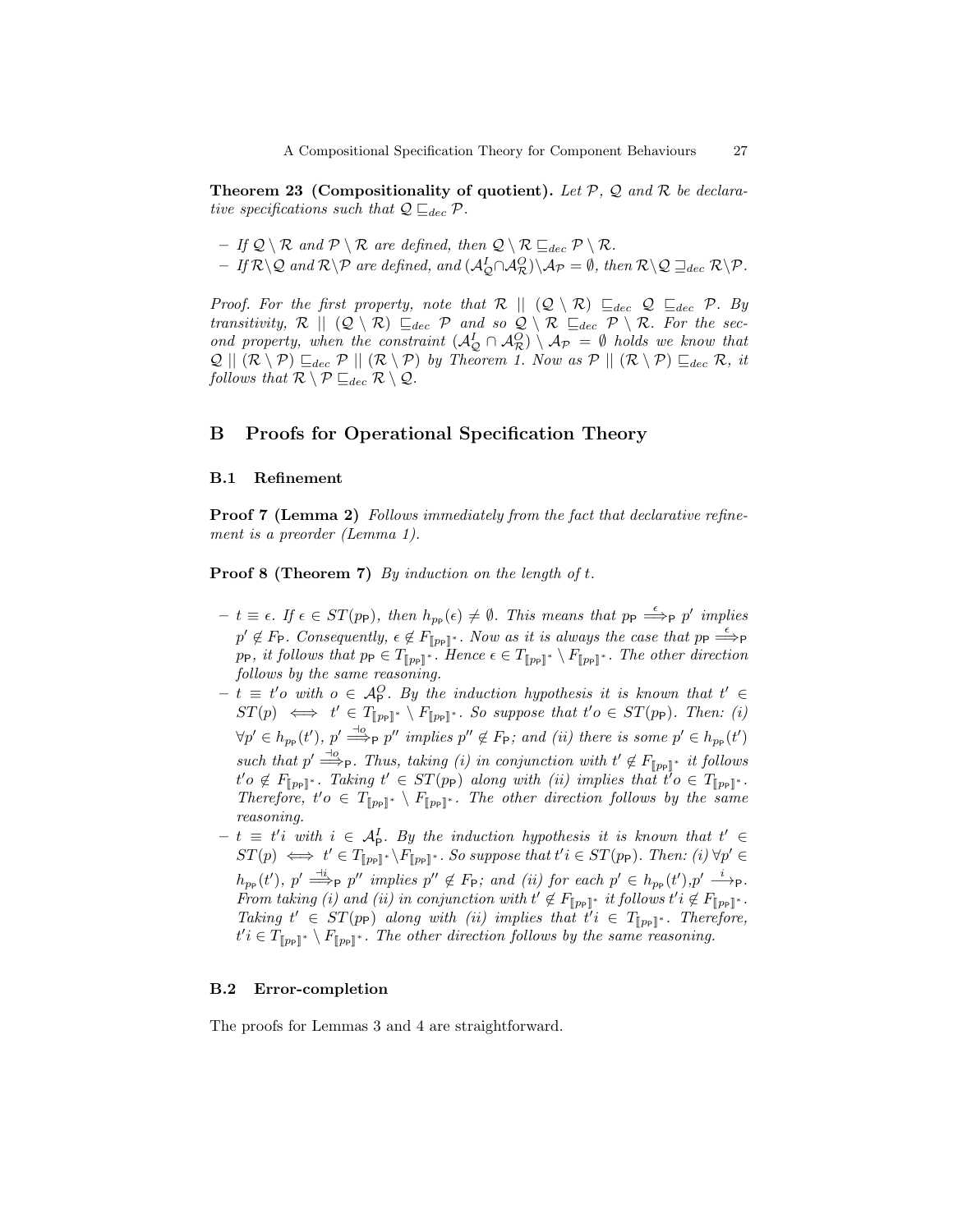#### B.3 Parallel Composition

**Proof 9 (Theorem [8\)](#page-15-1)** Let  $t \in T_{\llbracket pp \rrbracket^*}$  *Integral f*  $\mathcal{A}_p \in T_{\llbracket pp \rrbracket^*}$  *and*  $t \restriction \mathcal{A}_Q \in$ *T* $\mathbb{I}_{q_0}$ <sup>\*</sup>. Therefore, by Lemma [4](#page-14-1) there is a run over  $t \restriction \mathcal{A}_{\mathcal{P}}$  starting in state  $p_{\mathcal{P}}$  of  $P_{\perp}$  and a run over  $t \restriction \mathcal{A}_{\mathcal{Q}}$  starting in state  $q_Q$  of  $Q_{\perp}$ . By Lemma [8](#page-29-0) it follows *that there is a run over t starting in state*  $p_P || q_Q$  *on*  $P_{\perp} || Q_{\perp}$ . Therefore  $t \in T_{\llbracket p_{\text{P}} \rrbracket |q_{\text{Q}}\rrbracket^*}.$  The other direction is similar.

<span id="page-29-0"></span>**Lemma 8.** Let  $t \in (A_{\mathcal{P}} \cup A_{\mathcal{Q}})^*$ . Then  $\{p' \mid q' : p_{\mathcal{P}} \mid q_{\mathcal{Q}} \stackrel{t}{\Longrightarrow}_{\mathsf{P}_{\perp} \mid |\mathcal{Q}_{\perp}} p' \mid q' \} =$  $\{p' \mid q' : p_P \stackrel{t \upharpoonright \mathcal{A}_{\mathcal{P}}}{\Longrightarrow} P_{\perp} \ p' \ \text{and} \ q_Q \stackrel{t \upharpoonright \mathcal{A}_{\mathcal{Q}}}{\Longrightarrow} Q_{\perp} \ q' \}.$ 

*Proof. By induction on the length of t.*

#### B.4 Conjunction

The proof for conjunction is even more straightforward than that for parallel composition, so is omitted.

#### B.5 Quotient

**Proof 10 (Theorem [10\)](#page-18-1)** *Begin by supposing that*  $r_R \pmb{\downarrow} p_P \not\in F_{R \pmb{\downarrow}}$  *or*  $r_R \in F_{\mathcal{E}(R)}$ *. Then by Theorem [11](#page-18-2) we know that*  $[\![r_R \nbrace p \!]^* = [\![r_R]\!]^* \setminus [\![p_P]\!]^*$  and moreover,  $\epsilon \in T_{\llbracket r_{\mathsf{R}} \setminus p_{\mathsf{P}} \rrbracket^*}$ . Thus  $\epsilon \in T_{\llbracket r_{\mathsf{R}} \rrbracket^* \setminus \llbracket p_{\mathsf{P}} \rrbracket^*}$  and so  $\llbracket p_{\mathsf{P}} \rrbracket^* \parallel (\llbracket r_{\mathsf{R}} \rrbracket^* \setminus \llbracket p_{\mathsf{P}} \rrbracket^*) \sqsubseteq_{dec} \llbracket r_{\mathsf{R}} \rrbracket^*$  $as$   $T_{\llbracket r_R \rrbracket^* \setminus \llbracket p_P \rrbracket^*} \neq \emptyset$ . Hence  $\llbracket p_P \rrbracket^* \parallel \llbracket r_R \setminus p_P \rrbracket^* \sqsubseteq_{dec} \llbracket r_R \rrbracket^*$ , which implies that  $p_P$   $\mid \mid (r_R \setminus p_P) \sqsubseteq_{op} r_R$ .

*Instead suppose that*  $r_R \nvert p_P \in F_{R\setminus P}$  *and*  $r \notin F_{\mathcal{E}(R)}$ *. Then there exists*  $t \in$  $(\mathcal{A}_{R\backslash P}^I)^*$  *of minimal length such that*  $r_R \setminus p_P \stackrel{t}{\Longrightarrow}_{R\backslash P} R \setminus P$  *with*  $R \setminus P \in F_{R\backslash P}$  *by condition [F1](#page-18-3) or [F2.](#page-18-4) So condition on the length of t.*

 $If t \equiv \epsilon, then r_{\mathsf{R}} \setminus p_{\mathsf{P}} = R \setminus P = \mathsf{succ}_{\mathsf{R}}^{\epsilon}(r_{\mathsf{R}}) \setminus \mathsf{succ}_{\mathsf{P}}^{\epsilon}(p_{\mathsf{P}})$ *. Certainly*  $R \neq \emptyset$ and  $P \neq \emptyset$  as  $r_R$  and  $p_P$  are contained within R and P respectively. Moreover,  $r_R \notin F_{\mathcal{E}(R_+)}$ , therefore it must be the case that  $P \cap F_{P_+} \neq \emptyset$ . Consequently, we  $k$ *now that*  $\epsilon \in F_{\llbracket p_P \rrbracket^*}$  and  $\epsilon \notin F_{\mathcal{E}(\llbracket r_R \rrbracket^*)}$ . As a result,  $\epsilon \notin T_{\llbracket r_R \rrbracket^* \backslash \llbracket p_P \rrbracket^*}$  and so there *is no declarative specification*  $q'$  *such that*  $[\![p_{\mathbf{p}}]\!]^* \parallel q' \sqsubseteq_{dec} [\![r_{\mathbf{R}}]\!]^*$ . Hence it holds  $\mathbf{a}$   $\mathbf{b}$  is the set of  $\mathbf{a}$   $\mathbf{b}$  in  $\mathbf{b}$  and  $\mathbf{a}$  is the set of  $\mathbf{b}$  in  $\mathbf{b}$  in *that there is no Logic IOLTS q such that*  $[\![p_{\mathsf{P}}]\!]^* \parallel [\![q]\!]^* \sqsubseteq_{dec} [\![r_{\mathsf{R}}]\!]^*$ , which in turn *means there is no Logic IOLTS q such that*  $p_P \parallel q \sqsubseteq_{op} r_R$ .

*Now assume that*  $t \equiv t'i$  *with*  $i \in A_{R\setminus P}^I$ . Then  $r_R \setminus p_P \stackrel{t'}{\longrightarrow}_{R\setminus P} R' \setminus P' \stackrel{i}{\longrightarrow}_{R\setminus P} p$  $R \backslash P$ *. Conditioning on i, begin by assuming that*  $i \in A_P^I \cap A_R^I$ *. For the i-transition to exist, it must be the case that*  $succ_R(R') = \emptyset$ *. Now for*  $R \setminus P$  *to be in*  $F_{R \setminus P}$ *by* [F1](#page-18-3) or [F2,](#page-18-4) it must be the case that  $succ_{P}^{i}(P') \cap F_{P_{\perp}} \neq \emptyset$ . But then we see  $\mathcal{L}^H$   $\mathcal{L}^H$   $\uparrow$   $\mathcal{A}_P \in F_{\llbracket \mathbb{F}_P \rrbracket^*} \nightharpoonup t^T$   $\mathcal{L}^H$   $\in F_{\mathcal{E}(\llbracket \mathbb{F}_P \rrbracket^*)}$ *. So by Definition [8,](#page-9-0) it is known that*  $\epsilon \notin T_{\llbracket r_{\mathsf{R}} \rrbracket^*\setminus \llbracket p_{\mathsf{P}} \rrbracket^*}.$  By the same reasoning as for  $t \equiv \epsilon$ , the quotient cannot exist.

*When*  $i \in \mathcal{A}_{\mathsf{R}}^{\mathcal{O}} \cap \mathcal{A}_{\mathsf{R}}^{\mathcal{O}},$  the *i*-transition can only exist when  $\mathsf{succ}_{\mathsf{R}}^i(R') \cap F_{\mathcal{E}(\mathsf{R}_\perp)} =$  $\emptyset$  and succ<sub>p</sub><sup> $\mathcal{C}_{\mathsf{P}}(P') \neq \emptyset$ . So for  $R \setminus P$  to be in  $F_{\mathsf{R} \setminus P}$  it must be the case that either:</sup> (*i*)  $\textsf{succ}_R^i(R') = \emptyset$ ; or (*ii*)  $\textsf{succ}_P^i(P') \cap F_{P_\perp} \neq \emptyset$ . Under (*i*) we know that  $t'i \upharpoonright$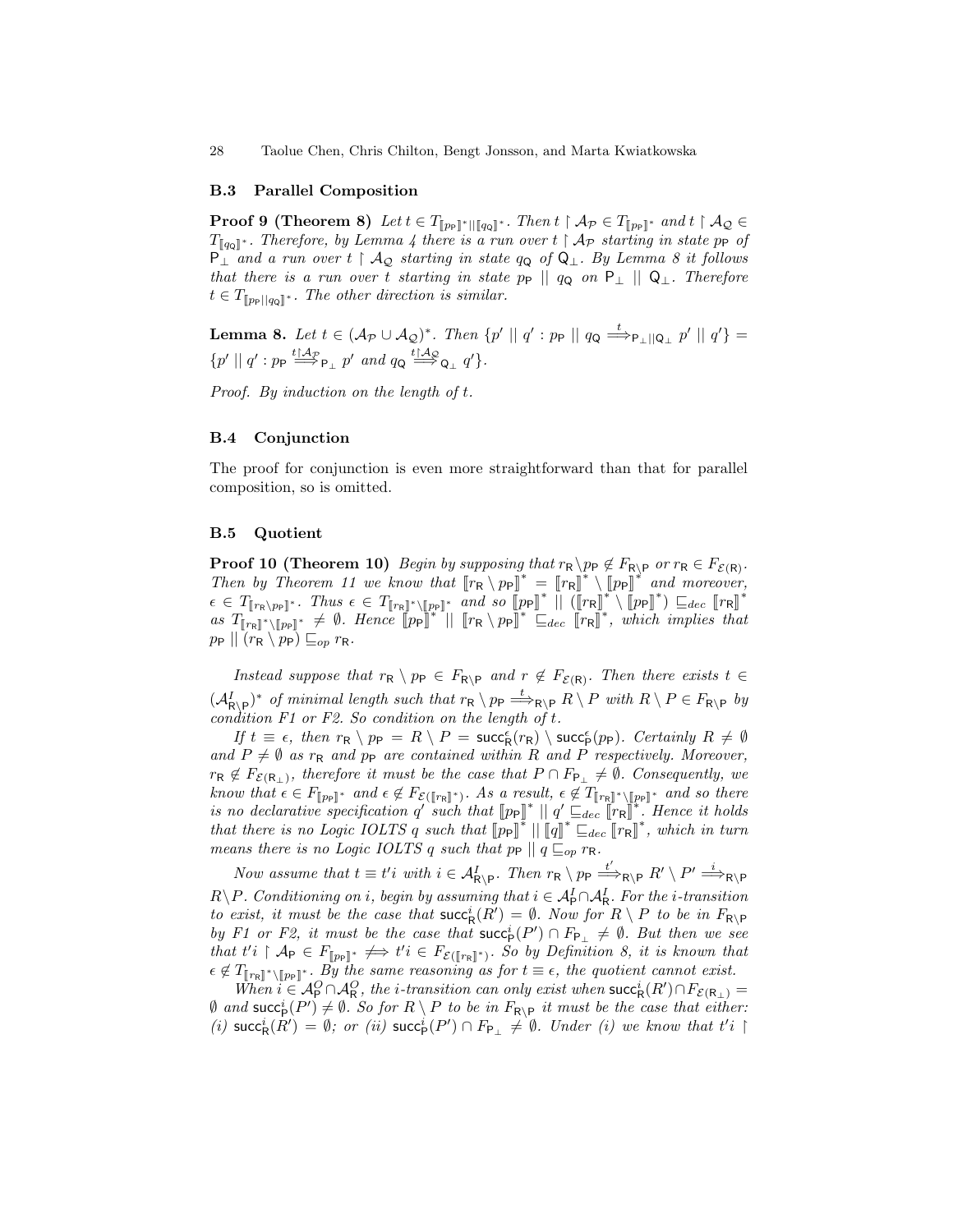$\mathcal{A}_{\mathsf{P}} \in T_{\llbracket p_{\mathsf{P}} \rrbracket^*} \nRightarrow t'i \in T_{\llbracket r_{\mathsf{R}} \rrbracket^*}$  and under (ii)  $t'i \restriction \mathcal{A}_{\mathsf{P}} \in F_{\llbracket p_{\mathsf{P}} \rrbracket^*} \nRightarrow t'i \in F_{\mathcal{E}(\llbracket r_{\mathsf{R}} \rrbracket^*)}.$ *Hence*  $\epsilon \notin T_{\llbracket r_R \rrbracket^* \setminus \llbracket p_P \rrbracket^*}$  and so the quotient cannot exist.

*Finally, assume that*  $i \in A_R^I \setminus A_P$ *. For the <i>i*-transition to exist it must be the case that succ<sub>R</sub> $(R') \cap F_{\mathcal{E}(R_{\perp})} = \emptyset$ . As  $R \setminus P \in F_{R \setminus P}$ ,  $R' \setminus P' \notin F_{R \setminus P}$  and  $P = P'$ , *it follows that*  $R = \emptyset$ , while  $P \neq \emptyset$ . Hence  $t'i \upharpoonright A_P \in T_{[p_P]^*} \iff t'i \in T_{[r_R]^*}$  and *so*  $\epsilon \notin T_{\llbracket r_R \rrbracket^* \setminus \llbracket p_P \rrbracket^*}$ , which again means that the quotient cannot exist.

**Proof 11 (Theorem [11\)](#page-18-2)** *Show that*  $t \in T_{\llbracket r_R \rrbracket^* \setminus \llbracket p_P \rrbracket^*} \iff t \in T_{\llbracket r_R \setminus p_P \rrbracket^*}$  and  $t \in F_{\llbracket r_{\mathbb{R}} \rrbracket^* \setminus \llbracket p_{\mathbb{P}} \rrbracket^*} \Leftrightarrow t \in F_{\llbracket r_{\mathbb{R}} \setminus p_{\mathbb{P}} \rrbracket^*}$  by induction on the length of the trace *t*.

**Case**  $t \equiv \epsilon$ . Begin by showing  $\epsilon \in F_{\Vert r_{\mathsf{R}} \Vert^* \setminus \Vert p_{\mathsf{P}} \Vert^*} \iff \epsilon \in F_{\Vert r_{\mathsf{R}} \setminus p_{\mathsf{P}} \Vert^*}.$ 

 $Suppose \epsilon \in F_{[\![r_{\mathbb{R}}]\!]^* \setminus [\![p_{\mathbb{P}}]\!]^*}$ . Then by Definition [8,](#page-9-0) we know that  $(\epsilon \notin T_{[\![p_{\mathbb{P}}]\!]^*}$  or  $\epsilon \in F_{\mathcal{E}(\llbracket r_{\mathbb{R}} \rrbracket^*)}, (\epsilon \notin F_{\llbracket p_{\mathbb{P}} \rrbracket^*} \text{ or } \epsilon \in T_{\mathcal{E}(\llbracket r_{\mathbb{R}} \rrbracket^*)}).$ *Consequently,*  $\epsilon \in F_{\mathcal{E}(\llbracket r_{\mathbb{R}} \rrbracket^*)}$  *or*  $\epsilon \notin T_{\llbracket p_{\mathbb{P}} \rrbracket^*}$ *. But as p is a process in a Logic IOLTS, it follows that*  $T_{\llbracket p_{\mathsf{P}} \rrbracket^*}$  *is non-empty. Therefore*  $\epsilon \in T_{\llbracket p_{\mathsf{P}} \rrbracket^*}$  *and so it must be the case that*  $\epsilon \in F_{\mathcal{E}(\llbracket r_{\mathbb{R}} \rrbracket^*)}$ . As a result, there is some  $t' \in (A_R^O)^*$  such that  $t' \in F_{\llbracket r_{\mathbb{R}} \rrbracket^*}$ . So by Definition [13](#page-12-0) it is known that there exists  $r' \in F_{\mathsf{R}}$  such that  $r_R \stackrel{t'}{\Longrightarrow}_R r'$ . Hence  $r_R \in F_{\mathcal{E}(R_\perp)}$ , which means that  $r_R \setminus p_P \in F_{R \setminus P}$  by condition  $F2$ .  $As \ rR \setminus pp \stackrel{\epsilon}{\Longrightarrow} R\setminus P \ rR \setminus pp \ we \ have \ \epsilon \in F_{[\![r_R \setminus pp]\!]^*}.$ 

*Instead suppose*  $\epsilon \in F_{\Vert r_R \setminus p_P \Vert^*}$ *. Then there exists*  $R' \setminus P' \in F_{R \setminus P}$  *such that*  $r_{\mathsf{R}}\setminus p_{\mathsf{P}} \stackrel{\epsilon}{\Longrightarrow}_{\mathsf{R}\setminus\mathsf{P}} R' \setminus P'.$   $\mathit{But}\ r_{\mathsf{R}}\setminus p_{\mathsf{P}} = \mathsf{succ}^{\epsilon}_{\mathsf{R}}(r_{\mathsf{R}}) \setminus \mathsf{succ}^{\epsilon}_{\mathsf{P}}(p_{\mathsf{P}}),\ so\ r_{\mathsf{R}}\setminus p_{\mathsf{P}} = R' \setminus P',$ *which means*  $r_R \pmb{\pmb{\pmb{\pmb{\text{p}}}}} \in F_{R \pmb{\pmb{\text{p}}}}$ . Consequently, to satisfy the premises of the theorem, *it must be the case that*  $r_R \in F_{\mathcal{E}(R)}$ *. So there is some*  $t \in (\mathcal{A}_R^O)^*$  *and*  $r' \in F_R$  *such that*  $r_R \stackrel{t}{\Longrightarrow}_R r'$ . By Definition [13](#page-12-0) it holds that  $t \in F_{\llbracket r_R \rrbracket^*}$ , which in turn implies  $\epsilon \in F_{\mathcal{E}(\llbracket r_{\mathbb{R}} \rrbracket^*)}.$  So by Definition [8](#page-9-0) it must be the case that  $\epsilon \in F_{\llbracket r_{\mathbb{R}} \rrbracket^* \setminus \llbracket p_{\mathbb{P}} \rrbracket^*}.$ 

*Now show that*  $\epsilon \in T_{\llbracket r_{\mathsf{R}} \rrbracket^* \setminus \llbracket p_{\mathsf{P}} \rrbracket^*} \iff \epsilon \in T_{\llbracket r_{\mathsf{R}} \setminus p_{\mathsf{P}} \rrbracket^*}.$ 

*Under the premises of the theorem we know that*  $r_R \ p_P$  *is a process in a Logic IOLTS, so it must be the case that*  $[\![r_R \setminus p_P]\!]^*$  *is a well-defined declarative*  $specification. Hence \epsilon \in T_{\llbracket r_R \setminus p_P \rrbracket^*}.$ 

*Now suppose for a contradiction that*  $\epsilon \notin T_{\llbracket r_{\mathbb{R}} \rrbracket^* \setminus \llbracket p_{\mathbb{P}} \rrbracket^*}$ . Then there exists some  $t' \in (A_{\mathsf{R}\setminus\mathsf{P}}^{\mathsf{I}})^*$  such that: (i)  $t' \upharpoonright A_{\mathsf{P}} \in F_{[\![p_P]\!]^*}$  and  $t' \notin F_{\mathcal{E}([\![r_R]\!]^*)}$ ; or (ii)  $t' \upharpoonright A_{\mathcal{P}} \in$  $T_{\llbracket p_{\mathbb{P}} \rrbracket^*}$  and  $t' \notin T_{\llbracket r_{\mathbb{R}} \rrbracket^*}$ . Considering (i) and (ii) in conjunction with the premises *of the theorem, it must be the case that*  $r_R \nvert p_P \notin F_{R \nvert P}$ *. This rules out case (i) from holding by condition [F2](#page-18-4) and the repeated application of the backward propagation condition [F3](#page-18-5) over t* 0 *, so it must be that case (ii) holds. Now as*  $t' \notin T_{\llbracket r_R \rrbracket^*}$ , there is some prefix  $t''a$  of  $t'$  such that  $t'' \in T_{\llbracket r_R \rrbracket^*}$ , but  $t''a \notin T_{\llbracket r_R \rrbracket^*}$ . *By input-enabledness of declarative specifications it follows that*  $a \in A_P^O \cap A_R^O$ *. The transition system construction of Definition [20](#page-17-0) tells us that the a-transition must exist, but its* R*-successor will be empty. So by condition [F1](#page-18-3) and repeated*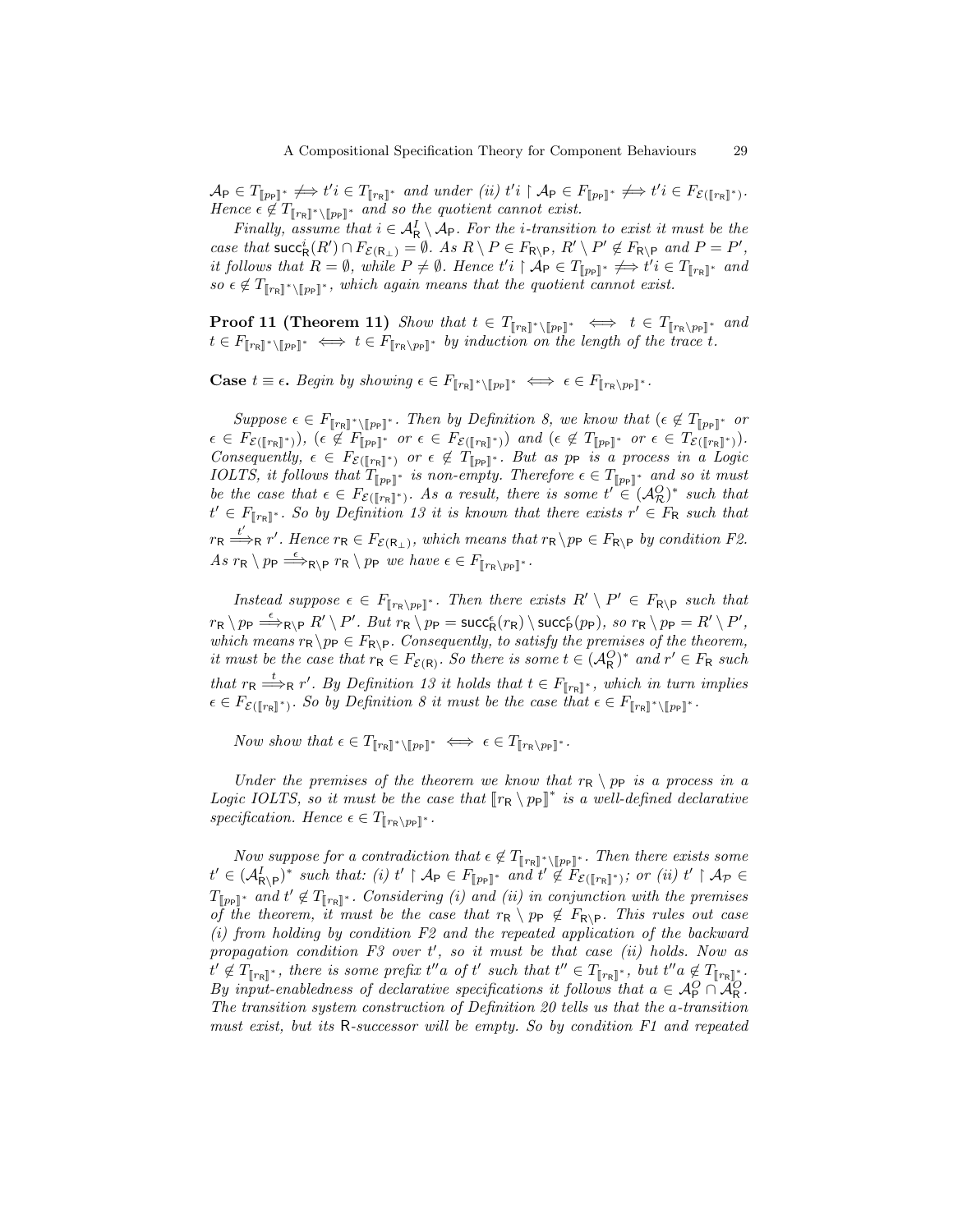*application of* [F3](#page-18-5) *it follows that*  $r_R \pmb{\ge} F_R \pmb{\ge}$ , which is contradictory. Therefore,  $\epsilon \in T_{\llbracket r_{\mathsf{R}} \rrbracket^* \setminus \llbracket p_{\mathsf{P}} \rrbracket^*}$  *as required.* 

**Case**  $t \equiv t'o$  with  $o \in A_{R\backslash P}^O$ . By the induction hypothesis, we know that  $t' \in$  $F_{\llbracket r_{\mathsf{R}} \rrbracket^*\setminus \llbracket p_{\mathsf{P}} \rrbracket^*}$  *iff*  $t' \in F_{\llbracket r_{\mathsf{R}} \setminus p_{\mathsf{P}} \rrbracket^*}$ .

So first assume that  $t' \circ \in F_{\llbracket r_{\mathbb{R}} \rrbracket^* \setminus \llbracket p_{\mathbb{P}} \rrbracket^*}.$  If  $t' \in F_{\llbracket r_{\mathbb{R}} \rrbracket^* \setminus \llbracket p_{\mathbb{P}} \rrbracket^*}.$  If  $t' \in F_{\llbracket r_{\mathbb{R}} \setminus p_{\mathbb{P}} \rrbracket^*}.$  So by Definition [13](#page-12-0) we trivially have that  $t' \circ \in F_{[\![r_R \setminus p_P]\!]^*}$ . Instead suppose that  $t' \notin F_{[\![r_R]\!]^* \setminus [\![p_P]\!]^*}$ . But by Definition [8](#page-9-0) applied to both  $t'$  and  $t' \circ w$  deduce that  $t' \restriction \mathcal{A}_P \in T_{[\![p_P]\!]^*} \setminus F_{[\![p_P]\!]^*}$  and  $t' \in T_{[\![r_P]\!]^*}$  $t' \in T_{\llbracket r_R \rrbracket^*} \setminus F_{\mathcal{E}(\llbracket r_R \rrbracket^*)}$ , while  $t'o \restriction A_P \notin T_{\llbracket p_P \rrbracket^*}$  or  $t'o \in F_{\mathcal{E}(\llbracket r_R \rrbracket^*)}$ . Assuming *that*  $t'o \in F_{\mathcal{E}(\llbracket r_R \rrbracket^*)}$  *holds, we know that*  $t' \in F_{\mathcal{E}(\llbracket r_R \rrbracket^*)}$ , which is contradictory, *so it must be the case that*  $t'o \upharpoonright A_P \notin T_{\llbracket p_P \rrbracket^*}$  and  $t'o \notin F_{\mathcal{E}(\llbracket r_R \rrbracket^*)}$ . But then, as *we know that*  $t' \upharpoonright A_P \in T_{\llbracket pp \rrbracket^*} \setminus F_{\llbracket pp \rrbracket^*}$  and  $t' \circ \upharpoonright A_P \notin T_{\llbracket pp \rrbracket^*}$ , it must be the *case that*  $o \in \mathcal{A}_{\mathsf{P}}^O$ . But then  $o \notin \tilde{\mathcal{A}}_{\mathsf{R}\setminus\mathsf{P}}^O$ , which is contradictory, so the case of  $t' \notin F_{\llbracket r_{\mathsf{R}} \rrbracket^* \setminus \llbracket p_{\mathsf{P}} \rrbracket^*}$  cannot occur. Therefore,  $t' o \in F_{\llbracket r_{\mathsf{R}} \setminus p_{\mathsf{P}} \rrbracket^*}.$ 

*Now suppose that*  $t'o \in F_{\llbracket r_R \setminus p_F \rrbracket^*}$ . Then there are two possibilities: (i) there is a prefix t'' of t'o such that  $r_R \setminus p_P \stackrel{t''}{\Longrightarrow}_{R \setminus P} R \setminus P$  with  $R \setminus P \in F_{R \setminus P}$ ; or (ii) there is a prefix t''i of t'o such that  $r_R \setminus p_P \stackrel{t''}{\Longrightarrow}_{R \setminus P_A} R \setminus P$  and  $R \setminus P \neq \rightarrow R \setminus P$ *with*  $i \in A_{\mathsf{R}\backslash\mathsf{P}}^I$ . By Lemma [4](#page-14-1) we know that  $[\![r_{\mathsf{R}} \setminus p_{\mathsf{P}}]\!]^* = [\![(r_{\mathsf{R}} \setminus p_{\mathsf{P}})\bot]\!]^*$ , so it is *sucient to consider (i) only.*

 $S$ *o begin by assuming (i). If*  $t''$  *is a strict prefix of*  $t'$ *<i>o*, then  $t'' \in F_{\llbracket r_{\mathbb{R}} \rrbracket^* \setminus \llbracket p_{\mathbb{P}} \rrbracket^*}$ *by the induction hypothesis. Alternatively, if*  $t'' = t'$ *o, then*  $r_R \nvert p_P \stackrel{t'}{\Longrightarrow} R \nvert P$  $P' \implies_{R\setminus P} R \setminus P$ . As  $R \setminus P$  exists in  $R \setminus P$ , it must be the case that  $R \cap F_{\mathcal{E}(R)} \neq \emptyset$ . *Now as*  $o \in A_{R\setminus P}^O = A_R^O \setminus A_P^O$ , it follows that  $R' \cap F_{\mathcal{E}(R)} \neq \emptyset$ , hence  $R' \setminus P' \in F_{R\setminus P}$ *by condition F2.* Therefore, by the induction hypothesis  $t' \in F_{\llbracket r_R \rrbracket^* \setminus \llbracket p_P \rrbracket^*}$ . From all *of these cases it follows that*  $t'o \in F_{\llbracket r_R \rrbracket^* \setminus \llbracket p_P \rrbracket^*}$  *by upwards-closure, as*  $\llbracket r_R \rrbracket^* \setminus \llbracket p_P \rrbracket^*$ *is a declarative specification.*

*Demonstrating that*  $t'o \in T_{\llbracket r_{\mathsf{R}} \rrbracket^* \setminus \llbracket p_{\mathsf{P}} \rrbracket^*} \iff t'o \in T_{\llbracket r_{\mathsf{R}} \setminus p_{\mathsf{P}} \rrbracket^*}$  is similar.

**Case**  $t \equiv t'i$  with  $i \in A_{R\backslash P}^I$ . By the induction hypothesis, we know that  $t' \in$  $F_{[\![r_{\mathsf{R}}]\!]^* \setminus [\![p_{\mathsf{P}}]\!]^*}$  iff  $t' \in F_{[\![r_{\mathsf{R}} \setminus p_{\mathsf{P}}]\!]^*}$  and  $t' \in T_{[\![r_{\mathsf{R}}]\!]^* \setminus [\![p_{\mathsf{P}}]\!]^*}$  iff  $t' \in T_{[\![r_{\mathsf{R}} \setminus p_{\mathsf{P}}]\!]^*}$ .

Begin by supposing that  $t' \in F_{\llbracket r_{\mathbb{R}} \rrbracket^* \setminus \llbracket p_{\mathbb{R}} \rrbracket^*}$ . If  $t' \in F_{\llbracket r_{\mathbb{R}} \rrbracket^* \setminus \llbracket p_{\mathbb{R}} \rrbracket^*}$ , then by the induction hypothesis we know that  $t' \in F_{\llbracket r_{\mathbb{R}} \setminus p_{\mathbb{R}} \rrbracket^*}$  and so  $t$ tion [13.](#page-12-0) So instead suppose that  $t' \notin F_{[\![r_{\mathbb{R}}]\!]^* \setminus [\![p_{\mathbb{P}}]\!]^*}$ . Then by the induction hypoth-<br>esis,  $t' \notin F_{[\![r_{\mathbb{R}}]\!] \setminus [\![p_{\mathbb{P}}]\!]^*}$ . As  $t' \in F_{[\![r_{\mathbb{R}}]\!]^* \setminus [\![p_{\mathbb{P}}]\!]^*}$  it follows that  $t' \in T_{[\![r$ *it must be that*  $r_R \pmb{\downarrow} p_P \Longrightarrow_R \pmb{\downarrow} P$  *without any intermediate state being in*  $F_{R \pmb{\downarrow} P}$ .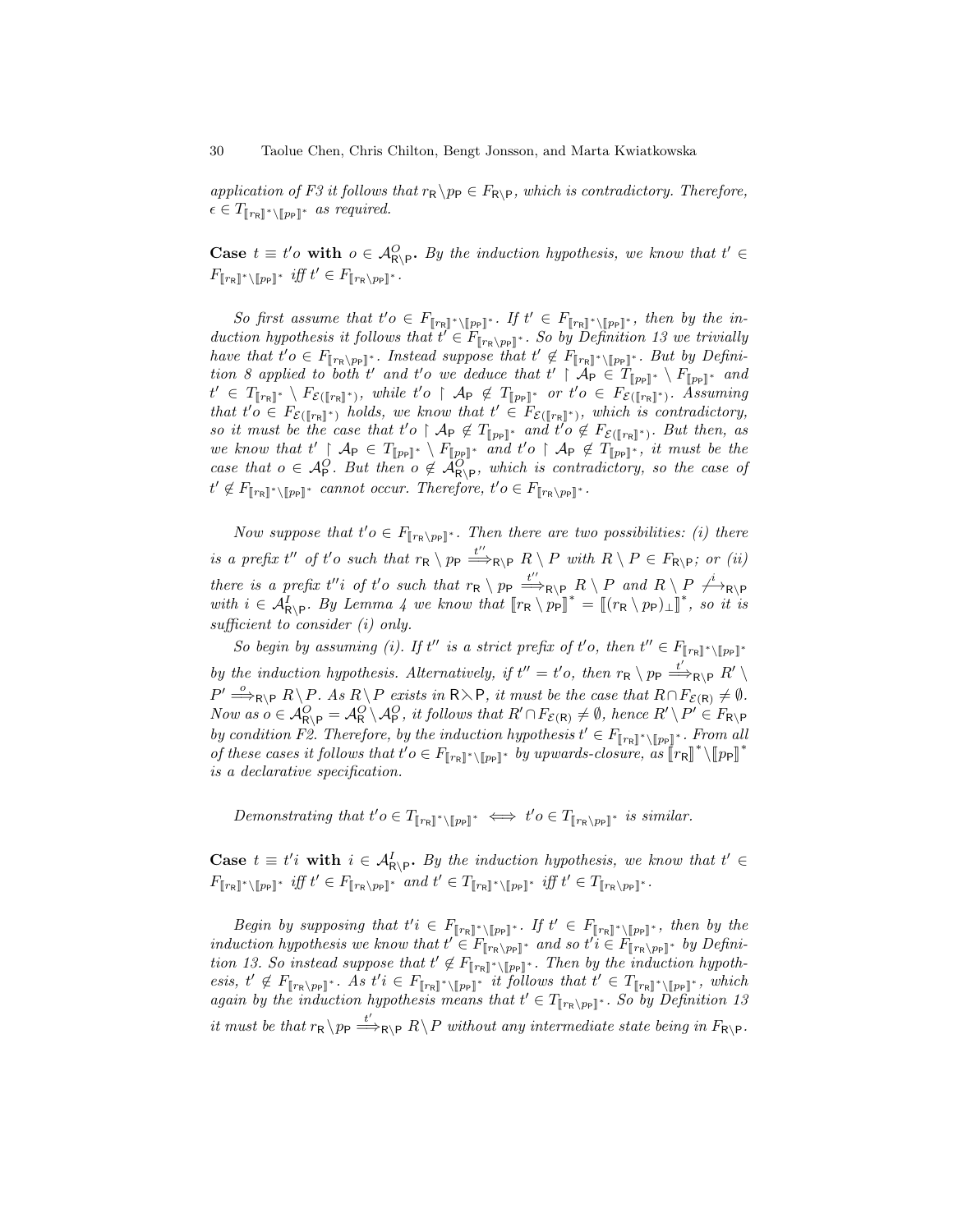$If R \setminus P \not\longrightarrow_{R \setminus P} then t'i \in F_{[r_R \setminus p_P]^*}$  as required. So instead assume that  $R \setminus P \stackrel{i}{\longrightarrow}_{R \setminus P} R' \setminus P'$ . Suppose for a contradiction that  $t'i \notin F_{[r_R \setminus p_P]^*}$ . Then *certainly*  $R' \setminus P' \notin F_{R \setminus P}$ . We show that this is contradictory. There are two *cases:*  $i \in A_P \cap A_R$  *or*  $i \in A_R \setminus A_P$ .

*Begin by assuming*  $i \in A_P \cap A_R$ , then either  $i \in A_P^I \cap A_R^I$  or  $i \in A_P^O \cap$  $\mathcal{A}_{\mathbf{R}}^O$ *. Suppose the former, then because*  $t' \in T_{\llbracket r_{\mathbf{R}} \rrbracket^* \setminus \llbracket p_{\mathbf{P}} \rrbracket^*}, t' \notin F_{\llbracket r_{\mathbf{R}} \rrbracket^* \setminus \llbracket p_{\mathbf{P}} \rrbracket^*}, t' \in T$  $T_{\llbracket r_R \rrbracket^* \setminus \llbracket p_P \rrbracket^*}$  and  $t' \in F_{\llbracket r_P \rrbracket^* \setminus \llbracket p_P \rrbracket^*}$ , it follows from Definition [8](#page-9-0) that  $t' \restriction A_P \in T_{\llbracket p_P \rrbracket^*}$ and  $t' \notin F_{\mathcal{E}(\llbracket r_R \rrbracket^*)}$ , while  $t'i \restriction A_P \notin T_{\llbracket p_P \rrbracket^*}$  or  $t'i \in F_{\mathcal{E}(\llbracket r_R \rrbracket^*)}$ . As  $t' \restriction A_P \in T_{\llbracket p_P \rrbracket^*}$ , it must be the case that  $t'i \restriction A_P \in T_{\llbracket p_P \rrbracket^*}$  by input-enabledness of declarative specifi *which is contradictory. Instead suppose that*  $i \in A_P^O \cap A_R^O$ . Then from similar reasoning,  $t' \notin F_{\mathcal{E}(\llbracket r_R \rrbracket^*)}$  implies  $t'i \notin F_{\mathcal{E}(\llbracket r_R \rrbracket^*)}$  as  $i \in \mathcal{A}_R^O$ . Hence  $t'i \restriction \mathcal{A}_P \notin$  $T_{\llbracket pp \rrbracket^*}$ , which implies that  $P' = \emptyset$  and so  $R' \setminus P' \in F_{\sf R \setminus P}$  by condition  $F1$  of *Definition [20.](#page-17-0)*

*Now assume that*  $i \in A_R \setminus A_P$ *. Then specifically*  $i \in A_R^I \setminus A_P$ *. From knowing* that  $t' \upharpoonright A_P \in T_{[I_P]}^*$  and  $t' \notin F_{\mathcal{E}([r_R]^*)}$ , while  $t'i \upharpoonright A_P \notin T_{[I_P]}^*$  or  $t'i \in F_{\mathcal{E}([r_R]^*)}$ *it must be that*  $t'$ *i*  $\in$   $F_{\mathcal{E}}(\llbracket r_R \rrbracket^*)$  *as*  $t' \restriction \mathcal{A}_P = t'$ *i*  $\restriction \mathcal{A}_P$ *. But then by condition*  $F2$  *it follows that*  $R' \cap F_{\mathcal{E}(R_{\perp})} \neq \emptyset$  *since*  $R' = \text{succ}_R^a(R)$ *, hence*  $R' \setminus P' \in F_{R \setminus P}$ *, which is contradictory.*

*Consequently, it must be the case that*  $t'$ *i*  $\in$   $F_{\llbracket r_R \setminus p_P \rrbracket^*}$  *as required.* 

Now suppose that  $t' \in F_{\llbracket r_R \setminus p_P \rrbracket^*}.$  If  $t' \in F_{\llbracket r_R \setminus p_P \rrbracket^*},$  then by the induction<br>hypothesis we know that  $t' \in F_{\llbracket r_R \rrbracket^* \setminus \llbracket p_P \rrbracket^*},$  hence  $t'i \in F_{\llbracket r_R \rrbracket^* \setminus \llbracket p_P \rrbracket^*}$  as  $\llbracket r_R \rrbracket^* \setminus \ll$ *is a declarative specification. So suppose that*  $t' \notin F_{\llbracket r_R \setminus p_P \rrbracket^*}$ *. Then*  $r_R \setminus p_P \stackrel{t'}{\Longrightarrow}_{R \setminus P}$  $R \backslash P$  with  $R \backslash P \notin F_{\mathsf{R} \backslash P}$ , and either: (i)  $R \backslash P \stackrel{i}{\Longrightarrow}_{\mathsf{R} \backslash P} R' \backslash P'$  with  $R' \backslash P' \in F_{\mathsf{R} \backslash P}$ ; *or (ii)*  $R \setminus P \not\Longrightarrow_{R \setminus P} P$ .

Suppose for a contradiction that  $t'i \notin F_{\llbracket r_{\mathbb{R}} \rrbracket^* \setminus \llbracket p_{\mathbb{P}} \rrbracket^*}.$  We know  $t'i \in T_{\llbracket r_{\mathbb{R}} \rrbracket^* \setminus \llbracket p_{\mathbb{P}} \rrbracket^*}.$ <br>hence it must be the case, by Definition [8,](#page-9-0) that  $t'i \upharpoonright A_{\mathsf{P}} \in T_{\llbracket p_{\mathbb{P}} \$  $F_{\mathcal{E}(\llbracket r_{\mathsf{R}} \rrbracket^*)}$ . Consequently,  $t'i \restriction \mathcal{A}_{\mathsf{P}} \notin F_{\llbracket p_{\mathsf{P}} \rrbracket^*}$  and  $t'i \in T_{\llbracket r_{\mathsf{R}} \rrbracket^*}.$ 

*By this previous statement, under assumption (i) it follows*  $R' \setminus P'$  *cannot be in*  $F_{\mathsf{R}\setminus\mathsf{P}}$  *by conditions*  $F1$  *or*  $F2$ *. As a result, there must be a*  $t'' \in (\mathcal{A}_{\mathsf{R}\setminus\mathsf{P}}^1)^*$  *and an*  $i' \in \mathcal{A}_{R \setminus P}^I$  such that  $R' \setminus P' \stackrel{t''}{\Longrightarrow}_{R \setminus P} R'' \setminus P'' \stackrel{i}{\Longrightarrow}_{R \setminus P} R''' \setminus P'''$  with  $R''' \setminus P''' \in F_{R \setminus P}$ *by conditions*  $F1$  *or*  $F2$  *and no previous state in*  $F_{\mathsf{R}\backslash\mathsf{P}}$ *. By Definition* [8,](#page-9-0) we know that  $t' i t'' i' \upharpoonright A_P \notin T_{[\![p_P]\!]^*}$  or  $t' i t'' i' \in T_{[\![r_R]\!]^*}$ , and  $t' i t'' i' \upharpoonright A_P \notin F_{[\![p_P]\!]^*}$  or  $t' i t'' i' \upharpoonright A_P \notin F_{[\![p_P]\!]^*}$  $t'it''i' \in F_{\mathcal{E}(\llbracket r_{\mathsf{R}} \rrbracket^*)}.$ 

*Now perform a case analysis on how the i'-transition could have arisen, as according to Definition [20.](#page-17-0)*

 $If i' \in \mathcal{A}_P^I \cap \mathcal{A}_R^I$ , then we know succ<sup>i</sup>( $R'' \cap F_{\mathcal{E}(R_\perp)} = \emptyset$ . Hence  $R''' \cap F_{\mathcal{E}(R_\perp)} = \emptyset$ ,  $\begin{array}{ll}\n$ *meaning*  $t'it''i' \notin F_{\mathcal{E}(\llbracket r_{\mathbb{R}} \rrbracket^*)}$ . Therefore,  $t'it''i' \restriction A_{\mathsf{P}} \notin F_{\llbracket p_{\mathbb{P}} \rrbracket^*}$ , which means that  $R'''\P''''$  *is not in*  $F_{\mathsf{R}\P}$  *by condition* [F2.](#page-18-4) It therefore must be the case that  $P''' = \emptyset$ *or*  $R^{\prime\prime\prime} = \emptyset$ . But by input-enabledness on  $P_{\perp}$  and  $R_{\perp}$ , it follows that  $P^{\prime\prime} = \emptyset$  or  $R'' = \emptyset$ . Consequently,  $R'' \setminus P'' \in F_{\mathsf{R} \setminus \mathsf{P}}$  by condition [F1,](#page-18-3) which is contradictory.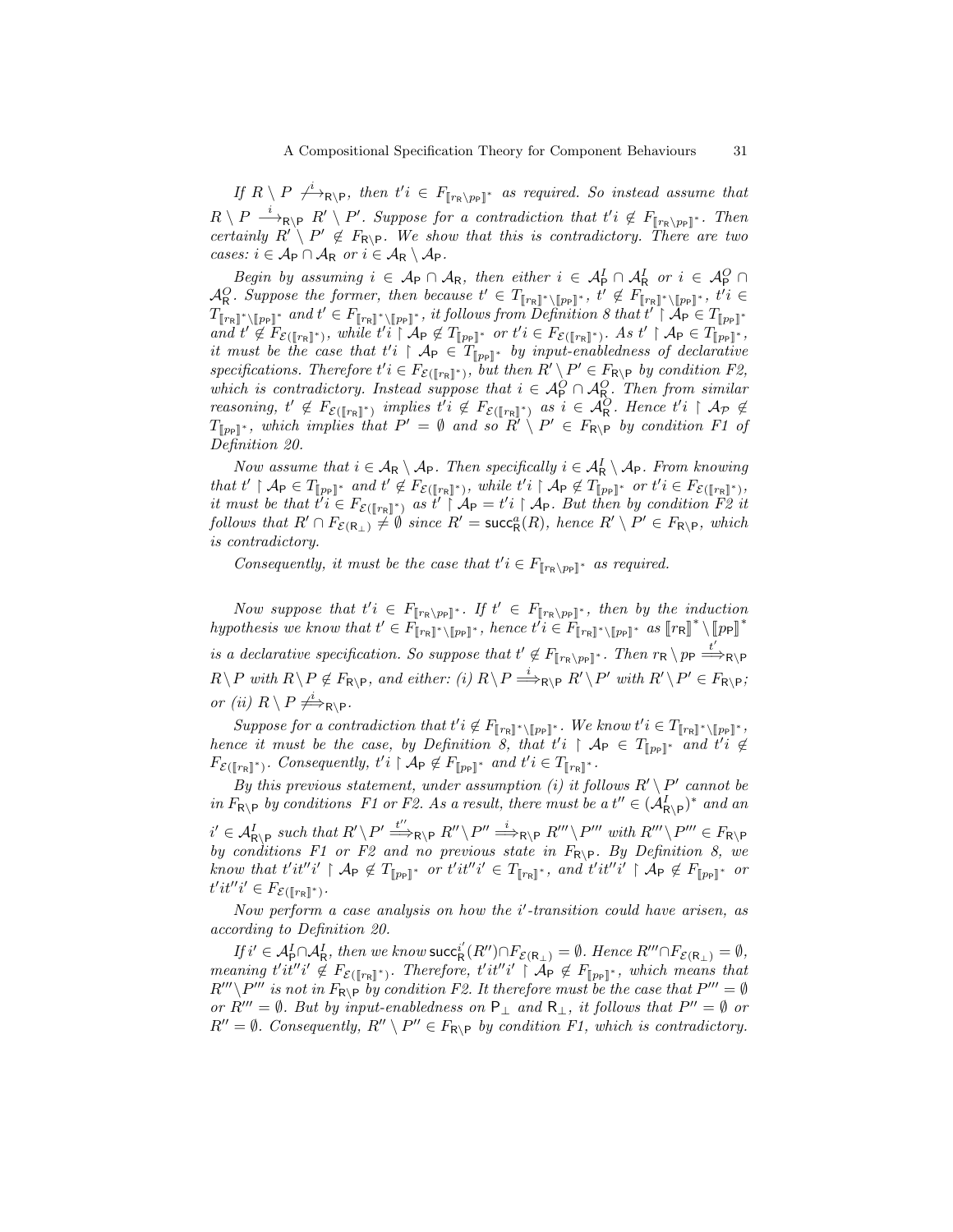*So instead consider the case of*  $i' \in A_P^O \cap A_R^O$ . Then it is known that succ<sub>p</sub><sup>'</sup> $(P'') \neq$  $\emptyset$  and succ<sup>i</sup><sup>'</sup> $(R'') \cap F_{\mathcal{E}(R_\perp)} = \emptyset$ . Consequently,  $t'it''i' \upharpoonright A_P \in T_{\llbracket pp \rrbracket^*}$ , which means *that*  $t'it''i' \in T_{\llbracket r_R \rrbracket^*}$ . Therefore  $P''' \neq \emptyset$  and  $R''' \neq \emptyset$ . So  $R''' \setminus P'''$  is not inconsis*tent by condition F1. Now* succ<sup>i</sup><sup> $K$ </sup>( $R''$ ) $\cap$   $F_{\mathcal{E}(R_{\perp})} = \emptyset$  *implies that*  $t'$ *it*<sup> $H''$ </sup> $\emptyset \notin F_{\mathcal{E}(\llbracket r_R \rrbracket^*)}$ , *hence it must be the case that t* 0 *it*00*i* <sup>0</sup> *<sup>A</sup>*<sup>P</sup> <sup>62</sup> *<sup>F</sup>*J*p*PK⇤ *. But then <sup>R</sup>*<sup>000</sup> *\ <sup>P</sup>*<sup>000</sup> *can also not be in*  $F_{\mathsf{R}\setminus\mathsf{P}}$  *by condition*  $F2$ *, which is contradictory.* 

*So finally consider*  $i' \in A_R^I \setminus A_P^P$ . Then  $R''' \setminus P'''$  being in  $F_{R \setminus P}$  by  $P''' = \emptyset$  or  $P''' \cap F_{\mathsf{P}_\perp} \neq \emptyset$  implies that  $R'' \setminus P'' \in F_{\mathsf{R} \setminus \mathsf{P}}$ , which would be contradictory. Now *as*  $R'' \neq \emptyset$ , certainly  $R''' \neq \emptyset$  by input-enabledness of  $R_{\perp}$ . Therefore it must be *the case that*  $R''' \cap F_{\mathcal{E}(R_1)} \neq \emptyset$ , *but this contradicts the condition for the existence of the i* 0 *-transition.*

*Now we consider case (ii), when*  $R \setminus P \not\Rightarrow_{R \setminus P} P$ *. Notice by Lemma [4](#page-14-1) that*  $\llbracket r_{\mathsf{R}} \setminus p_{\mathsf{P}} \rrbracket^* = \llbracket (r_{\mathsf{R}} \setminus p_{\mathsf{P}}) \rrbracket^*$ . But in this error-completed Logic IOLTS it must be *the case that*  $R \setminus P \stackrel{i}{\Longrightarrow}_{R \setminus P}$ *, so the result follows by case (i).* 

Consequently, it must hold that  $t'$  *i*  $\in$   $F_{\llbracket r_R \rrbracket^* \setminus \llbracket p_P \rrbracket^*}$ .

Showing that  $t'i \in T_{\llbracket r_{\mathsf{R}} \rrbracket^* \setminus \llbracket p_{\mathsf{P}} \rrbracket^*}$  *if*  $t'i \in T_{\llbracket r_{\mathsf{R}} \setminus p_{\mathsf{P}} \rrbracket^*}$  *is similar.* 

# C Proofs for Full-Abstraction Results

**Proof 12 (Theorem [12\)](#page-20-0)** First suppose that  $P \equiv_{dec} Q$ . Then  $A_P^I = A_Q^I$  and  $A_Q^O = A_Q^O$  *and*  $A_Q^O = A_Q^O$  *and*  $A_Q^O = A_Q^O$  $\mathcal{A}_{\mathcal{D}}^{O} = \mathcal{A}_{\mathcal{Q}}^{O}$ . So for any R such that  $(\mathcal{A}_{\mathcal{D}}^{O} \cup \mathcal{A}_{\mathcal{Q}}^{O}) \cap \mathcal{A}_{\mathcal{D}}^{O} = \emptyset$  it follows that  $\mathcal{A}_{\mathcal{D}}^{I} \cap$  $A_{\mathcal{R}}^{\mathcal{Q}} = A_{\mathcal{Q}}^{\mathcal{I}} \cap A_{\mathcal{R}}^{\mathcal{Q}}$ . As  $\mathcal{P} \sqsubseteq_{dec} \mathcal{Q}$  and  $\mathcal{Q} \sqsubseteq_{dec} \mathcal{P}$  *it follows by Theorem [1](#page-8-0) that*  $P \parallel \mathcal{R} \sqsubseteq_{dec}^{\bullet} \mathcal{Q} \parallel \mathcal{R}$  and  $\mathcal{Q} \parallel \mathcal{R} \sqsubseteq_{dec} \mathcal{P} \parallel \mathcal{R}$ *. Hence*  $\mathcal{P} \parallel \mathcal{R} \equiv_{dec} \mathcal{Q} \parallel \mathcal{R}$ *, and*  $S$ <sup>*O*</sup>  $F$ <sub> $\mathcal{E}(\mathcal{P}||\mathcal{R}) = F$ <sub> $\mathcal{E}(\mathcal{Q}||\mathcal{R})$ *, which means that*  $\epsilon \in F$ <sub> $\mathcal{E}(\mathcal{P}||\mathcal{R}) \iff \epsilon \in F$  $\mathcal{E}(\mathcal{Q}||\mathcal{R})$ *.*</sub></sub></sub> *Therefore,*  $\mathcal{E}(\mathcal{P} \parallel \mathcal{R}) \equiv_{dec}^F \mathcal{E}(\mathcal{Q} \parallel \mathcal{R})$ .

*Instead suppose that*  $P \not\equiv_{dec} Q$ *. If*  $A_P^I \neq A_Q^I$  or  $A_P^O \neq A_Q^O$ , then it is easy to *formulate a process <sup>R</sup> such that <sup>E</sup>*(*P || R*) *and <sup>E</sup>*(*Q || R*) *fail the* ⌘*<sup>F</sup> dec test on the* alphabet check. So suppose that  $A^I_{\mathcal{P}} = A^I_{\mathcal{Q}}$  and  $A^O_{\mathcal{P}} = A^O_{\mathcal{Q}}$ . Then  $F_{\mathcal{E}(\mathcal{P})} \neq F_{\mathcal{E}(\mathcal{Q})}$ *or*  $T_{\mathcal{P}} \neq T_{\mathcal{Q}}$ *.* 

*Suppose the former, then without loss of generality there exists some*  $t \in F_{\mathcal{E}(P)}$ *such that*  $t \notin F_{\mathcal{E}(\mathcal{Q})}$ *. So construct a process*  $\mathcal{R}$  *in which*  $\mathcal{A}_{\mathcal{R}}^{\mathcal{Q}} = \mathcal{A}_{\mathcal{P}}^{\mathcal{I}}$  *and*  $\mathcal{A}_{\mathcal{R}}^{\mathcal{I}} = \mathcal{A}_{\mathcal{P}}^{\mathcal{Q}}$ *in order to distinguish*  $P$  *and*  $Q$ *. Take*  $F_R = \emptyset$  *and*  $T_R$  *as the smallest declarative*  $$ *follows that*  $\epsilon \in F_{\mathcal{E}(\mathcal{P}||\mathcal{R})}$ *. However, as*  $t \notin F_{\mathcal{E}(\mathcal{Q})}$  *it follows that no prefix of t is*  $in$   $F_{\mathcal{E}(\mathcal{Q})}$ *. In particular,*  $\epsilon \notin F_{\mathcal{E}(\mathcal{Q})}$ *. As*  $\epsilon \notin F_{\mathcal{R}}$ *it follows that*  $\epsilon \notin F_{\mathcal{E}(\mathcal{Q}||\mathcal{R})}$ *and so*  $\mathcal{E}(\mathcal{P} \parallel \mathcal{R}) \not\equiv_{dec}^F \mathcal{E}(\mathcal{Q} \parallel \mathcal{R})$  *as required.* 

*Instead suppose that*  $F_{\mathcal{E}(\mathcal{P})} = F_{\mathcal{E}(\mathcal{Q})}$  *and*  $T_{\mathcal{P}} \neq T_{\mathcal{Q}}$ *. Then without loss of generality there exists some*  $t \in T_P$  *such that*  $t \notin T_Q$ *. So there exists a prefix*  $t'a$ *of t* such that  $t' \in T_Q$ , but  $t'a \notin T_Q$ . Moreover, it must be the case that  $t \notin F_{\mathcal{E}(P)}$ *and*  $t \notin F_{\mathcal{E}(\mathcal{Q})}$ *. So construct a process*  $\mathcal{R}$  *in which*  $\mathcal{A}_{\mathcal{R}}^{\mathcal{Q}} = \mathcal{A}_{\mathcal{P}}^{\mathcal{I}}$  *and*  $\mathcal{A}_{\mathcal{R}}^{\mathcal{I}} = \mathcal{A}_{\mathcal{P}}^{\mathcal{Q}}$ *in order to distinguish*  $P$  *and*  $Q$ *. Take*  $F_R = \{t'' \in A_R^* : t'a$  *is a prefix of*  $t^{\prime\prime}$ *f* and  $T_R$  as the smallest declarative specification containing  $F_R$ . Then clearly  $t'a \in F_{\mathcal{P}||\mathcal{R}}$  as  $t'a \in F_{\mathcal{R}}$  and  $t'a \in T_{\mathcal{P}}$ . As  $t'a$  is a trace over  $\mathcal{A}_{\mathcal{P}||\mathcal{R}}^O$ , it follows